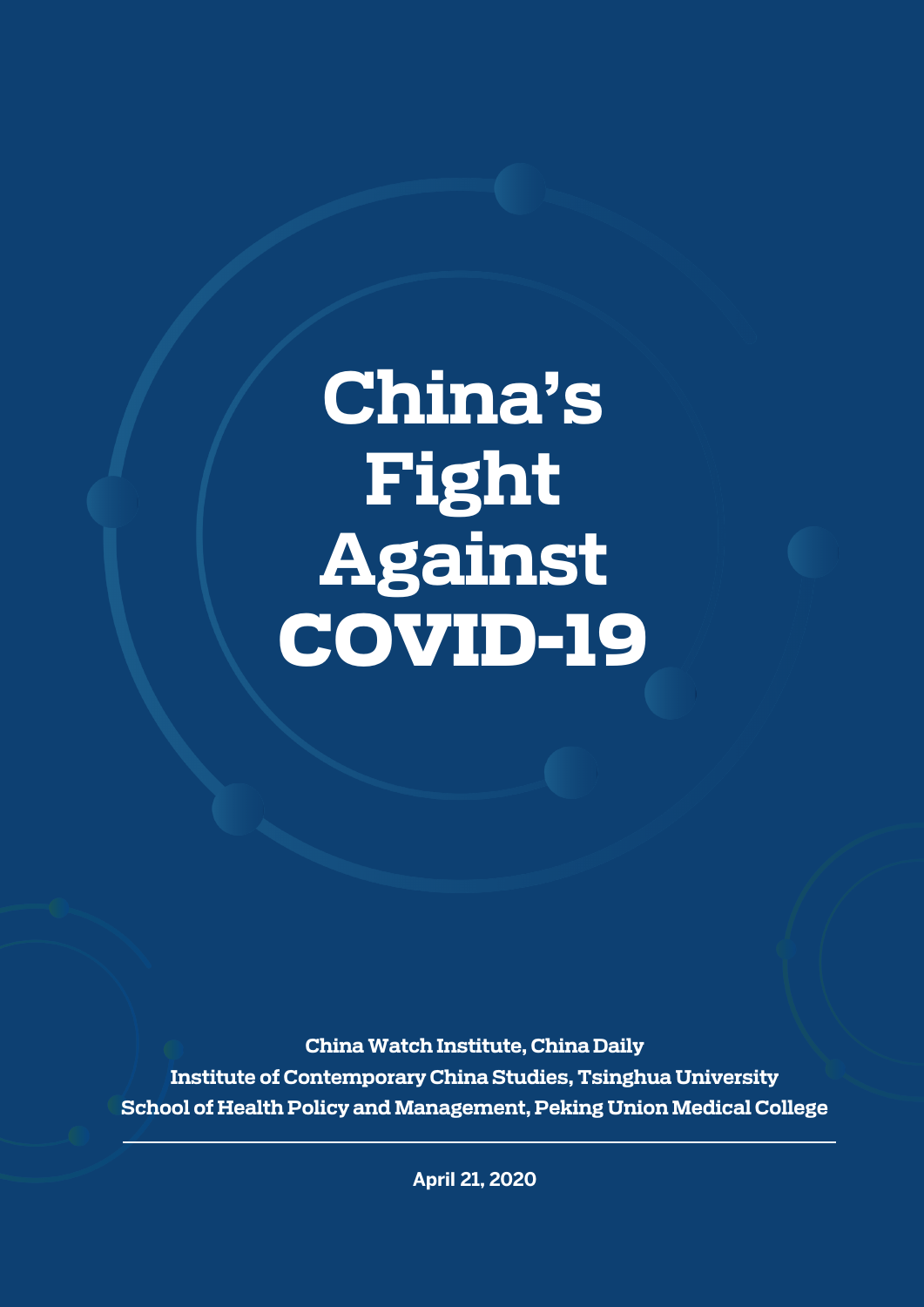#### **Editor's Note:**

*This report, the result of an extensive collection of experts' and scholars' opinions as well as a meticulous compilation of authoritative documents, is a public research project by the joint efforts of media groups and scientific research institutions for the express purpose of objective reflection of China's practices and measures to combat the COVID-19 outbreak.* 

*Due to time and authorial limits, the research is not perfect and will need continuous updates and improvements, particularly given the rapid changes in the pandemic situation and new progress in the fight against it.* 

*It is best viewed as an early attempt to summarize China's practices in combating the COVID-19 pandemic, a trailblazer in the hope of clearing the path for better ones later, to continue — in the spirit of respecting science, universal rules and common practices — the chronicling of our experience as human beings in overcoming this major infectious disease.*

> Editorial Team of "China's Fight Against COVID-19" April 21, 2020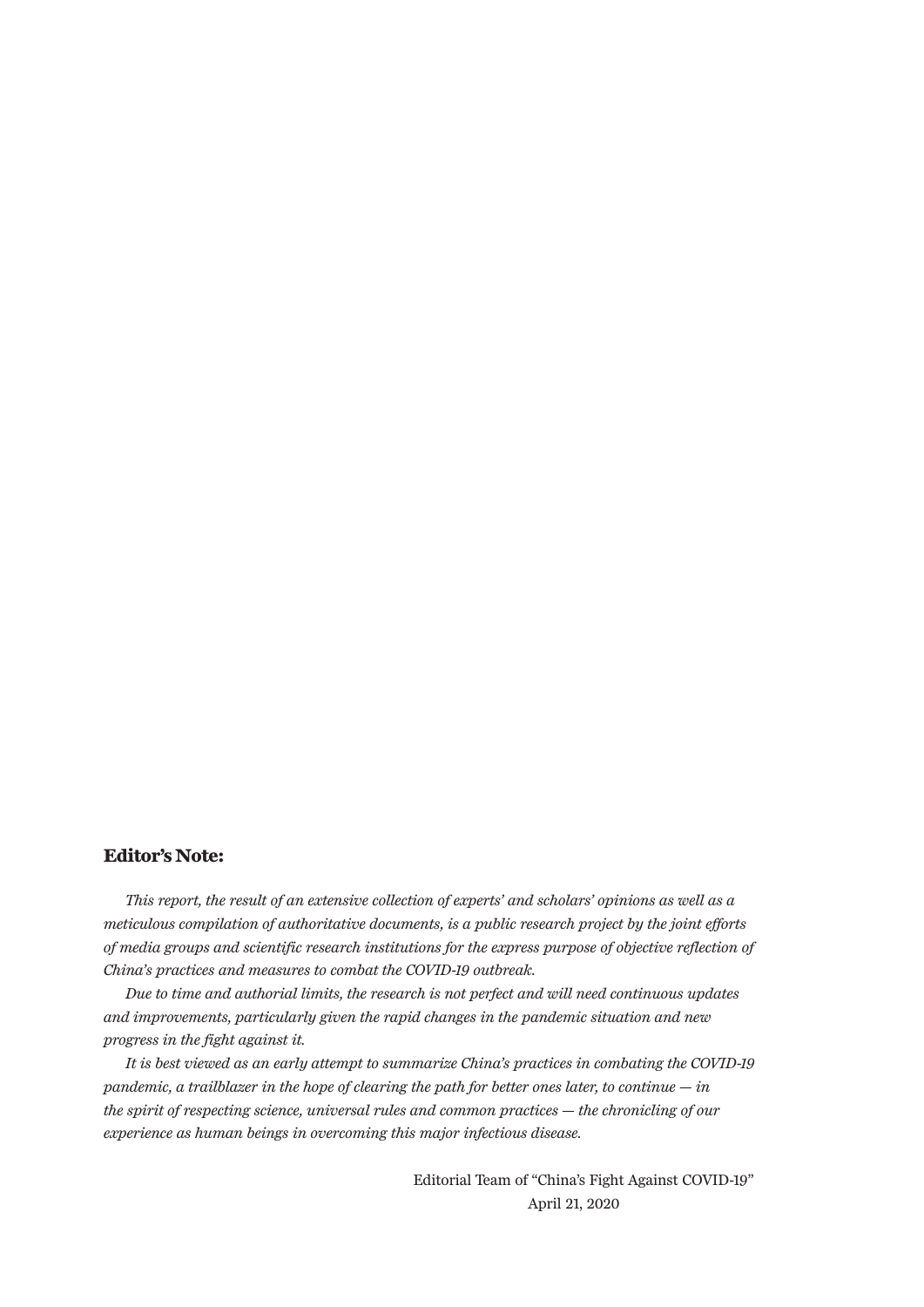## **Index**

#### **I. Universal consensus and public mobilization** | *1*

- Timely release of information
- Dissemination of knowledge about prevention and control
- Public opinion guidance and support by mainstream media
- Universal participation with social cohesion

#### **II. Social isolation and traffic control** | *5*

- City lockdown and transport freeze in hardest-hit areas
- Differentiated traffic controls in less severe areas
- Tactics to prevent social gathering and cross-infections
- Community isolation basic line of defense

#### **III. Screening, testing and dynamic monitoring** | *8*

- Thorough screening at communities
- Improving virus testing
- Establishing a dynamic management system
- Intensifying epidemiological investigation
- Handling four groups for specific treatment

#### **IV. Treatment plans and scientific research** | *14*

- Dual goals of containing the source of infection and extension of treatment
- Better treatment plan and better treatment method
- The positive role of TCM in treatment through preemptive prevention, differentiated medication and multi-target intervention

#### **V. Allocation of resources and guarantee of supplies** | *18*

- Hubei gets national health workforce support
- Tremendous efforts made in medical supplies manufacturing
- Coordinated allocation of daily necessities

#### **VI. Command system and strategic policies** | *23*

- The top decision-making mechanism and fundamental strategies and policies
- Efficient execution mechanisms and comprehensive countermeasures

#### **Glossary** | *29*

**Experts' view** | *32*

#### **Acknowledgements** | *38*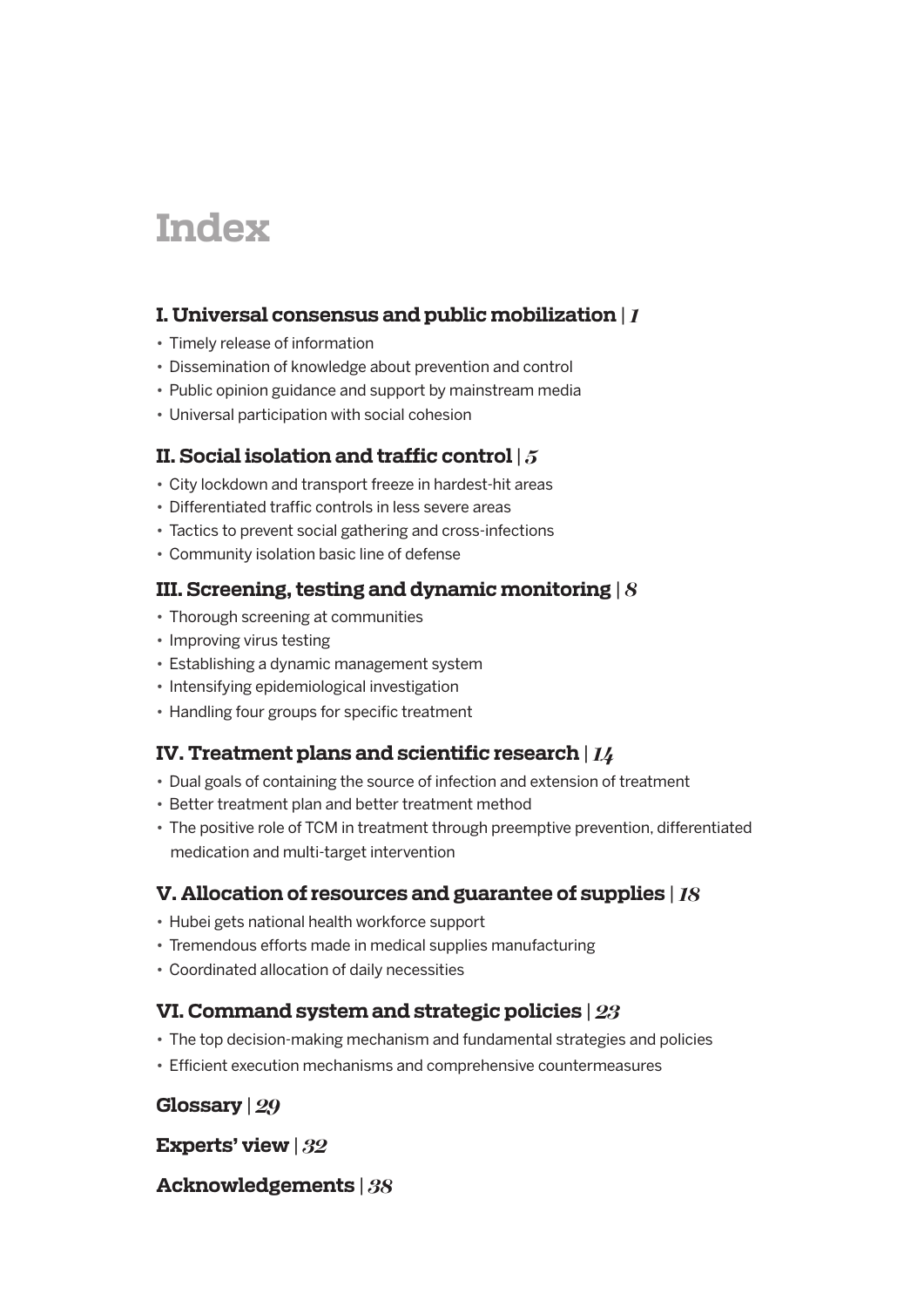### **Abstract**

After the outbreak of COVID-19, the Chinese government gave top priority to the fight against the virus and put the people's lives and health before everything. President Xi Jinping has led the whole nation in a people's war of prevention and control against the virus. The "wartime-like" command mechanism and the strategies formulated in accordance with the ground reality offered strong leadership.

The Chinese government has upheld the principle of relying on the people and considered keeping them well informed as a key element to build consensus between the government and the public. Thanks to their social responsibility and trust in the government, the people took an active part in fighting the epidemic with a united will. The flexible and humanized social management and non-medical intervention featured by standard quarantine measures became key factors for containing the spread of the virus. The screening, test and supervision measures and epidemiological investigation proved to be crucial in cutting off the chain of virus transmission. By assorting hospitals based on utility, differentiating patients and the treatments they received based on their conditions, and integrating traditional Chinese medicine into therapy, China sharply decreased the infection rate and fatality rate, and at the same time raised the recovery rate. Meanwhile, China made full use of the advantage of its social system, allocated resources with high efficiency across the country and secured much-needed logistics support. With the whole natione's efforts to fight the battle of protecting Hubei and Wuhan, China has made initial achievements in prevention and control of the virus. Based on its own national situation, China has explored a set of practices and methods in the prevention and control of disease as well as the treatment of patients.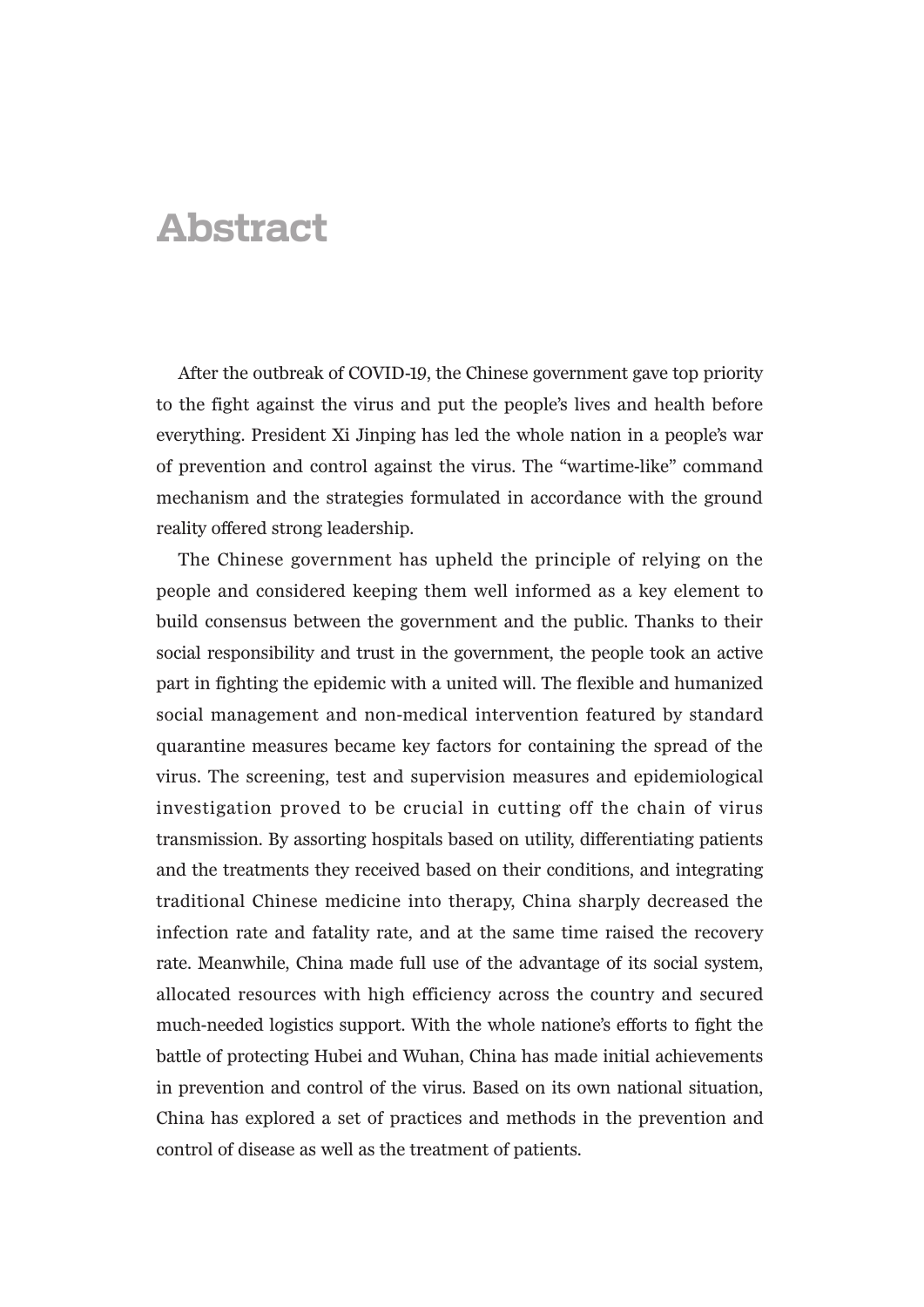## **China's Fight Against COVID-19**

COVID-19, which has spread rapidly and enveloped most of the world, is a global public health crisis the likes of which we have not seen in a century. After the outbreak, the Chinese government adopted the most comprehensive, stringent and thorough prevention and control measures in an attempt to bring the virus under control. With great courage and will, the spread of the virus has almost been tamed, marking an initial triumph for the country.

As most of the world struggles to cope,  $China - by analyzing$  its experiences and summarizing its achievements — has been searching for an optimal approach. The country has been trying to explore a set of practices and approaches that can be effective in curbing the spread of the virus and curing the infected.

China Watch Institute, a China Daily think tank, interviewed more than 60 Chinese and international public health experts and scholars in other fields to compile this report in collaboration with the Institute of Contemporary China Studies at Tsinghua University and the School of Health Policy and Management at Peking Union Medical College. This report presents a preliminary summary of what China has achieved in its fight against the virus.

#### **I. Universal consensus and public mobilization**

To deal with such a pandemic, it is essential to fully understand the situation and mobilize the general public to do whatever is required of them.

On the one hand, Chinese authorities released timely data in an open, transparent and responsible manner to provide people with dynamic, clear and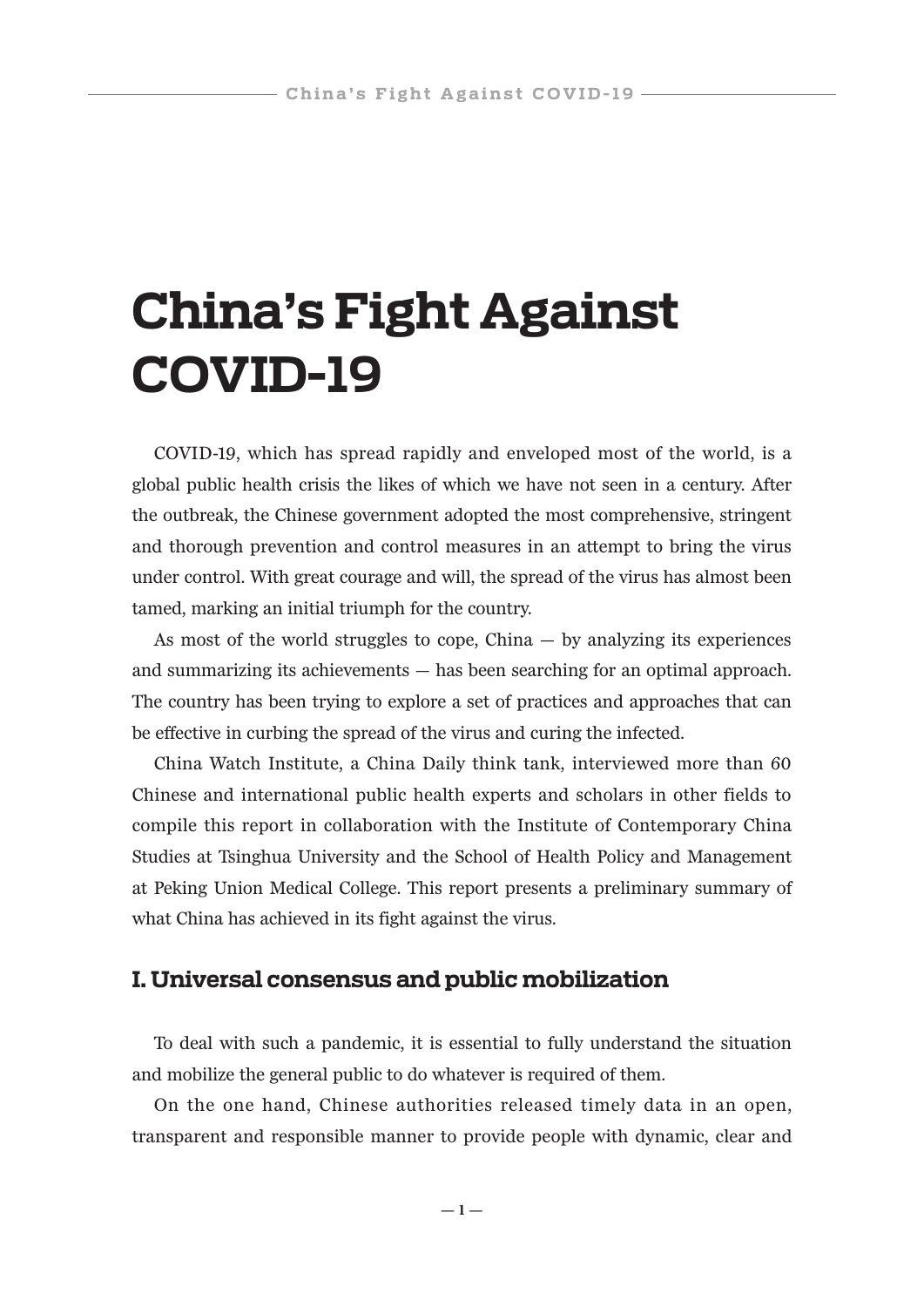important information so that they could fully understand the government's policies, strategies and measures to deal with the epidemic. Making sure "the public is fully informed" is key to establishing strong social consensus.

On the other hand, with a strong sense of social responsibility and trust in the government, people actively participated in the nationwide fight against the virus: a "people's war" powered by a united will. Relying strongly on people is a key component in "winning the war".

#### 1. Timely release of information

— A daily news release mechanism was established to publish vital information. In the two months after the outbreak, the Information Office of the State Council, Hubei province, the hardest hit area in the country, and other departments held nearly 200 press conferences; other provinces and municipalities have also done the same. The live broadcasts updated the public with the latest developments and addressed public concerns at home and abroad.

— A daily report system was launched to provide accurate and comprehensive data. The National Health Commission announced on its websites and other platforms the numbers of new confirmed, suspected,

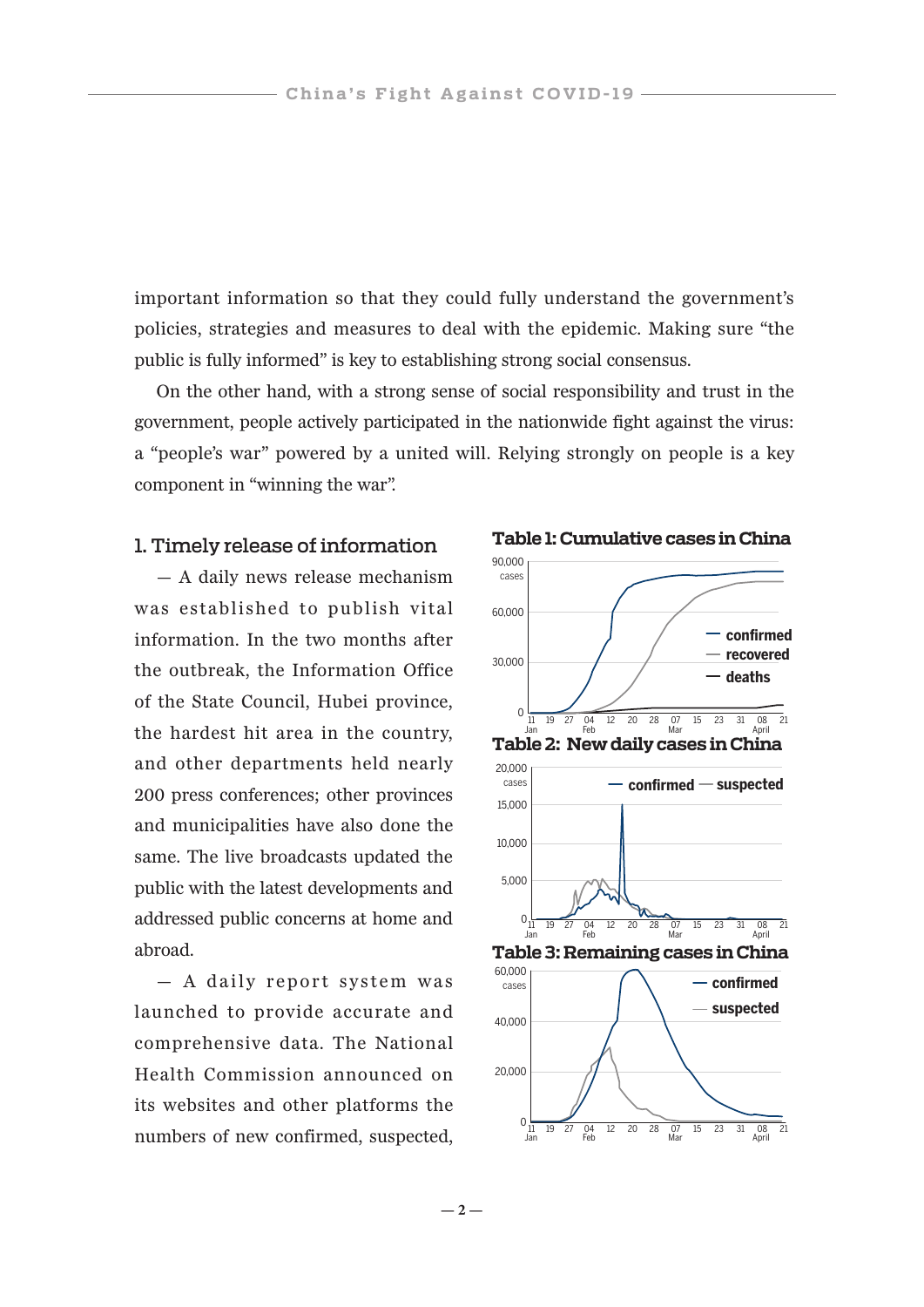recovered, discharged cases and deaths, the number of people who have had close contact with confirmed cases and under medical observation, and the updated number of asymptomatic cases, as well as similar data in Hong Kong, Macao and Taiwan.

— The revision of COVID-19 statistics was made in accordance with law. In the early stages of the outbreak, due to unverified deaths at home as a result of the lack of hospital capacity and incomplete registration, there were late, repetitive, erroneous and missing reports.

After the outbreak was basically brought under control, Wuhan organized an epidemiological investigation with the help of big data technology and based on that, the city revised the numbers of confirmed cases and deaths. The number of deaths added was 1,290, bringing the total number to 3,869 in the city.

— The "epidemic map" was updated in real time to display figures on infections and deaths. All regions could refer to the map, which is supported by big data technology, for the precise location and number of infection cases in a specific community to respond in quick time and promptly formulate traffic control and other measures.

#### 2. Dissemination of knowledge about prevention and control

— Key opinion leaders played a major role in raising public awareness of scientific prevention and control. Scientists and research institutions regularly released professional opinions and suggestions via press conferences, interviews and the internet and widely promoted simple but effective self-protection measures such as wearing face masks, washing hands regularly and ventilating rooms.

— Practical and feasible prevention and control guidelines were also issued. The National Health Commission published six public prevention guidelines for general occasions, travel, family, public places, public transport and medical observation at home, as well as a question-and-answer manual specifically for rural residents.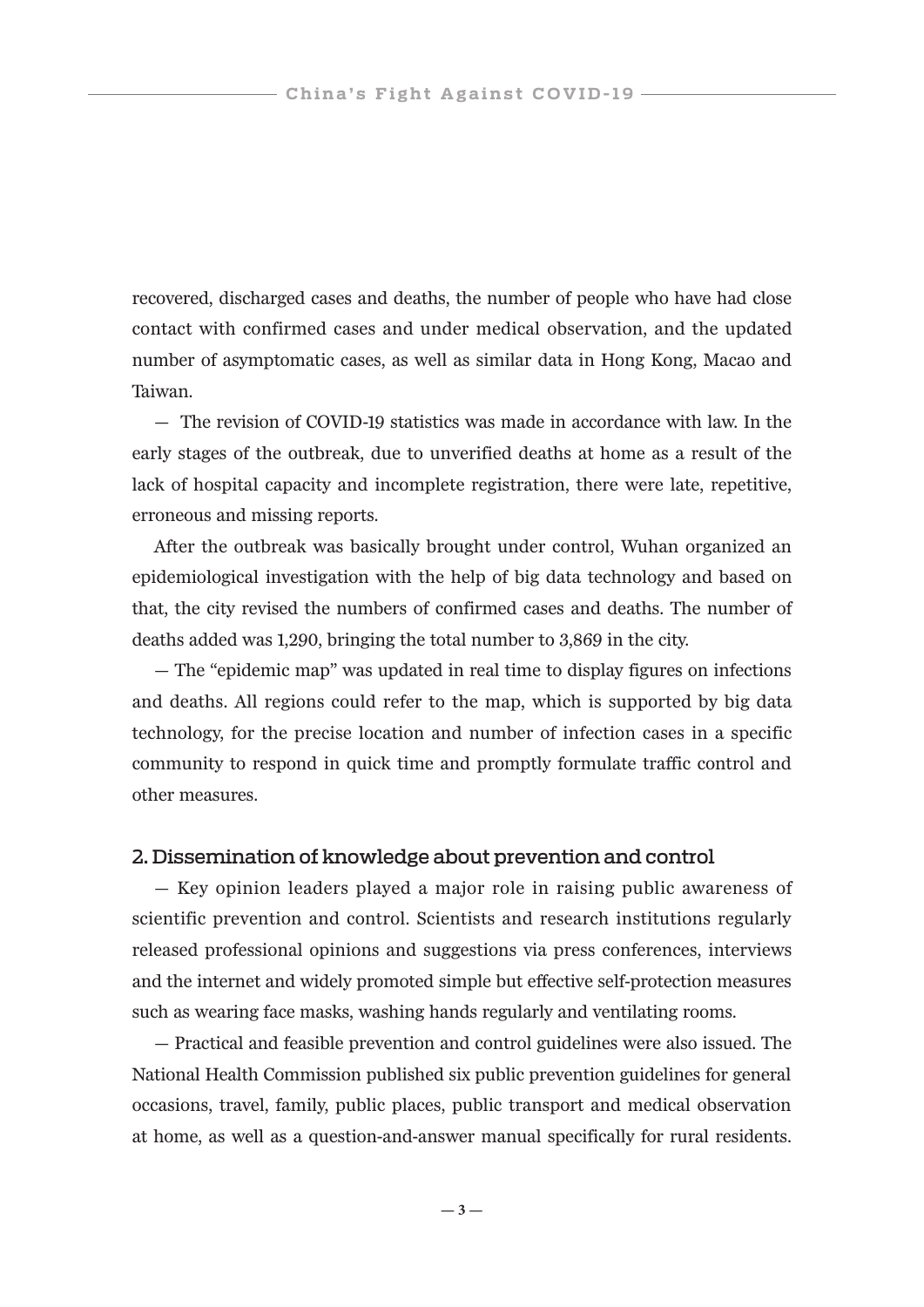The Chinese Center for Disease Control and Prevention published a "Guideline for Public Prevention of Pneumonia caused by Novel Coronavirus" which helped the public understand prevention methods and answered their questions about individual and family preventive measures, medical observation at home, medical treatment and psychological counseling.

— Psychological intervention was also used to guide the public to get through the trying times. The National Health Commission issued "Guiding Principles for Emergency Psychological Intervention for Pneumonia caused by the Novel Coronavirus" and a notice on psychological assistance requiring all localities to establish a hotline specifically to offer psychological help. Universities, online hospitals and related companies also opened psychological support hotlines and online counseling services.

#### 3. Public opinion guidance and support by mainstream media

— The news media gave full publicity to the government's major policies and decisions. The mainstream media reported on the achievements in the fight against the virus and updated the public on what was to be done. They covered moving stories of frontline medical workers, community workers, volunteers, police officers and other officials. These stories inspired an increasing number of citizens from all walks of life to participate in prevention and control efforts across the country.

— Mass communication and digital media used their strengths to allay people's anxiety and fear. In addition to releasing a large amount of authoritative information on multiple channels, they also revealed existing problems, helped find solutions and answered major public concerns in terms of anti-epidemic work, logistic support, development of vaccines and public donations. Many set up special columns on their platforms to interpret the situation, analyze data and research, predict trends and promptly debunk rumors with credible facts and detailed data.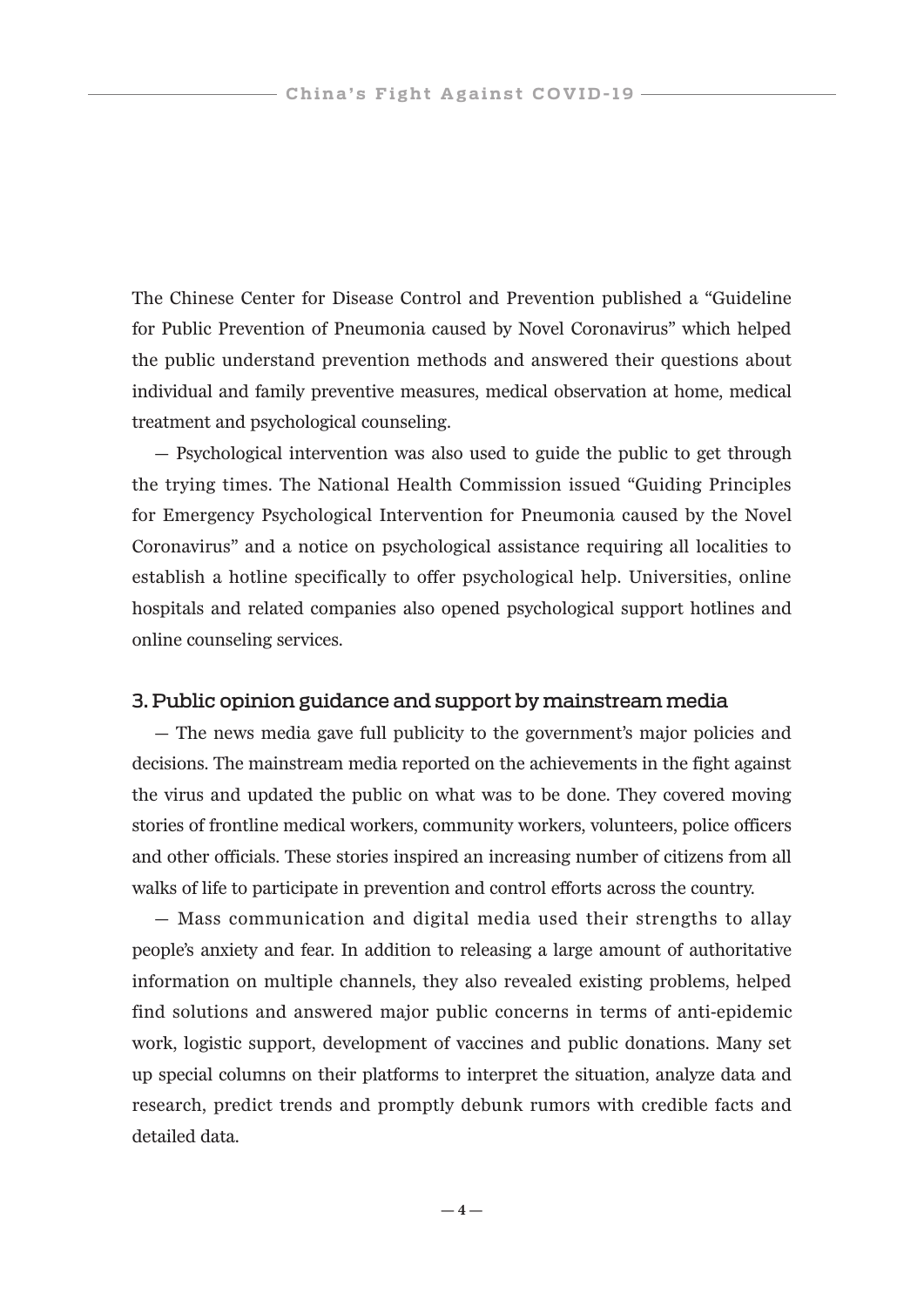#### 4. Universal participation with social cohesion

— The people's active response to the government's call and their cooperation resulted in the entire society participating in efforts by government organs and social organizations. With solidarity and the experience of fighting the severe acute respiratory syndrome, or SARS, in 2003, government institutions, enterprises, social organizations, communities, volunteer groups, families and individuals all united as one.

— Citizens' self-discipline and their willingness to sacrifice facilitated the smooth implementation of prevention and control measures. Be it lockdowns of key areas, tight management of communities, home isolation or self-quarantine, family and personal hygiene habits or social distancing requirements, people laid a solid foundation for effectively reducing the rate of infection.

— Community-based management has been a key factor for curbing the spread of the virus. As an extension of governance for social management, 4 million community workers, together with volunteers, visited 650,000 urban and rural communities across the country to communicate epidemic prevention knowledge, offered psychological counseling and helped households receive daily necessities. They helped provide dragnet screening of potential virus carriers, made sure every corner was disinfected and helped millions of households with difficulties in making a living.

#### **II. Social isolation and traffic control**

China has huge people flows. In the absence of vaccines or treatment protocols, self-isolation, as a standard quarantine measure, proved to be the most effective non-medical means to stop the spread of the virus. China mobilized an unprecedented large-scale public health response, with "upstream interception" in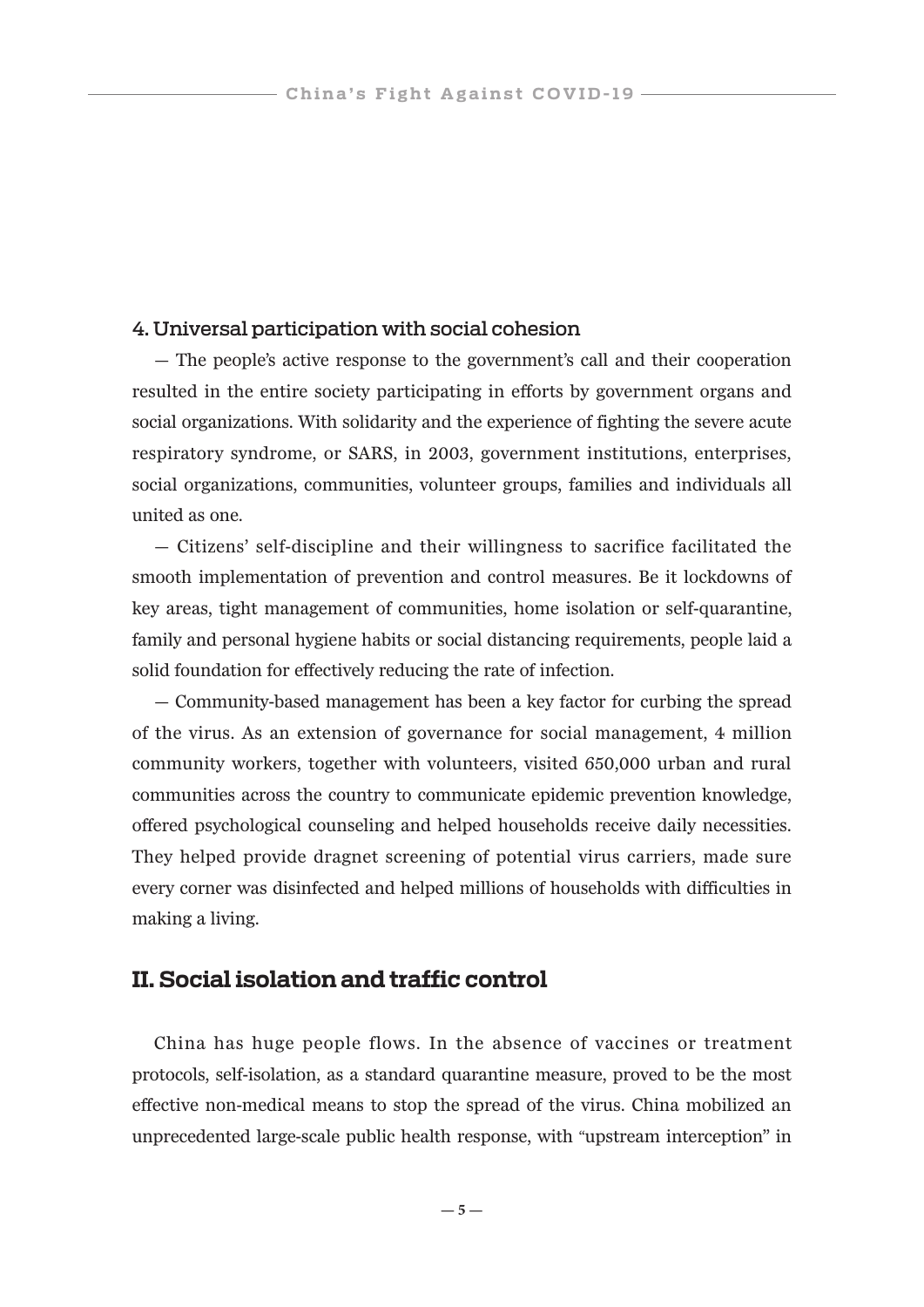areas with severe outbreaks to cut off the source of infection and "full prevention and control" in other areas. The exceptional measures of social isolation and the discretionary and humane approach to social control stalled the spread of the virus and proved to be the most critical factor throughout the country.

#### 1. City lockdown and transport freeze in hardest-hit areas

— Outbound travel was suspended and tight restrictions were imposed in Wuhan and Hubei province to cut off the virus' transmission as much as possible. Ferry, long-distance passenger transport, air and rail links were suspended in Wuhan and Hubei, and all passenger transport to Hubei stopped. A total of 1,501 traffic checkpoints were established in Hubei province, at highway toll gates and road crossings in cities, counties and villages, including 51 in Wuhan and 1,450 in other cities and prefectures, to stop the virus from spreading to the rest of the country and rural areas with relatively poor health infrastructure within the province. Starting January 23, the citywide lockdown of Wuhan, a metropolis of 11 million permanent residents, lasted 76 days.

— Intra-city public transport in Wuhan and many other cities in Hubei was suspended. Wuhan suspended the operation of buses, subways, ferries and longdistance buses. Except for anti-epidemic vehicles, vehicles for transporting daily necessities, and special vehicles used for firefighting, emergency rescue, sanitation and police patrol, all other vehicles were barred from the road. Other areas in Hubei also carried out similar measures depending upon conditions.

#### 2. Differentiated traffic controls in less severe areas

— Differentiated traffic controls were implemented in areas outside Hubei to prevent the outbreak from spilling over. The provinces abutting Hubei built traffic control "isolation zones" around it. Based on risk levels, from low to medium to high, the rest of the country implemented differentiated and region-specific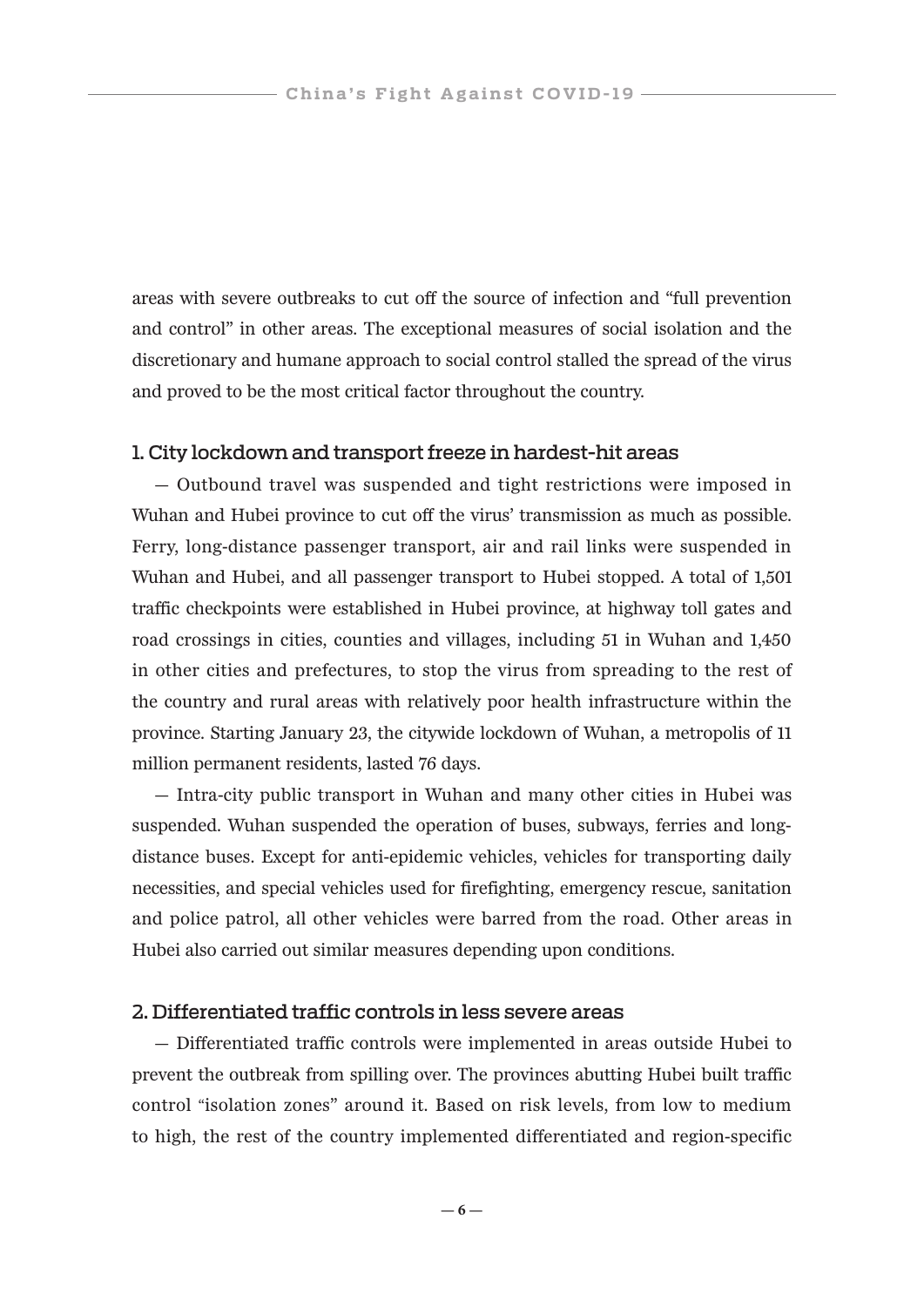measures of prevention and control within their jurisdictions to manage local transport services, urban public transport (including rail transit), and taxies (including e-hailing service).

#### 3. Tactics to prevent social gathering and cross-infections

— Public places for entertainment and leisure such as cinemas, theaters, internet cafes and gyms were closed. At public places that had to be open — including stations, airports, docks, agricultural markets, shopping malls, supermarkets, restaurants and hotels, and in transport such as cars, trains and airplanes, measures like sanitation, disinfection, ventilation, inspections and crowd limits were in place. People had to wear face masks and have their temperature checked before entering these facilities.

— Working from home and distance education were promoted. Public gatherings were either canceled or postponed. Government agencies, public institutions and enterprises implemented prevention and control measures to manage employees, adopted more flexibility such as working online, staggered hours and staff rotation. Schools postponed reopening according to the local conditions while training institutions suspended all offline courses and replaced them with online teaching, effectively curbing the flow of 300 million schoolrelated people across the country.

#### 4. Community isolation basic line of defense

— Strict management of residential communities was universally adopted. Wuhan adopted a rigid regimen of community isolation. Entry and exit were forbidden except for medical treatment and epidemic prevention-related activities, while community workers took the responsibility to provide essential goods. Checkpoints were established to screen and register access and temperatures were taken on both entry and exit. Enhanced prevention and control measures were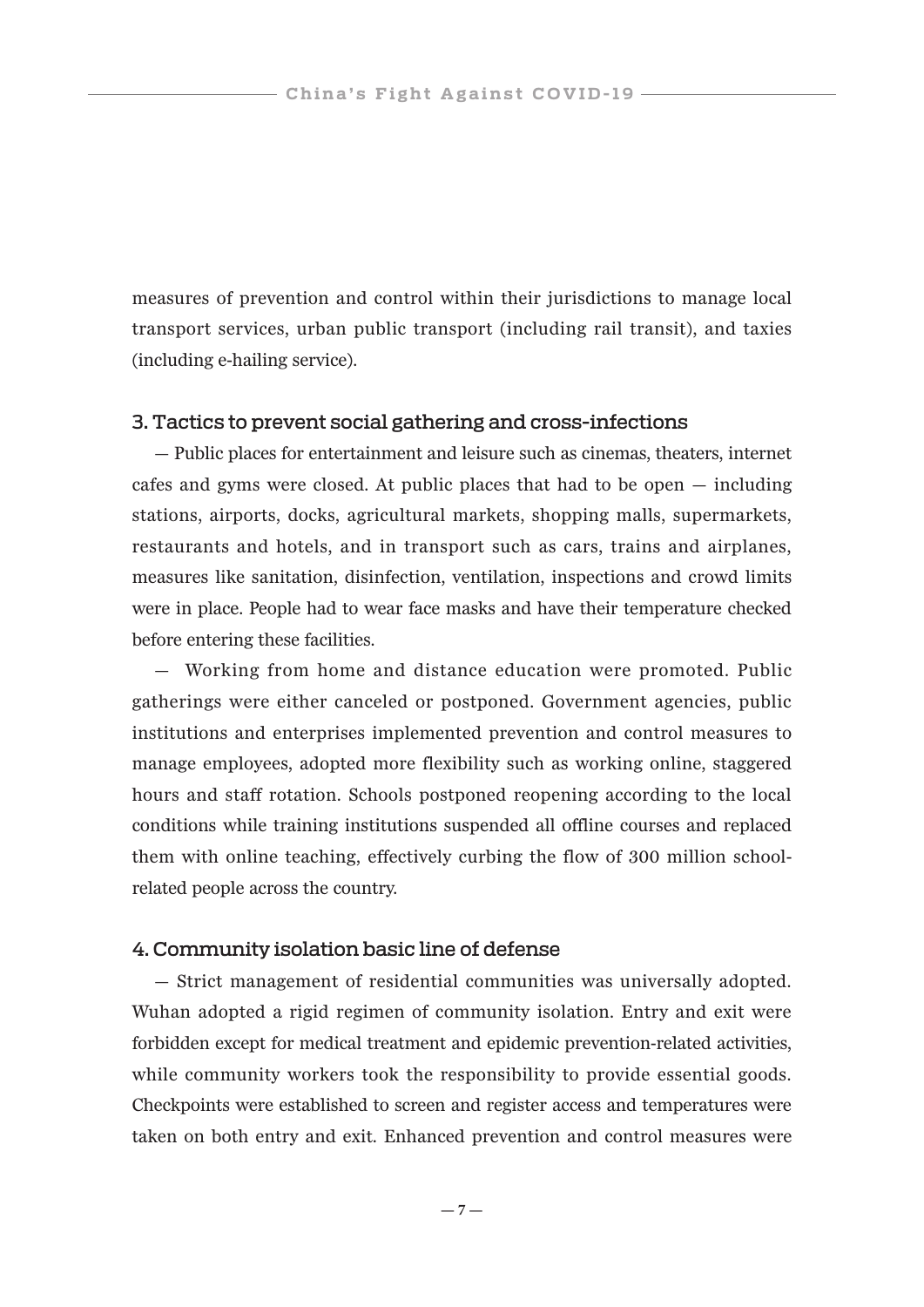taken in places such as nursing homes, welfare institutions and mental health institutions.

— People across China stayed at home, following the call for self-isolation. On top of different local requirements like home isolation at the designated time, working from home and online learning, the 14-day home isolation after crossregional travel was strictly implemented. Non-essential travel was denied even after the end of the isolation period, making an important contribution to cutting off the virus transmission chain.

#### **III. Screening, testing and dynamic monitoring**

Screening, testing and monitoring with epidemiological investigation at the core became a key approach to cut virus transmission and provide timely treatment to infected patients.

China laid great stress on epidemic control and prevention at the source, and implemented policies of "early detection, early reporting, early isolation and early treatment" and "testing all who need to be tested, hospitalization of all who need to be hospitalized, isolating and treating all who need to be isolated and treated". Of the policies, "early detection and early reporting" and "testing and isolating all in need" were a priority, which played an important role in reducing transmission and fatality rates.

#### 1. Thorough screening at communities

— Considering that more than 80 percent of all infections occurred in communities, authorities in Wuhan dispatched more than 80,000 government employees to conduct a thorough survey of all households in the city, which number more than 4 million. Various means such as personal visits, telephone calls and the internet were used. As a result, all confirmed and suspected cases, and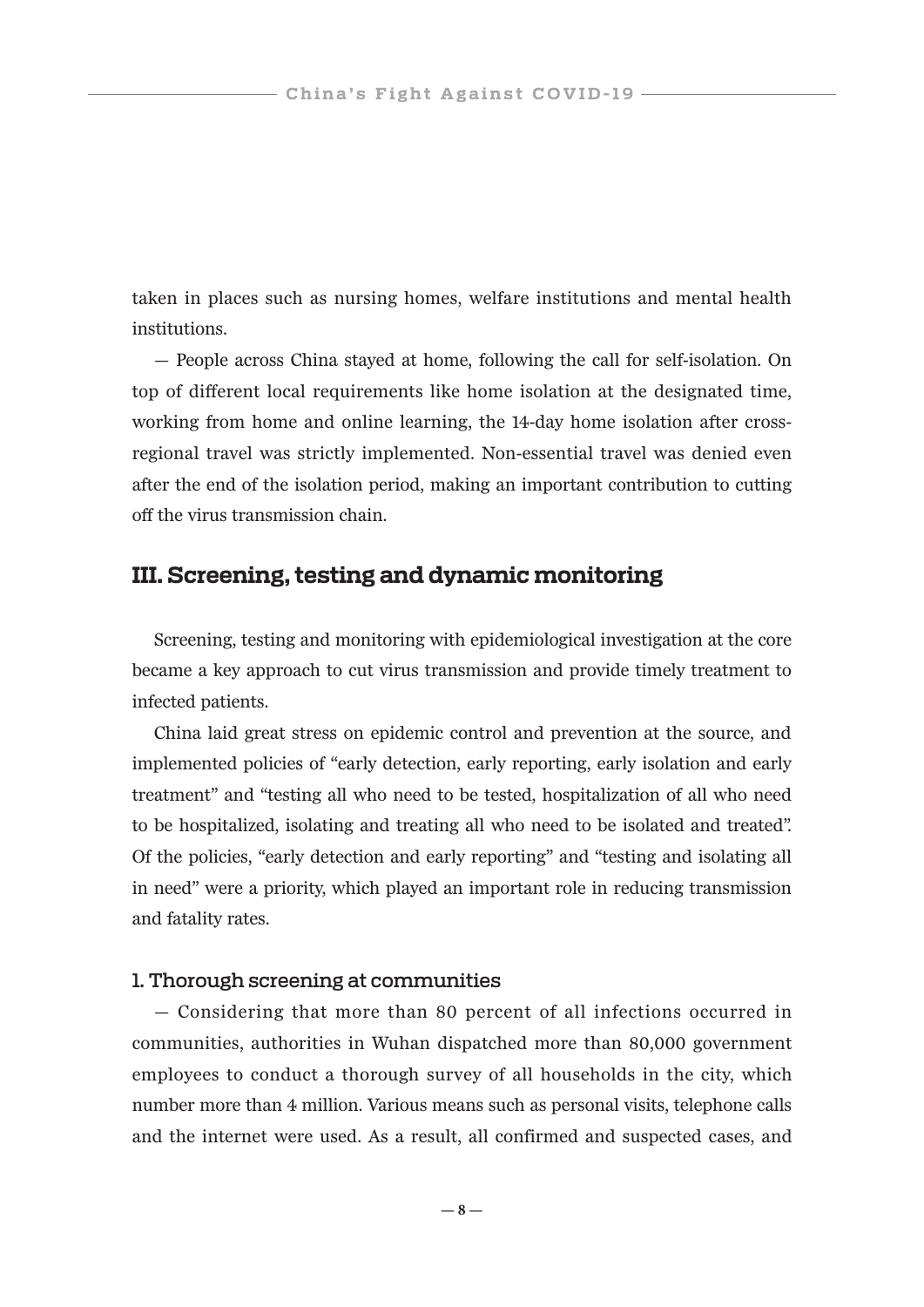those who had close contact with confirmed cases in communities were identified and transferred to hospitals or other designated places, which helped ensure the elimination of potential sources of infection in communities.

— Nationwide, comprehensive screening in communities was done in all provinces, autonomous regions and municipalities, and door-to-door visits were combined with voluntary checks and reporting by residents. All confirmed and suspected cases, suspected cases with fever, those who had close contact with confirmed cases and residents who returned from badly-hit epidemic areas were registered. All confirmed cases were hospitalized, and those displaying fever symptoms were sent to designated venues for isolation and medical observation, while those who had close contact with confirmed patients were sent to designated quarantine sites such as hotels for medical observation. Later, all people coming from overseas were subject to isolation at designated quarantine sites.

#### 2. Improving virus testing

— Testing was done on all people in need as soon as possible with improved supply of testing kits. With increased production of testing kits, the initial short supply was overcome in the shortest period of time. Authorities expanded the list of institutes certified to conduct such tests by allowing P2 biosafety labs, qualified major hospitals, centers for disease control and prevention and professional testing institutes that could carry out reverse transcription polymerase chain reaction to provide nucleic acid tests so that all suspected cases could be tested. As a result, the daily testing capacity in Hubei province increased from 300 samples at the beginning of the outbreak to more than 20,000, with certified institutes providing round-the-clock testing services.

— Shortening testing cycle and ensuring quality

Initially, slow nucleic acid testing led to difficulties in patients being diagnosed and admitted to hospitals. Testing procedures were streamlined and more institutes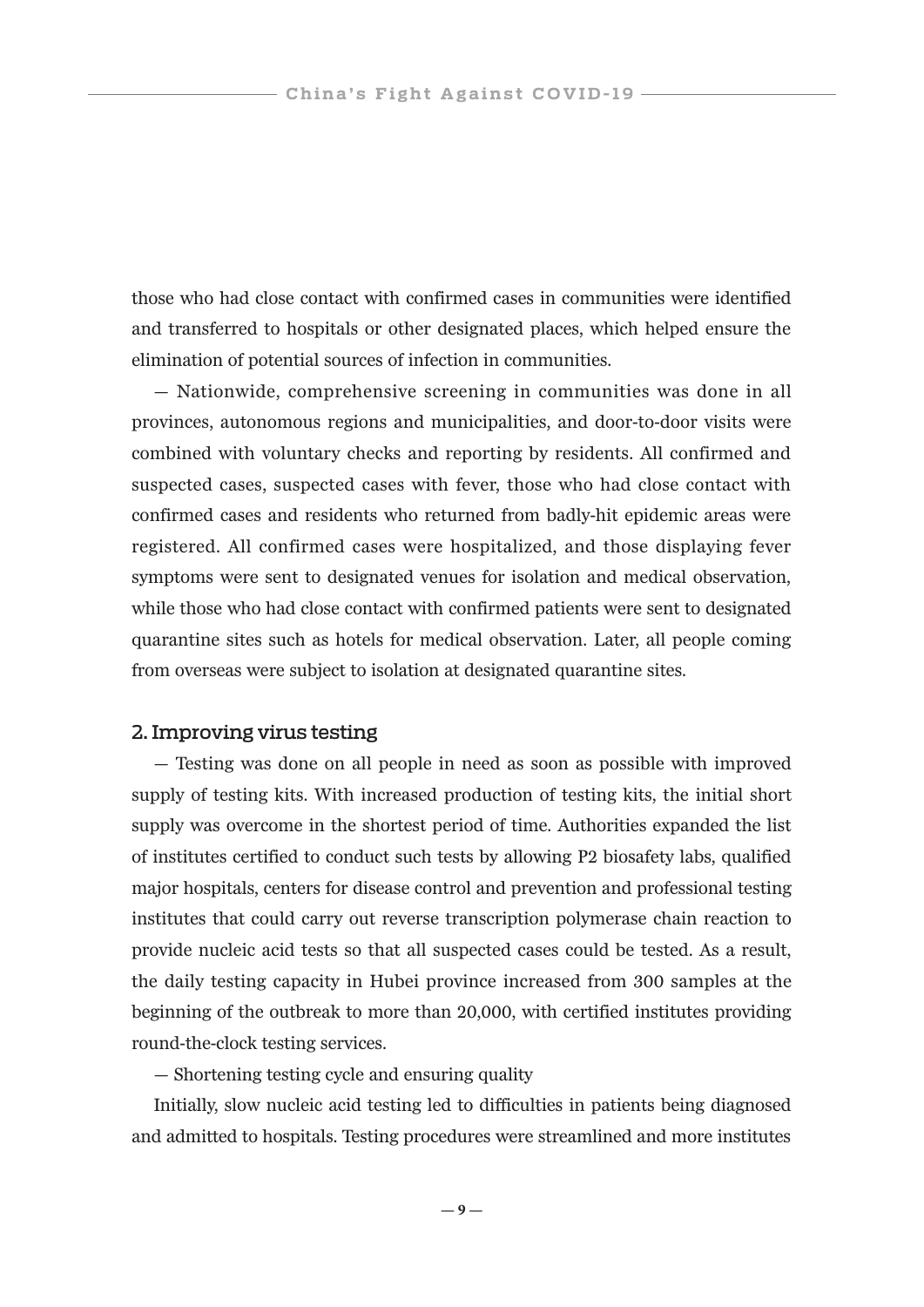authorized to give such tests. As a result, cases did not have to be reviewed by the Chinese Center for Disease Control and Prevention for confirmation, except cluster cases, to reduce the time needed to confirm infections. Therefore, the test cycle of the virus reduced from six days at the beginning of the outbreak to between four and six hours, and even shorter, later.

Across the rest of the country too, nucleic acid test labs were set up, training for testing workers and managerial staff was stepped up, and improved quality control systems were set in place to improve virus testing ability and ensure precise results.

As most suspected cases display pneumonia-like computed tomography images, clinically diagnosed cases were temporarily considered as confirmed so that they could receive treatment. The measure raised the cure rate of infected patients and reduced the mortality rate.

#### 3. Establishing a dynamic management system

— China promoted an epidemic control and prevention strategy with tailored measures for different areas, and all county-level areas were categorized as lowrisk, medium-risk or high-risk based on their population and degree of epidemic prevalence. Low-risk areas took strict measures to prevent imported cases, while getting ready to resume normal life and economic activity. In medium-risk areas, measures were taken to both prevent imported cases and spread of the virus, with resumption of work and production proceeding in an orderly manner. High-risk areas focused their efforts on control and prevention, preventing cases from being exported to other areas and halting the spread of the virus within its own area.

— The focus of epidemic control and prevention was constantly adjusted to meet new challenges such as preventing imported cases and domestic re-infections. A joint-work mechanism comprising different departments such as aviation, customs, public security, health, foreign affairs, border inspection and airports was established to prevent transmission of the virus at the point of first entry. With an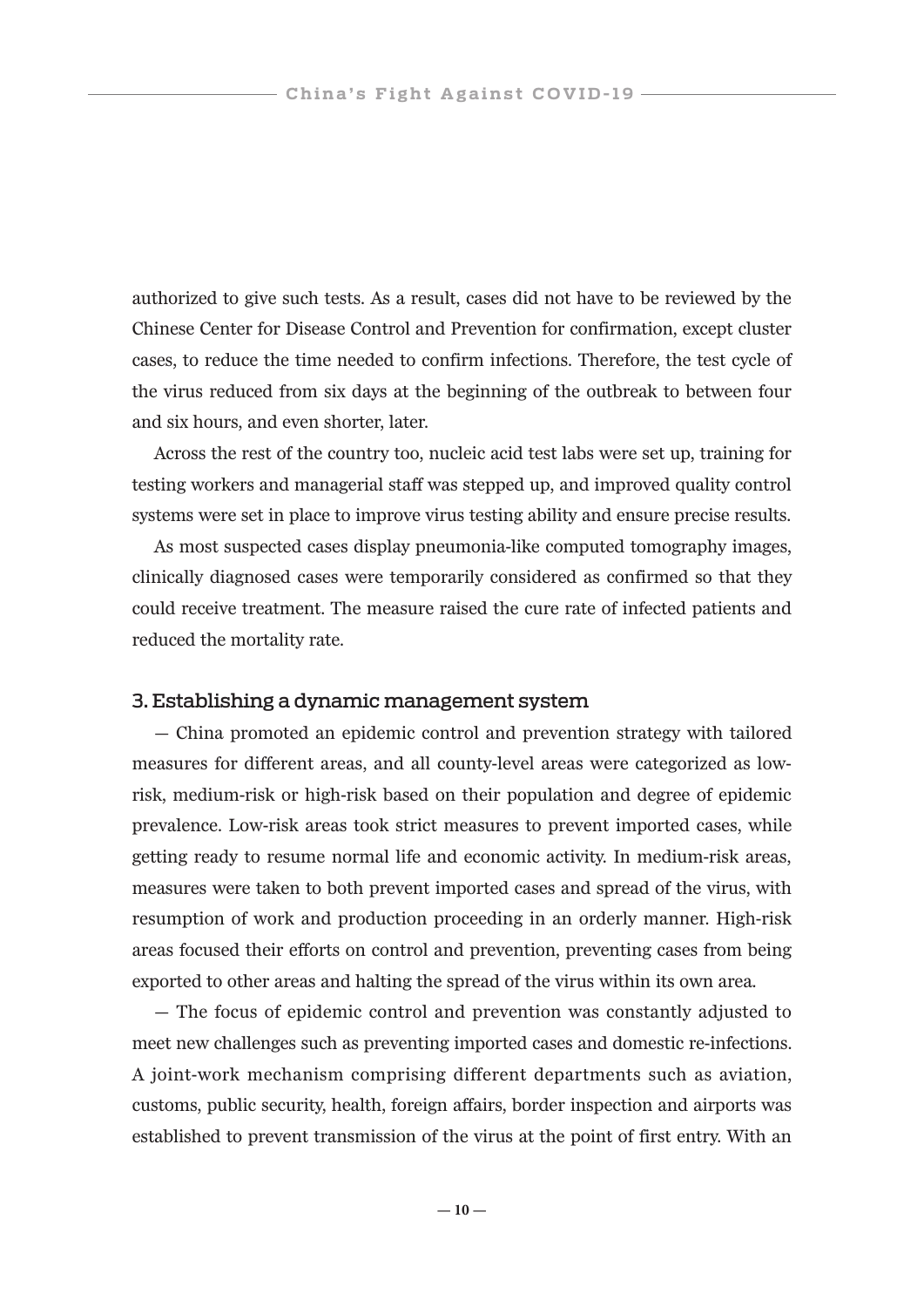increasing number of asymptomatic cases, it was decided to place all such cases under medical observation in isolation for 14 days at designated sites, and allow them to be discharged only after they test negative twice consecutively.

— Health QR codes were promoted to ensure convenience for residents. Individuals could download health QR codes from government service network platforms to serve as permits for making trips, going to school or work, daily life and accessing public venues. The codes are in three colors — green, yellow and red — and so restrictions could be imposed accordingly. This way, data on epidemic control could be collected precisely.

#### 4. Intensifying epidemiological investigation

— Epidemiological teams were set up to precisely trace and cut off transmission channels. Big data technology and digitalized systems were used to improve preciseness and efficiency of epidemiological investigations. Tracing those who had close contact with confirmed patients was key so that all cases were detected as early and quickly as possible. All asymptomatic cases and those who had close contact with confirmed cases were put under medical observation. During the peak of the epidemic, 1,800 epidemiological groups were set up with five members in each team to thoroughly investigate the movement history of confirmed cases and their close contacts.

— Surveys were conducted among focus groups of people and in key areas, confirmed cases, suspected cases, asymptomatic cases and cluster cases that were identified at various medical institutions, communities and households could be traced and investigated. Abnormal cases found at enterprises that had resumed production and at schools and kindergartens that reopened as well as in nursing homes for elderly people and facilities for the disabled could also be traced and investigated. During the later stages of the epidemic, confirmed cases and their close contacts, suspected cases and people from overseas displaying symptoms of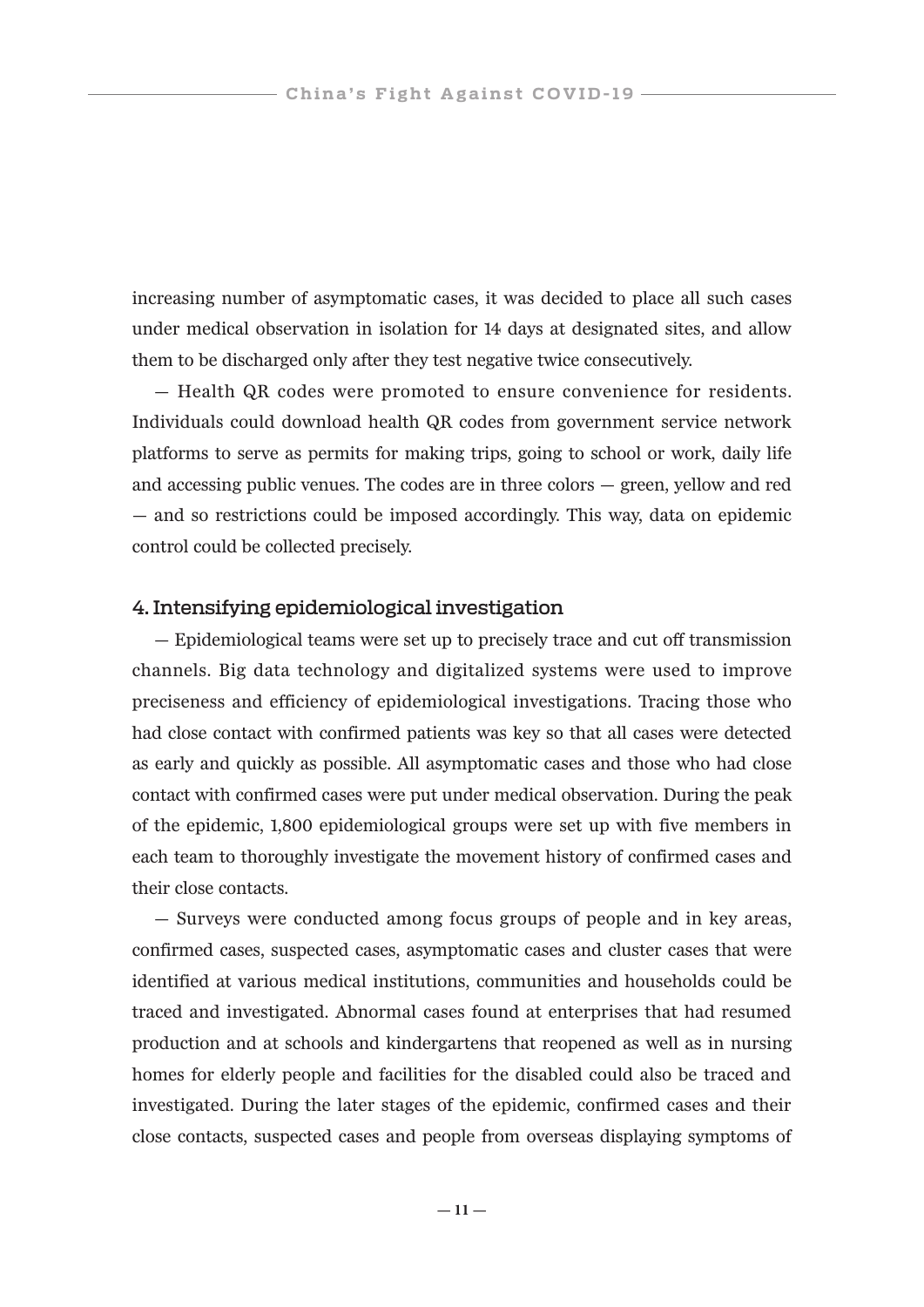fever were also traced and investigated.

— Tailored epidemiological investigations were organized to target asymptomatic cases in Hubei province, including its capital Wuhan, and some other provinces. Epidemiological surveys were completed within 24 hours for every asymptomatic case identified. Evaluation was made on whether asymptomatic cases would transmit the virus to other people and the result was made public; in the latter period of the outbreak, a serum antibody epidemiological survey was initiated to provide scientific evidence for targeted control.

#### 5. Handling four groups for specific treatment

— Confirmed patients were hospitalized for treatment based on their conditions as early as possible. Serious patients were sent to designated hospitals for treatment, while those with mild symptoms were sent to designated facilities, including makeshift hospitals, for treatment under isolation.

— Suspected cases were given treatment based on their condition or placed under observation in quarantine. Suspected cases were sent to hospitals for treatment if they were in serious condition, while those with mild symptoms were sent to designated places for isolation if they could not be admitted to hospitals. Cases that tested negative for the virus twice but exhibited clinical symptoms were treated as suspected cases.

— Those with fever were placed under observation in isolation. Fever patients who could not be ruled out to be COVID-19 cases were treated as suspected cases and put under observation in isolation at designated places, but were separated from suspected cases to prevent possible cross-infection.

— Close contacts of confirmed cases were put under observation in isolation at designated places. Some of them may have been asymptomatic but infected so they were put under observation in isolation at designated places.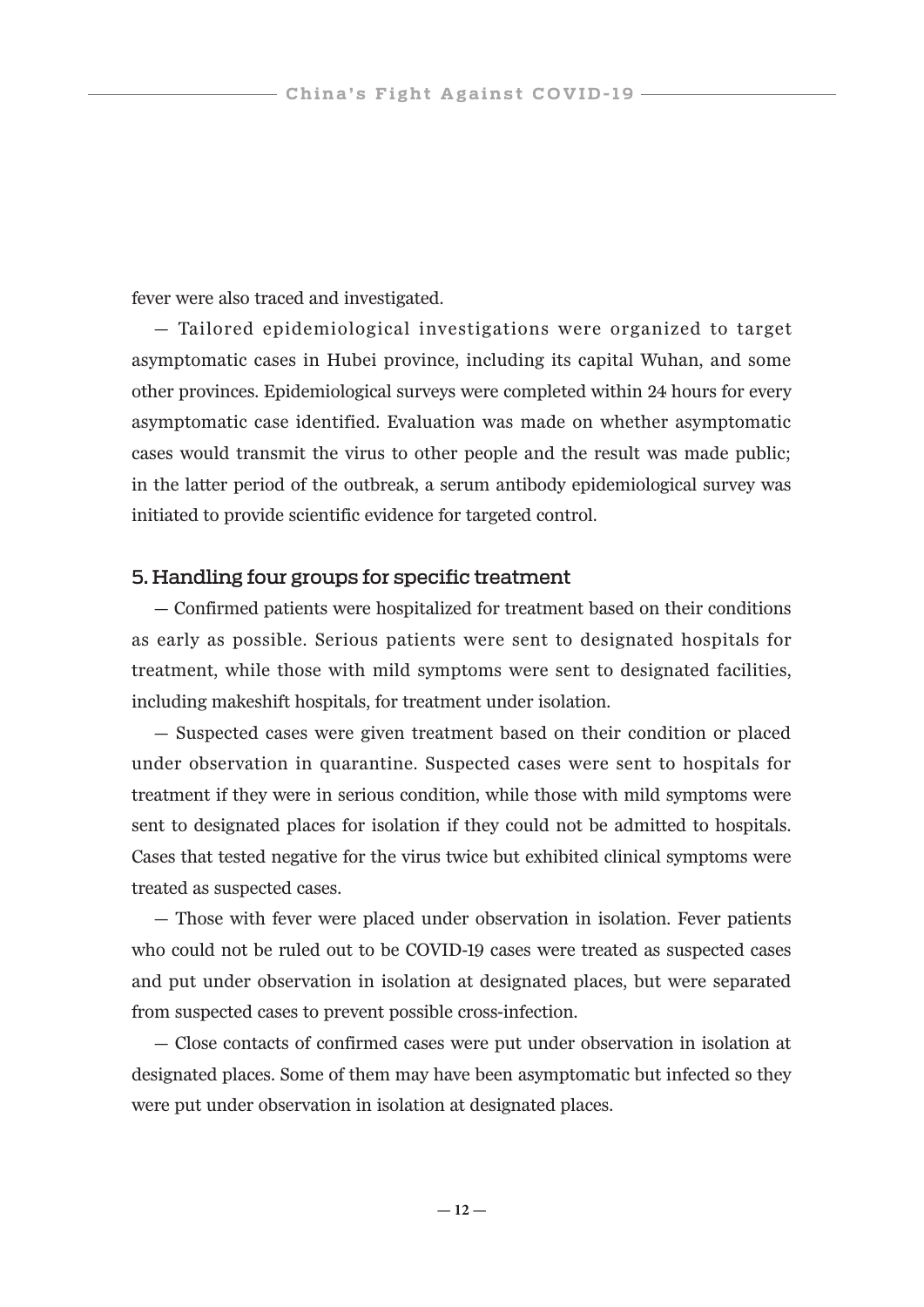|                                              | <b>Epidemiological history</b>                                                                                                                                                                                                                                                                                                                                                                                                                                                                                                                                                                                                                                                                | <b>Clinical manifestations</b>                                                                                                                                                                                                                                                                                                                                                                                                                                                                                                                                                                                               |
|----------------------------------------------|-----------------------------------------------------------------------------------------------------------------------------------------------------------------------------------------------------------------------------------------------------------------------------------------------------------------------------------------------------------------------------------------------------------------------------------------------------------------------------------------------------------------------------------------------------------------------------------------------------------------------------------------------------------------------------------------------|------------------------------------------------------------------------------------------------------------------------------------------------------------------------------------------------------------------------------------------------------------------------------------------------------------------------------------------------------------------------------------------------------------------------------------------------------------------------------------------------------------------------------------------------------------------------------------------------------------------------------|
| <b>Suspected</b><br>Case<br><b>Diagnosis</b> | 1) Within 14 days before the onset of<br>the disease, the patient has a travel<br>or residence history in the high-risk<br>regions or countries;<br>2 Within 14 days before the onset of<br>the disease, the patient has a history<br>of contact with those infected with<br>COVID-19 (those with a positive NAT<br>result);<br>3 Within 14 days before the onset<br>of the disease, the patient had direct<br>contact with patients with fever or<br>respiratory symptoms in high-risk<br>regions or countries;<br>4 Disease clustering (2 or more<br>cases with fever and/or respiratory<br>symptoms occur at such places as<br>homes, offices, school classrooms,<br>etc. within 2 weeks). | 1) The patient has fever and/or<br>respiratory symptoms;<br>2 The patient has the following<br>CT imaging features of COVID-19:<br>multiple patchy shadows and<br>interstitial changes, particularly at<br>the lung periphery. The conditions<br>further develop into multiple<br>ground-glass opacities and signs of<br>pulmonary infiltration in both lungs.<br>In severe cases, the patient may<br>have lung consolidation and in some<br>rare cases, pleural effusion;<br>3) The white blood cells count in the<br>early stage of the disease is normal<br>or decreased, or the lymphocyte<br>count decreases over time. |
| <b>Yes</b>                                   | The patient meets 1 epidemiological history and 2 clinical manifestations.                                                                                                                                                                                                                                                                                                                                                                                                                                                                                                                                                                                                                    |                                                                                                                                                                                                                                                                                                                                                                                                                                                                                                                                                                                                                              |
| <b>Yes</b>                                   | The patient has no epidemiological history but meets 3 clinical manifestations.                                                                                                                                                                                                                                                                                                                                                                                                                                                                                                                                                                                                               |                                                                                                                                                                                                                                                                                                                                                                                                                                                                                                                                                                                                                              |
| <b>Expert</b><br>consultation                | The patient has no epidemiological history, meets 1-2 clinical manifestations, but<br>medical imaging cannot rule out the possibility of a COVID-19 infection.                                                                                                                                                                                                                                                                                                                                                                                                                                                                                                                                |                                                                                                                                                                                                                                                                                                                                                                                                                                                                                                                                                                                                                              |

#### **Table 4. Screening Criteria for Suspected COVID-19 Cases**

Handbook of COVID-19 Prevention and Treatment by The First Affiliated Hospital, Zhejiang University School of Medicine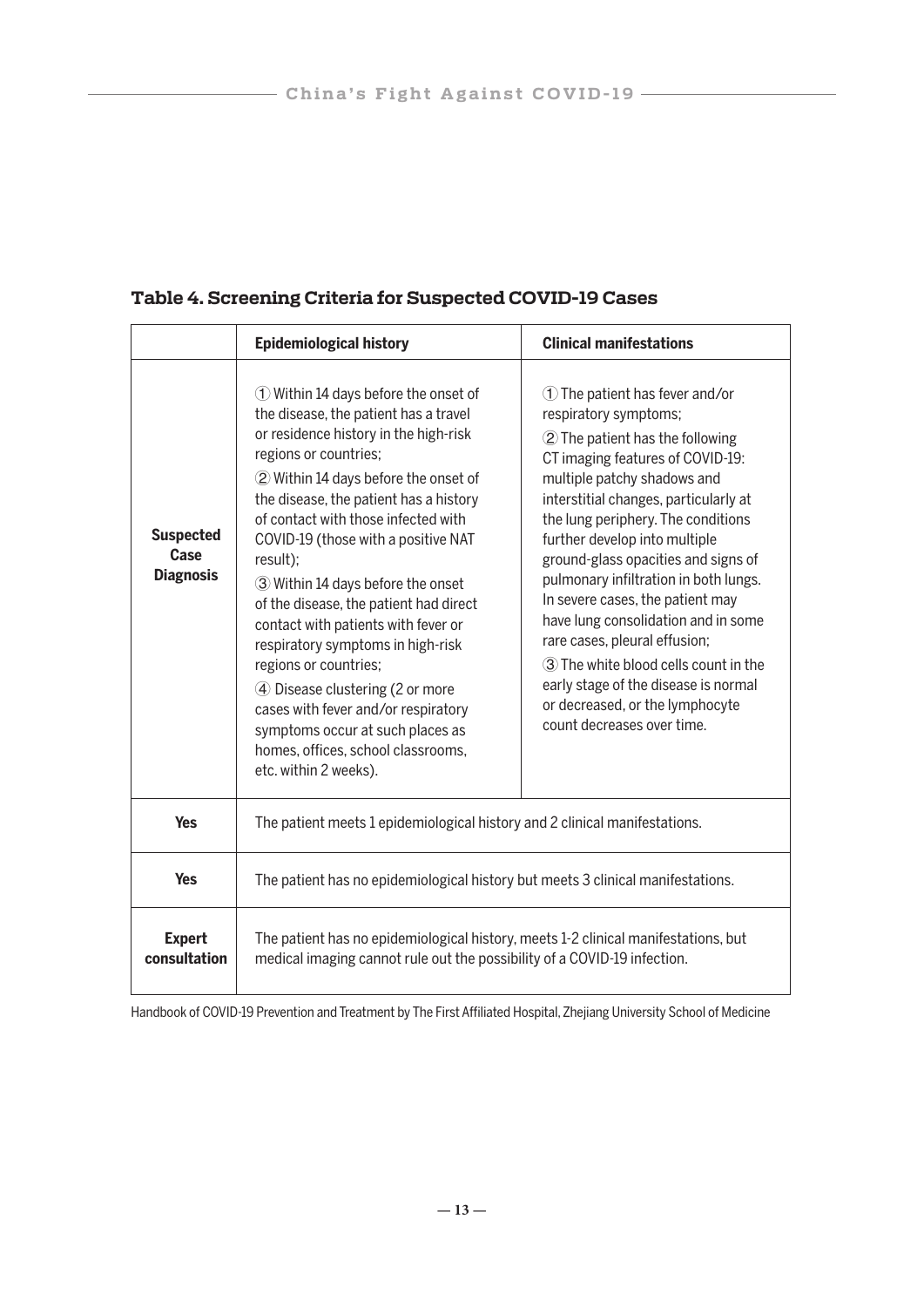#### **IV. Treatment plans and scientific research**

The sudden outbreak of the epidemic put an overwhelming burden on medical resources and led to treatment delays. The unchecked virus triggered a high mortality rate, posing the biggest challenge in the early fight against the epidemic. In line with the instructions of Chinese leaders to prioritize medical treatment, great efforts were made in Wuhan and the rest of the country to ensure all confirmed cases were hospitalized, early diagnosis made and early treatment provided, concentrated hospitalization implemented and a combination of traditional Chinese and Western medicine used. Hospitals were classified by grades and patients were admitted according to different conditions and symptoms. Treatment was provided free to relieve financial burden, lest the infected who could not afford treatment led to the spread of the virus.

#### 1. Dual goals of containing the source of infection and extension of treatment

— Concentrated hospitalization of patients and increase of hospital beds ensured treatment for all patients who could not be admitted at the beginning of the outbreak. In Wuhan, two hospitals — Huoshenshan and Leishenshan — modeled after the Beijing Xiaotangshan SARS Hospital and each with a capacity of more than 1,000 beds, were constructed in 10 days. Through the construction of makeshift hospitals, the expansion of designated hospitals and the conversion of general hospitals, more than 100,000 beds were added in a short time, and as a result, beds were no longer in short supply. Furthermore, 200 negative pressure ambulances were brought from all over the country to ensure that newly-discovered cases could be treated without delay. All this enabled a large number of patients to be hospitalized and the cure rate was raised.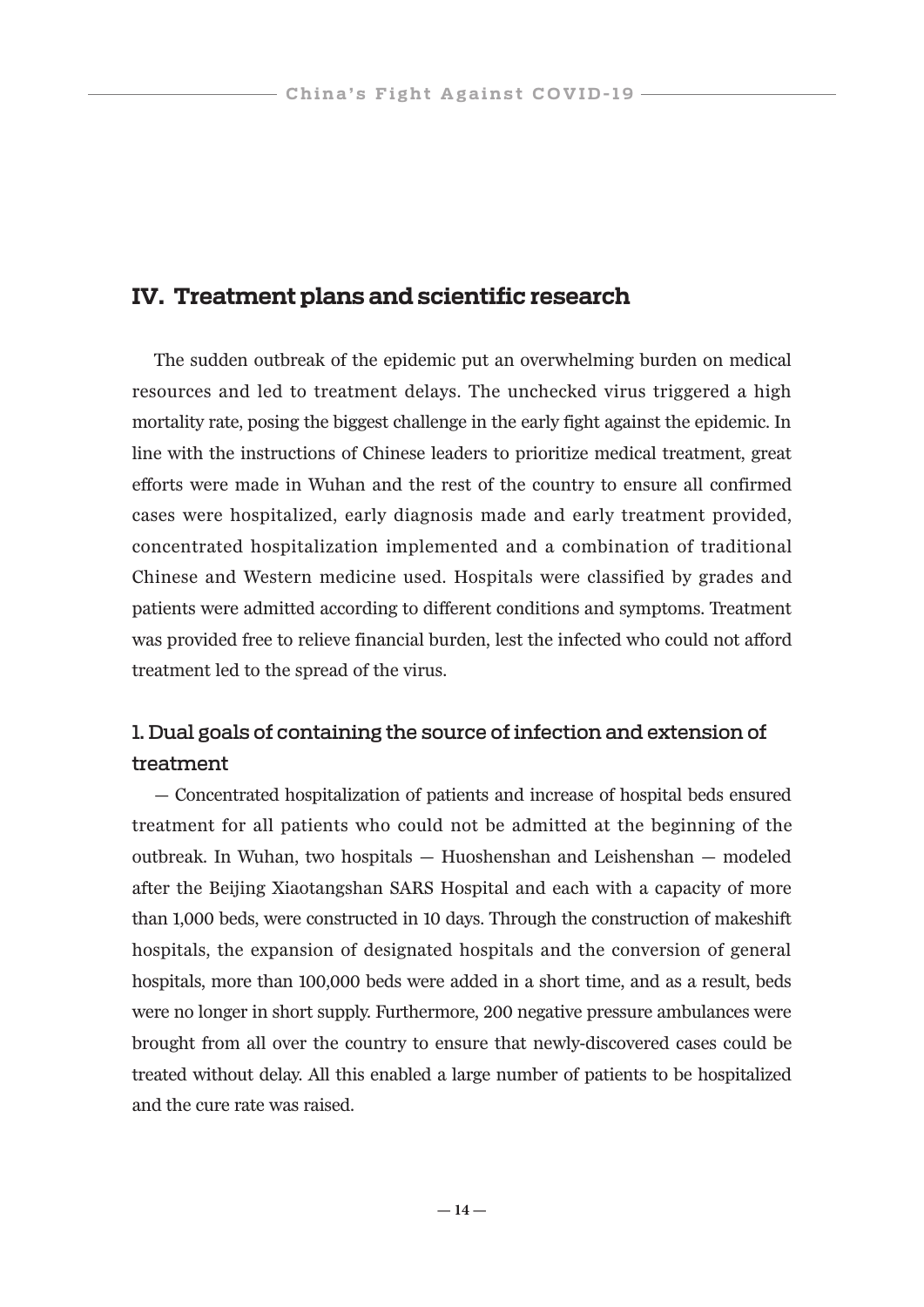— Patients with serious and mild symptoms were separated, and a diverse treatment network of makeshift hospitals and designated hospitals was established. Patients with mild and serious symptoms were earlier treated in the same hospitals but later sent to different hospitals for different treatments. Those in serious, or critical, condition were treated in designated hospitals. ECMOs, ventilators and other equipment were supplied to 46 such designated hospitals. At the same time, exhibition centers, gymnasiums and other facilities were converted into makeshift hospitals for patients with mild symptoms. The 16 makeshift hospitals in Wuhan admitted up to 12,000 patients with mild symptoms, accounting for more than a quarter of the infected patients. Through centralized isolation and treatment for patients with mild symptoms, the makeshift hospitals, an important measure designed to cope with infectious diseases, not only facilitated the hospitalization of all confirmed patients but also reduced the chances of cross-infection in communities to a large extent.

#### 2. Better treatment plan and better treatment method

— Treatment plans were tailored according to the severity of symptoms. Inspection teams consisting of academicians and experts were organized to regularly inspect designated hospitals. The experts discussed and evaluated treatment plans for critically ill patients in Wuhan's designated hospitals. Patients with mild conditions were admitted to the makeshift hospitals for comprehensive treatment such as antiviral therapy, oxygen inhalation, and traditional Chinese herbal medication to prevent their condition turning worse. For the more than 80% of severe cases with serious complications, a case-by-case treatment was prescribed after consultation with a multidisciplinary team consisting of experts on infections, respiratory, intensive care, heart, and kidneys and others. In addition, an array of standards was formulated for nursing patients in critical condition, and such measures as inhalation of large amount of oxygen, non-invasive and invasive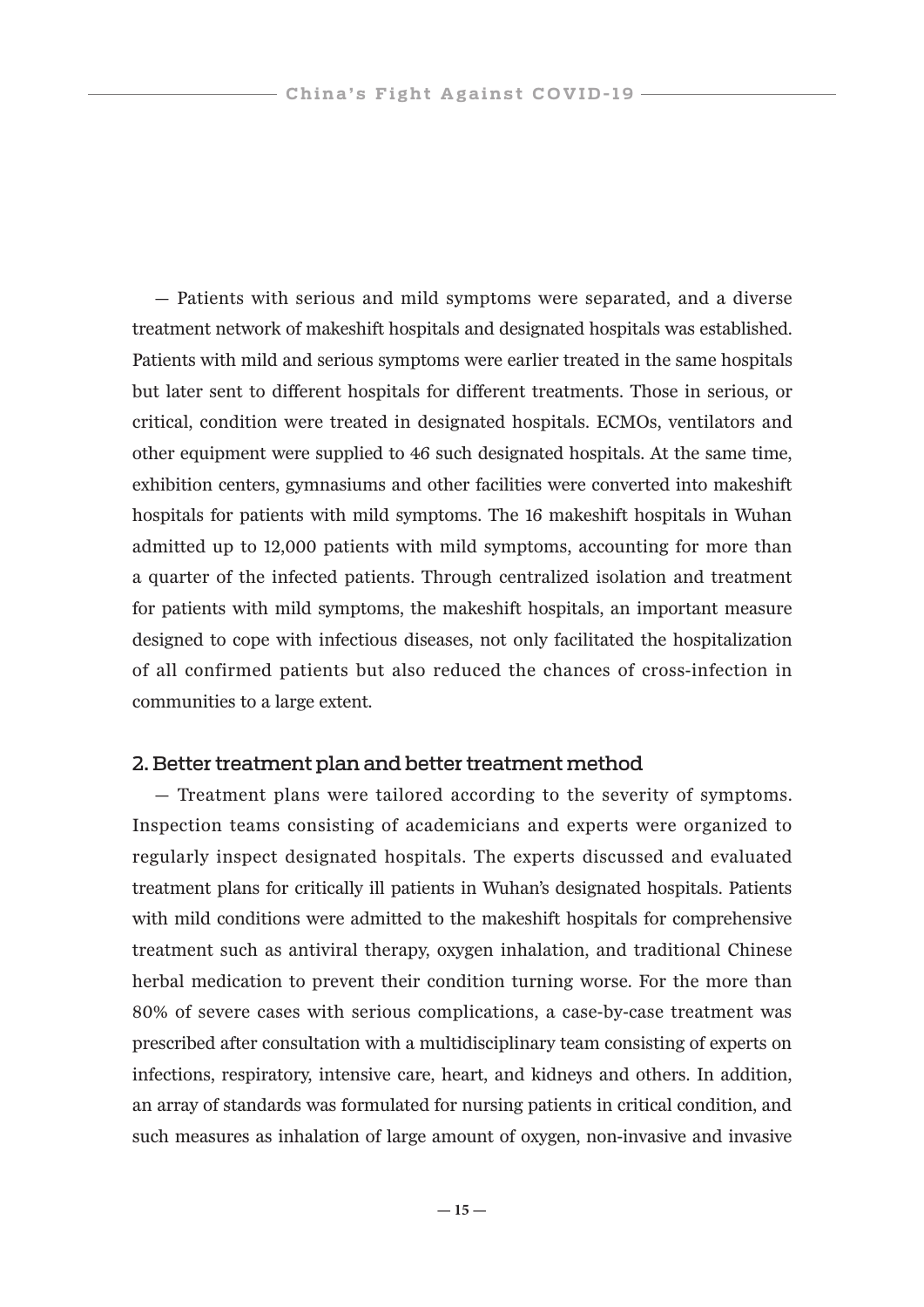mechanical ventilation, and prone posture for better ventilation as well as review of death cases, were adopted to ensure scientific treatment so that the fatality rate was reduced and the cure rate increased.

— Learning from treatment and constantly improving methods for diagnosis and treatment characterized the fight against the virus. On the basis of detailed analysis of preliminary treatment, the second edition of a manual for the management of cases with mild conditions, the third edition of a manual for the diagnosis and treatment of patients in severe and critical condition were formulated, and the fifth, sixth and seventh editions of the protocol for the diagnosis and treatment of COVID-19 were published.

Among them, a chapter on pathological changes was added to the revised version of the seventh edition, supplementing revision to clinical symptoms, diagnostic standards, treatment methods, and discharge standards. Such revisions were conducive to more accurate diagnosis and treatment according to the symptoms of different patients. At the same time, the latest edition added that asymptomatic cases may also be infectious and that recovered patients' plasma could be used in treatment. The seventh edition of the protocol for diagnosis and treatment has been adopted by many countries.

— Clinical treatment and scientific research were combined to strengthen the selection of effective drugs and the research and development of vaccines. Such drugs as favipiravir, chloroquine phosphate and plasma from those who recovered from infections went into clinical trials and timely feedback was obtained. Given there is no effective medicine yet, selected traditional Chinese herbal medicines (including Jinhua Qinggan Granule, Lianhua Qingwen Capsule, Xuebijing Injection, Qingfei Paidu Decoction, Huashi Baidu Decoction, Xuanfei Baidu Decoction) proved to be effective. Breakthroughs were made in the clinical trials of vaccines for COVID-19, plasma therapy and stem cell therapy. The improved treatment plan has significantly reduced the proportion of cases with mild symptoms developing into serious ones, and raised the recovery from 14 to 93 percent.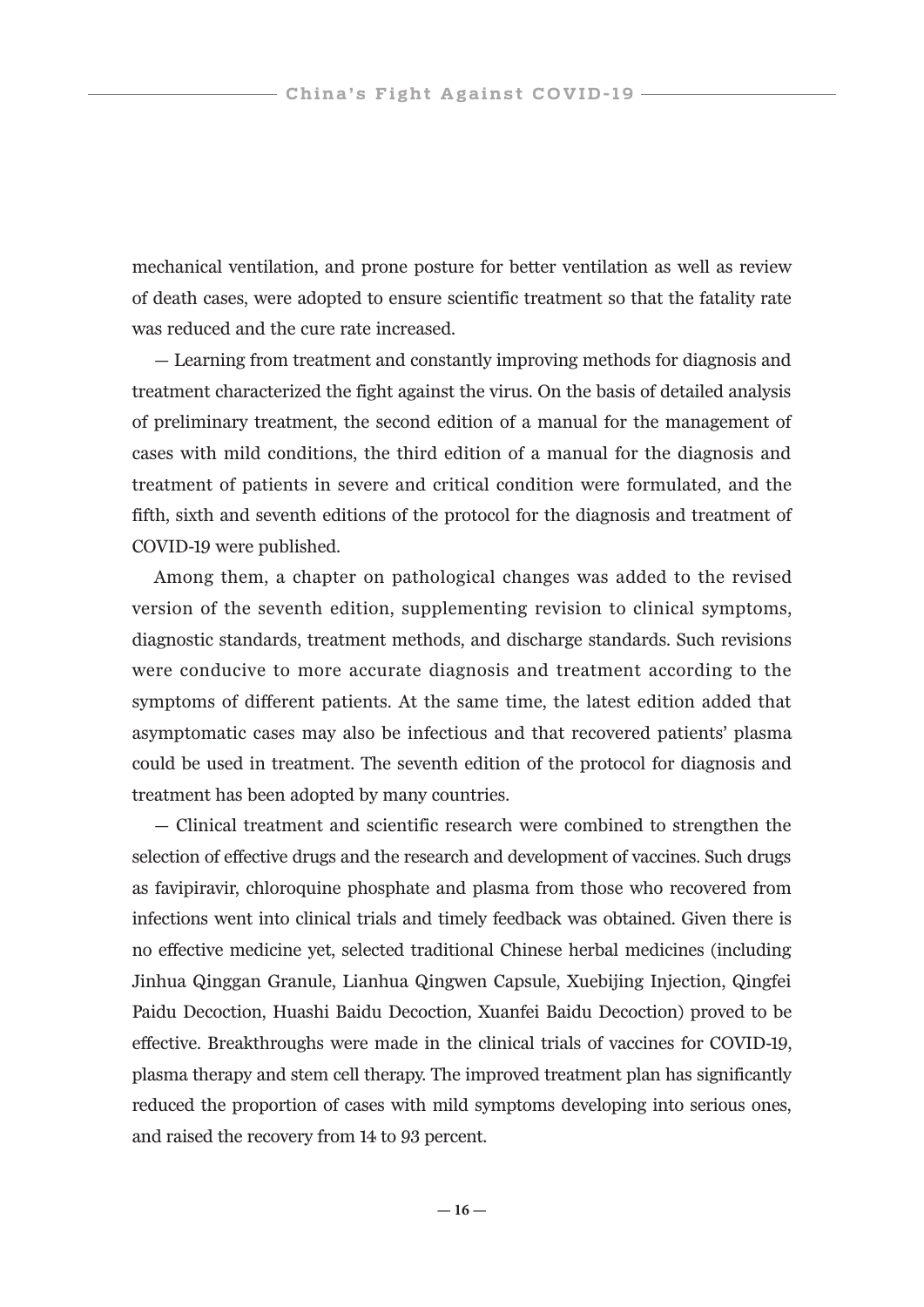| <b>Clinical</b><br><b>Classification</b> | <b>Treatment and Quarantine Venue</b>                                                                                                                                                                                                                                                                                     | <b>Diagnosis and Treatment Methods</b>                                                                                                                                                                                                                                                                          |  |
|------------------------------------------|---------------------------------------------------------------------------------------------------------------------------------------------------------------------------------------------------------------------------------------------------------------------------------------------------------------------------|-----------------------------------------------------------------------------------------------------------------------------------------------------------------------------------------------------------------------------------------------------------------------------------------------------------------|--|
| Suspected<br>cases                       | All suspected cases should be treated in<br>isolated rooms or wards in designated<br>hospitals or quarantine zones.<br>Facilities like hotels, guesthouses, and<br>unused factory space can be renovated<br>into backup quarantine areas, supported<br>with essential living, sanitation, and<br>medical infrastructures. | Collected samples should be promptly<br>analyzed.<br>The suspected patient can be ruled out<br>of infection if two consecutive NAT tests.<br>taken with over 24-hours apart, returned<br>negative, and also if the IgM and IgG<br>antibody tests returned negative seven<br>days after the onset of illness.    |  |
| Mild cases<br>Moderate<br>cases          | Confirmed mild and moderate cases<br>were treated at makeshift hospitals<br>or designated hospitals with effective<br>isolation, protection and prevention<br>conditions in place. Multiple confirmed<br>cases can be treated in the same room.                                                                           | <b>General treatment</b><br>1. Bed rest and support therapy<br>2. Closely monitoring vital signs and blood<br>oxygen saturation level<br>3. Provide timely and effective oxygen<br>therapy<br>4. Antiviral therapy<br>5. Antibacterial treatment<br>6. Traditional Chinese medicine treatment                   |  |
| Severe cases                             | Severe cases were treated at<br>temporary specialized hospitals or<br>designated hospitals.                                                                                                                                                                                                                               | For severe and critical cases<br>1. Respiratory support<br>2. Circulatory support<br>3. Renal failure and renal replacement<br>therapy<br>4. Convalescent plasma treatment<br>5. Blood purification treatment<br>6. Immunotherapy<br>7. Other therapeutic measures<br>8. Traditional Chinese medicine treatment |  |
| Critical cases                           | Critical cases were treated at<br>temporary specialized hospitals or<br>designated hospitals and admitted<br>to ICU as soon as possible.                                                                                                                                                                                  |                                                                                                                                                                                                                                                                                                                 |  |

#### **Table 5. Treatment Venues and Methods Determined by the Severity of the Disease in Wuhan**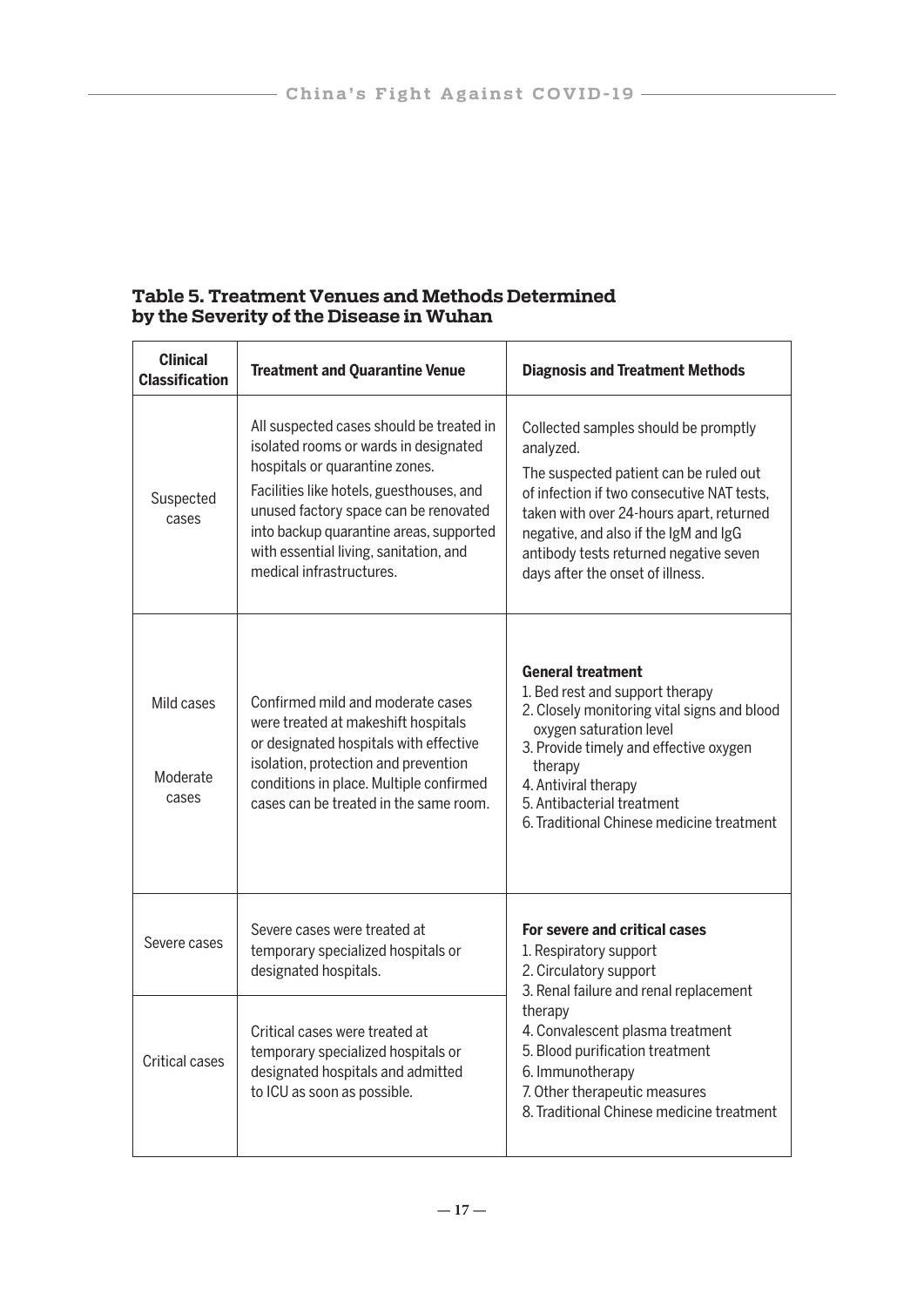#### 3. The positive role of TCM in treatment through preemptive prevention, differentiated medication and multi-target intervention

— The participation of TCM hospitals and teams paved the way for early intervention with traditional Chinese herbal medicines. Some designated and makeshift hospitals were holistically run by TCM teams. TCM doctors were also sent to other makeshift hospitals to help with treatment. Early use of traditional Chinese medicines for patients with mild symptoms was promoted; traditional Chinese and Western medicines were both used in patients with severe symptoms. TCM physicians participated in the holistic process of treatment and prescribed traditional medicines for those who had fever and those who had close contact with confirmed cases to improve their immunity. TCM medicines were also used for those who had recovered to strengthen their constitution.

— The wide use and effectiveness of the combination of TCM and Western medicine has proved to be a major feature of China's clinical treatment. Statistics show that the rate of TCM use and effectiveness in treating patients both in Hubei and the rest of the country was more than 90 percent. Clinical observation indicated that traditional Chinese medicine can effectively relieve symptoms, prevent mild and moderate cases from getting worse, improve the cure rate, reduce the mortality rate and speed up recovery.

#### **V. Allocation of resources and guarantee of supplies**

China leveraged its institutional strength of mobilizing resources for major undertakings, establishing a nationwide mechanism against the pandemic. On the one hand, it promoted the national spirit of "When disasters strike, help comes from all sides", harnessed the strength of the whole country to support severely affected areas, prioritized the national effort to aid Hubei province and its capital Wuhan to win the "war to safeguard Hubei" and "war to safeguard Wuhan",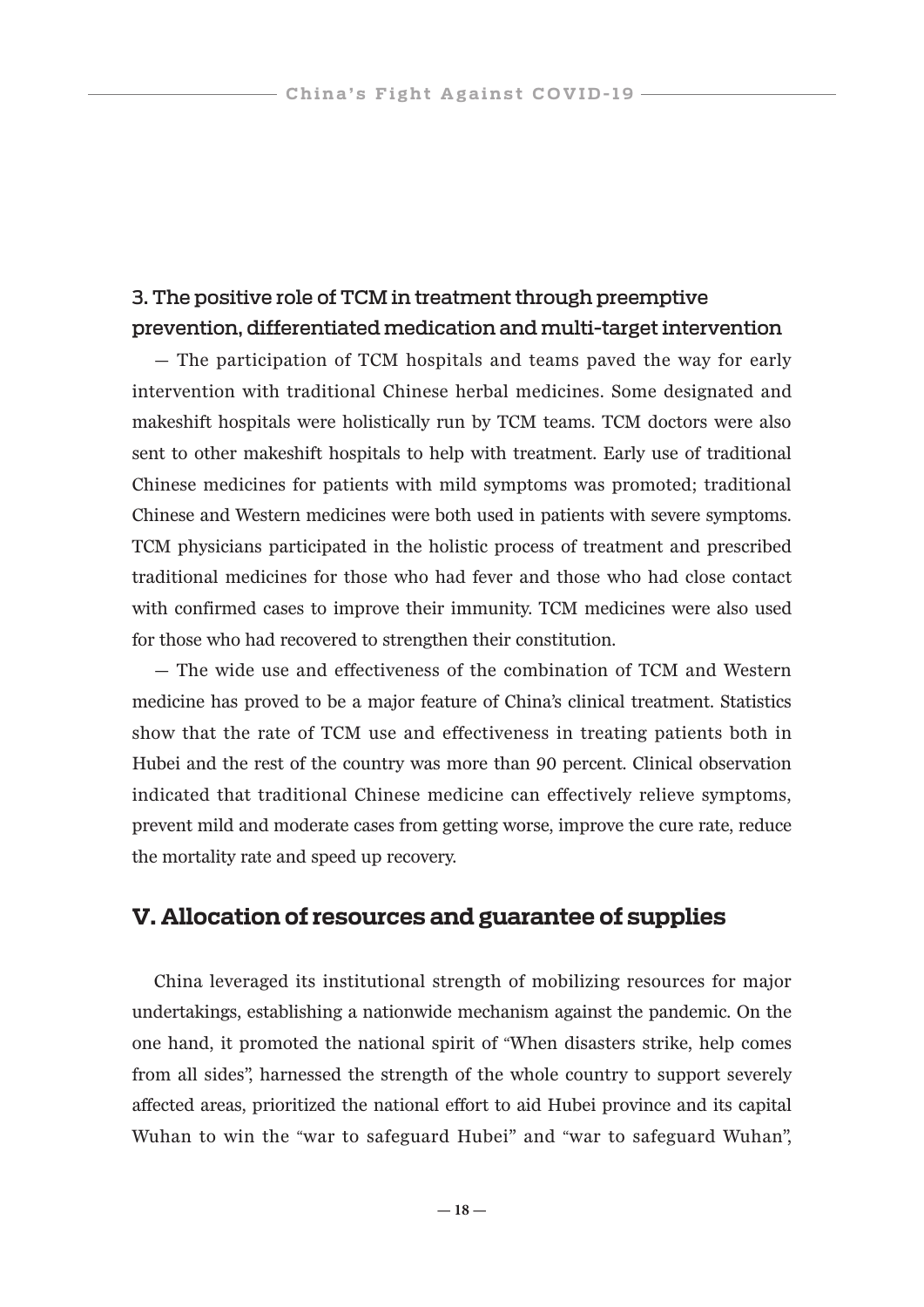coordinated and pooled resources from the country and the army to ensure timely and reliable supply to "the main battlefield".

On the other hand, China effectively allocated domestic resources, streamlined organizational structures and manufacturing, enhanced the emergency-response provision of medical supplies and daily necessities, strictly investigated and severely punished illegal acts such as price gouging and making and selling of fake products, ensured logistics support and laid a solid foundation for fighting the pandemic.

#### 1. Hubei gets national health workforce support

— The largest allocation of medical resources since the founding of New China was made. Professional medical workers from across the nation were dispatched to alleviate the stress and adversity caused by depletion of medical resources in severely affected areas. More than 42,000 health workers in 340 medical aid teams gathered from across the country, including 30 provinces/autonomous regions/municipalities, the Xinjiang Production and Construction Corps, and the People's Liberation Army (PLA), treating patients along with local colleagues. This was a key measure to increase the cure rate and reduce the mortality rate in severely affected areas.

— The experience from relief efforts during the 2008 Wenchuan earthquake was duplicated, among which were "pairing assistance" and "military assistance". All-out support to Wuhan was provided by coordinating the country's resources, which were allocated to cities in Hubei, in the organizational pattern of "a province paired to a city" to aid prefectural-level cities of Hubei province. Specific organizational patterns including "province/autonomous region/municipality paired to a designated hospital", "hospital paired to a designated department", and "taking over special wards (for patients with severe symptoms) of designated hospitals with a complete structural system" were implemented. All these measures effectively resolved the local imbalance between medical supplies and treatment requirements. The PLA, apart from sending over 4,000 medical staff to Wuhan,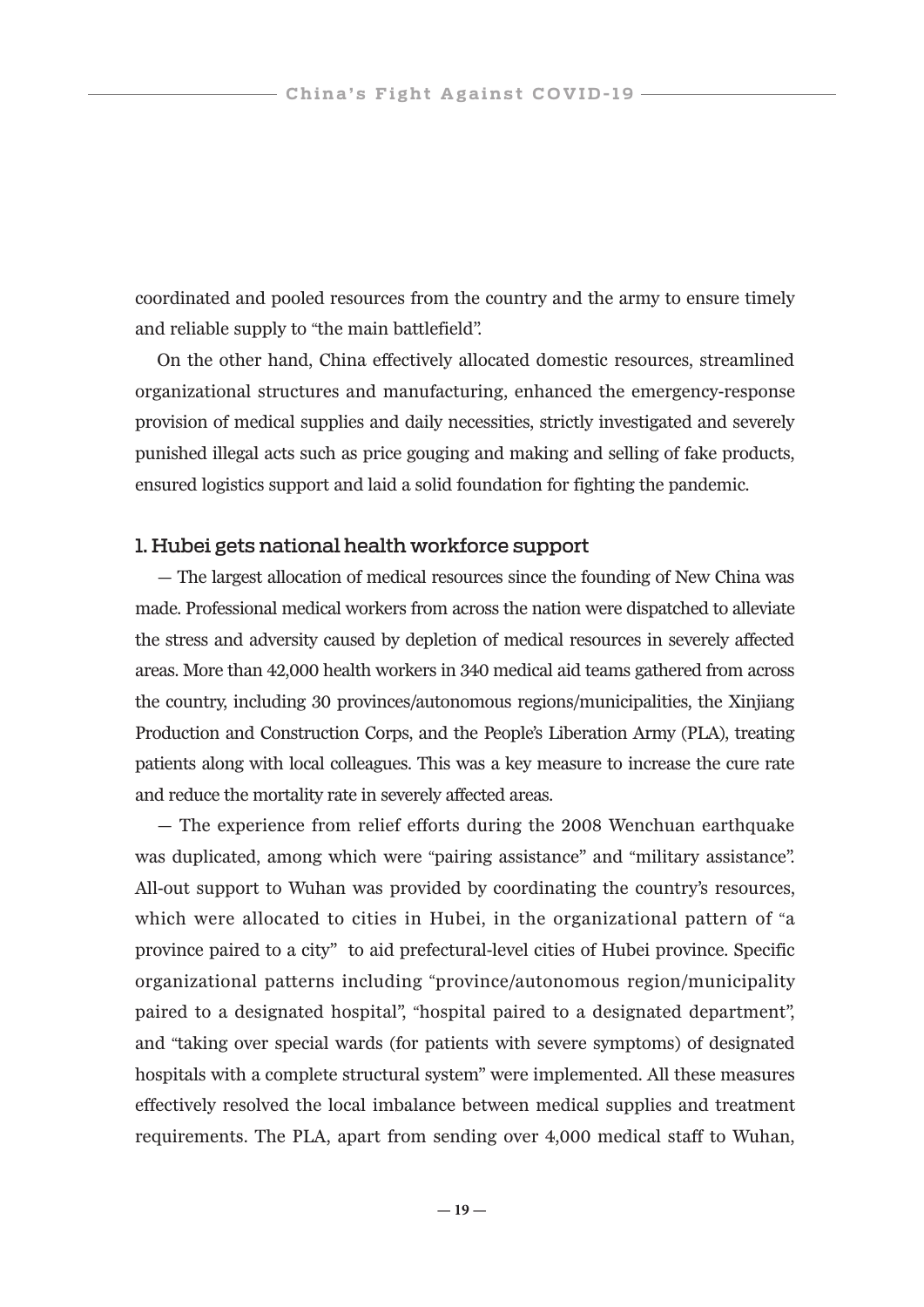also dispatched cargo aircraft to urgently deliver support goods. In addition, the PLA undertook medical treatment in Huoshenshan Hospital — one of the newlybuilt special facilities in Wuhan. More than 10,000 medical personnel from 63 designated hospitals in the army were sent to frontline.

— National experts were pooled to give comprehensive instructions on prevention and control, diagnosis and treatment. The nation's top experts in respiratory diseases and critical care medicine gathered in Wuhan, and intervened in the diagnosis and treatment at the early stages of the outbreak. Under the coordination of the guidance group sent by the central government, expert teams led by leading scientists arrived in Wuhan, conducted epidemiological inspections in designated hospitals, prescribed diagnosis and treatment procedures, assisted Hubei province including Wuhan and the nation at large to improve consultation and treatment of complex and critical cases. The experts also worked on new drugs and therapies, and included efficacious remedies in the protocol for nationwide promotion. A national expert group in nosocomial infection control was sent to guide prevention and control, conduct training, and enhance the safety of medical workers.

#### 2. Tremendous efforts made in medical supplies manufacturing

 — The production capacity of medical supplies and equipment rose rapidly with the promotion of "production resumption" and "switch of production" models. Thanks to the comprehensive industrial production system, enterprises in medical equipment and materials, overcame difficulties including shortage of manpower, resumed production rapidly and vastly expanded production scale. Other enterprises with flexibility promptly changed their lines of production to produce medical materials. Thousands of them switched to produce medical supplies, including face masks, protective suits, disinfectants, digital thermometers and medical instruments, and expanded the manufacturing and provision of essential supplies. Within a short time, the daily production capacity of face masks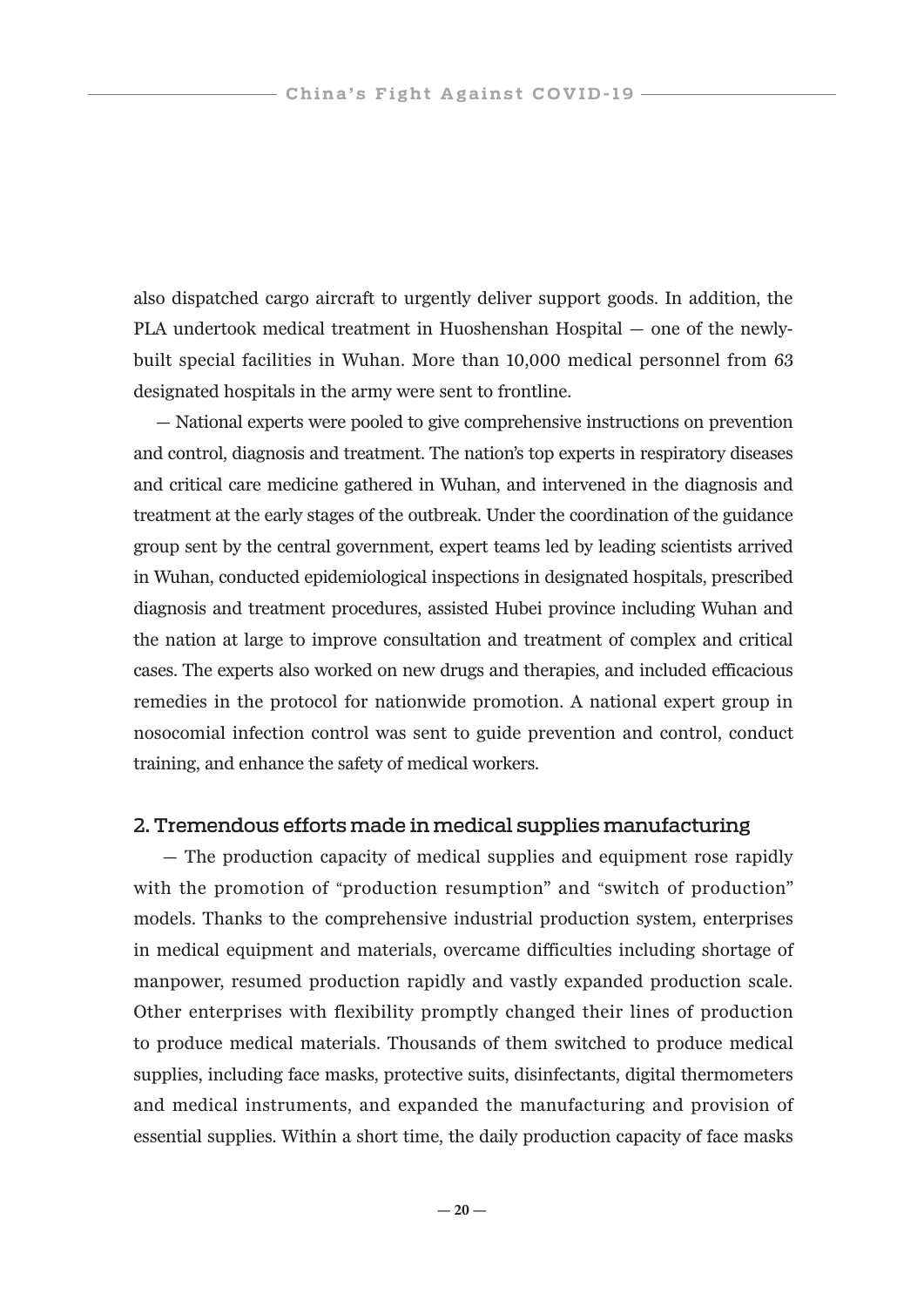| <b>Protection</b><br>Level | <b>Protective Equipment</b>                                                                                                                                                                                                                  | <b>Scope of Application</b>                                                                                                                                                                                                                                                                                                                                                                  |
|----------------------------|----------------------------------------------------------------------------------------------------------------------------------------------------------------------------------------------------------------------------------------------|----------------------------------------------------------------------------------------------------------------------------------------------------------------------------------------------------------------------------------------------------------------------------------------------------------------------------------------------------------------------------------------------|
| Level I<br>protection      | • Disposable surgical cap<br>• Disposable surgical mask<br>• Work uniform<br>• Disposable latex gloves or/and<br>disposable isolation clothing if<br>necessary                                                                               | • Pre-examination triage, general<br>outpatient department                                                                                                                                                                                                                                                                                                                                   |
| Level II<br>protection     | • Disposable surgical cap<br>• Medical protective mask (KN95)<br>• Work uniform<br>• Disposable medical protective<br>uniform<br>• Disposable latex gloves<br>• Goggles                                                                      | • Fever outpatient department<br>• Isolation ward area (including isolated intensive ICU)<br>• Non-respiratory example examination of suspected/<br>confirmed patients<br>• Imaging examination of suspected/confirmed<br>patients<br>• Cleaning of surgical instruments used on suspected/<br>confirmed patients                                                                            |
| Level III<br>protection    | • Disposable surgical cap<br>• Medical protective mask (KN95)<br>• Work uniform<br>• Disposable medical protective<br>uniform<br>• Disposable latex gloves<br>• Full-face respiratory protective<br>devices or positive pressure<br>headgear | • When the staff performs operations such as<br>tracheal intubation, tracheotomy, bronchoscopy,<br>gastroenterological endoscope, etc., during which,<br>the suspected/confirmed patients may discharge<br>respiratory secretions or body fluids/blood<br>• When the staff performs surgery and autopsy for<br>confirmed/suspected patients<br>• When the staff carries out NAT for COVID-19 |

#### **Table 6. COVID-19 Related Personal Protection Management**

Handbook of COVID-19 Prevention and Treatment by The First Affiliated Hospital, Zhejiang University School of Medicine

#### **Notes:**

1. All staff at the healthcare facilities must wear medical surgical masks;

2. All staff working in the emergency department, outpatient department of infectious diseases, outpatient department of respiratory care, department of stomatology or endoscopic examination room (such as gastrointestinal endoscopy, bronchoscopy, laryngoscopy, etc.) must upgrade their surgical masks to medical protective masks (KN95) based on Level I protection;

3. Staff must wear a protective face shield based on Level II protection while collecting respiratory samples from suspected/confirmed patients.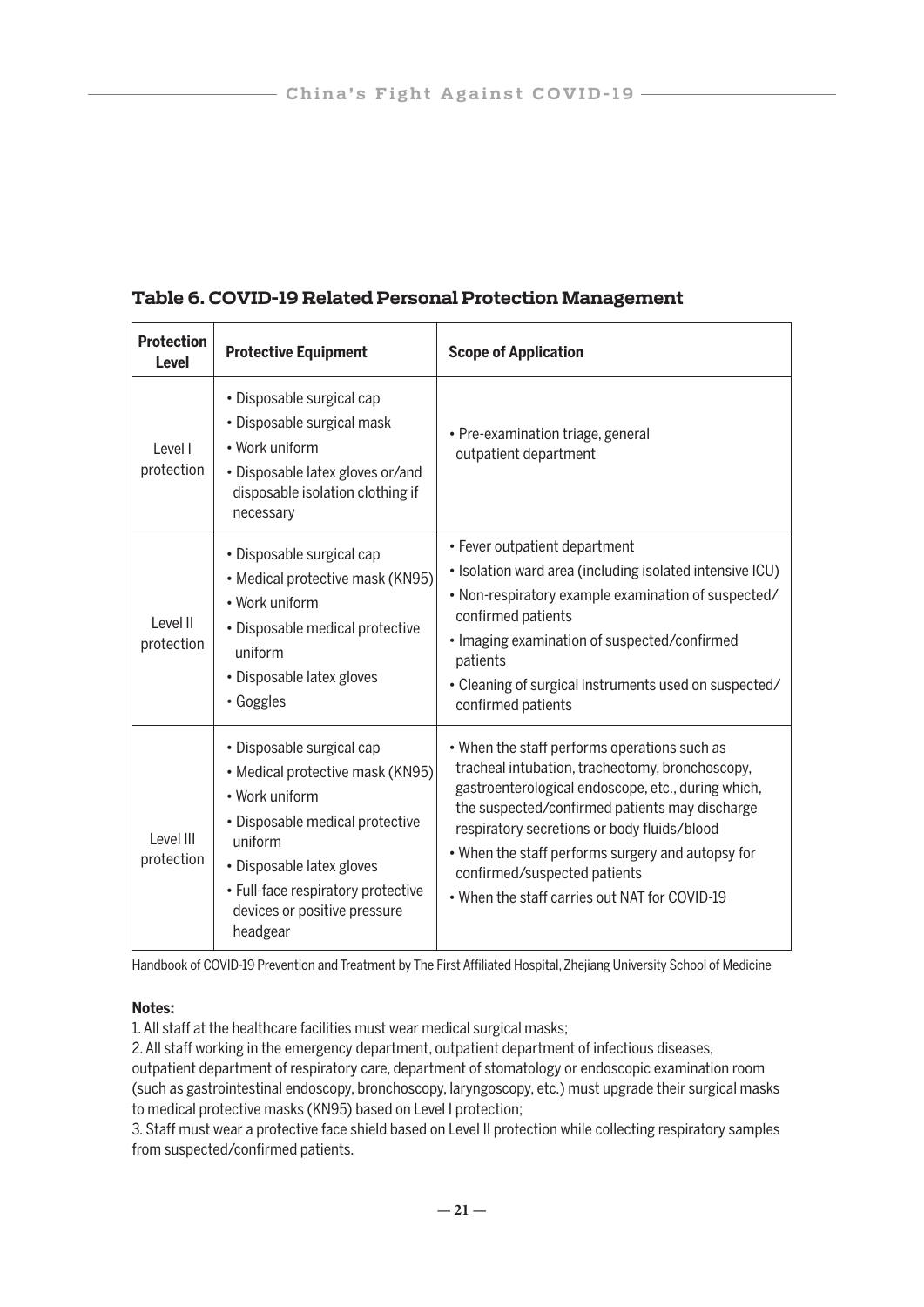— including disposable masks, surgical masks and medical protective masks (KN95) — exceeded 110 million; more than 1.5 million disposable medical protective suits were made, and 400,000 hand-held infrared thermometers manufactured. The daily supply of test kits reached nearly 350,000 by the beginning of March. Meanwhile, the supply chains and logistic conduits were smooth. Supplies from every corner of the country were continuously delivered to Hubei. In just a month, the daily allocation of medical protective suits jumped from 21,000 to 270,000, and KN95 masks from 72,000 to 562,000.

— Technological support was strengthened to provide services to the public. Services including online consultation, live streaming of expert lectures, and medical training were provided. Making full use of the remote visual medical treatment system and widely adopting AI-assisted surgical equipment based on the 5G network not only partially met medical care needs of other patients amid the COVID-19 pandemic, but also prevented hospital-acquired infections. The National Health Commission issued a series of technical guidance and regulations to standardize the use of protective equipment and protective procedures to significantly minimize the infection rate among medical personnel. Finally, a zeroinfection rate was achieved for more than 40,000 medical staff aiding Hubei.

#### 3. Coordinated allocation of daily necessities

— The central government's coordination and joint efforts ensured ample supplies of major daily necessities. Various departments of the State Council worked together to ensure the production, storage and stable prices of daily necessities in the whole country, especially Hubei province. Frozen pork was released from the central reserve and a "special-offer vegetable package" was made available. Major agricultural provinces transported vegetables from the south to the north of the country, while production of "vegetable basket" items was increased. The action plan of "ensuring price, quality and supply" was launched,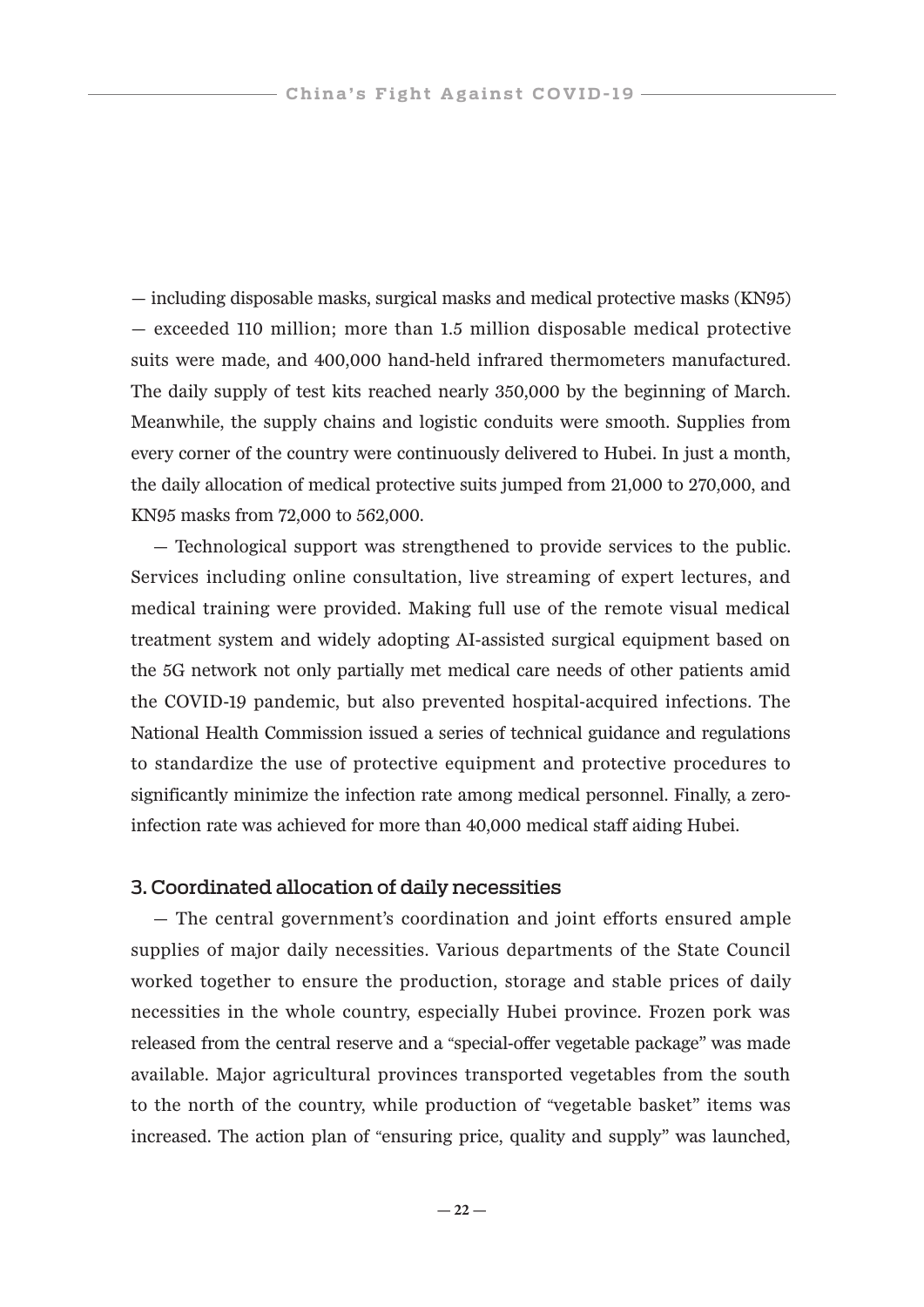and emergency delivery teams were formed to ease the long-term homebound isolation measures in Wuhan and the rest of Hubei province.

— Supply delivery was integrated into residential community services to ensure safe and timely delivery of daily necessities to people's homes. Wuhan adopted a grid-pattern management of residential communities, through which the "last mile" of daily supply delivery from supermarkets to residential communities was opened up. Goods were directly distributed to households and contactless distribution and delivery enabled vegetables and meat that had met pandemic prevention standards to reach residential communities, relieving residents' worries while they were under home isolation.

— Internet technologies to extensively popularize "contactless consumption" were made full use of. Advanced "internet + logistics" distribution and e-commerce platforms ensured the entire process from order placement and distribution to payments nationwide. Parcels were delivered through various ways including being deposited at the property management service provider, dropped off at an agreed location or stored in delivery lockers. Potential risks of infection at supermarkets, shops and farmers' markets were thus minimized. The complete industrial supply chain of funds, transportation and delivery operated smoothly.

#### **VI. Command system and strategic policies**

Immediately after the COVID-19 outbreak, the central authorities led by President Xi Jinping put people's life and health first. Under Xi's personal leadership, command and deployment, the whole Party, armed forces and all Chinese people launched a "people's war" of disease prevention and control and fought to block the spread of the virus. With a centralized, unified and efficient "wartime pandemic command system" as well as strategies formulated in accordance with the situation, the top leadership offered key instructions and scientific guidance.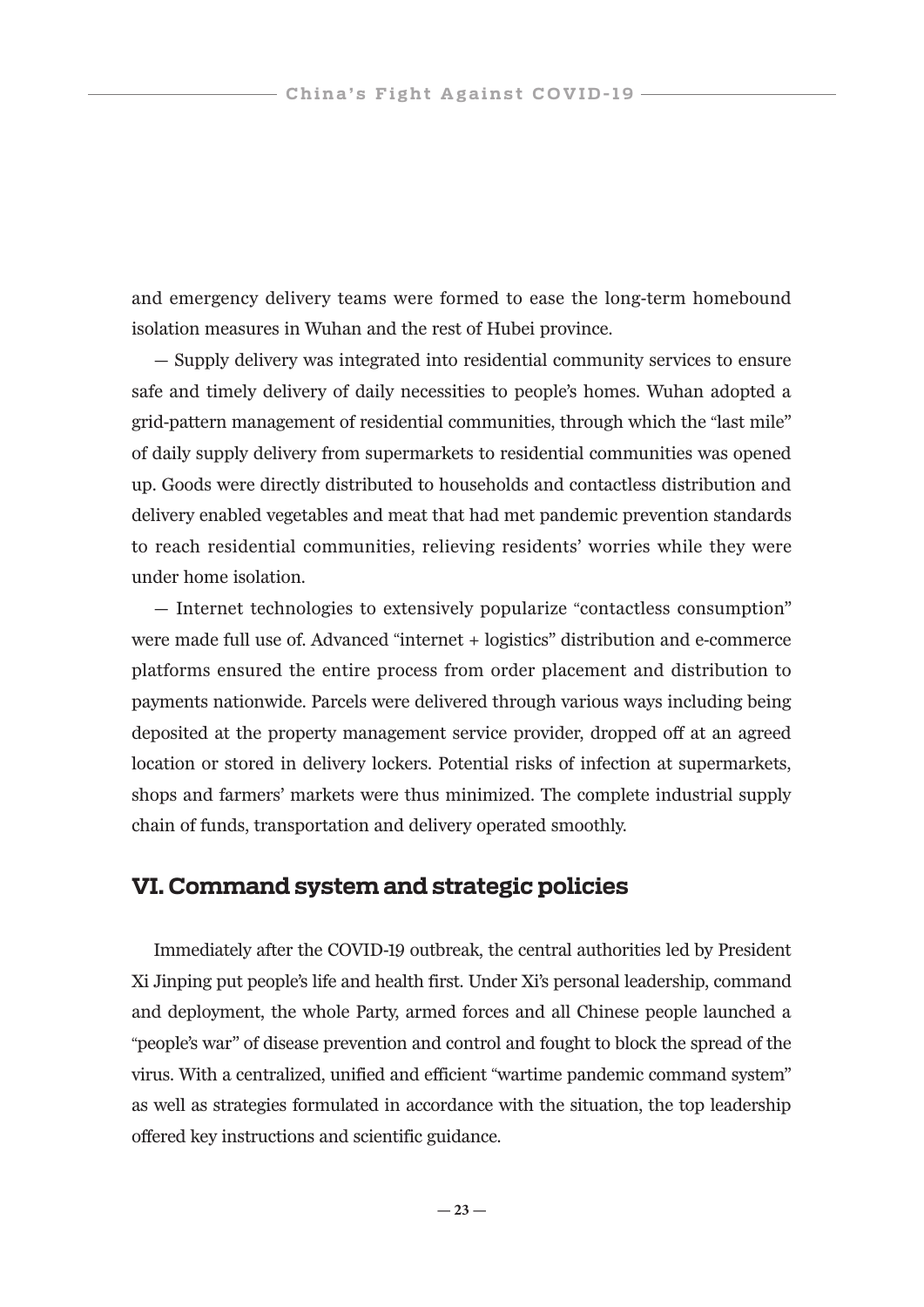#### 1. The top decision-making mechanism and fundamental strategies and policies

— Under the command of the top leader, China strengthened the centralized and unified leadership for the fight against the pandemic, which was put on top of the agenda for the Party, the country and the armed forces. In the course of more than two months, Xi, general secretary of the CPC Central Committee, president of China, and chairman of the Central Military Commission, presided over 10 meetings of the Standing Committee of the Political Bureau of the CPC Central Committee, three meetings of the Political Bureau and many other meetings at the central leadership level. The president gave clear instructions on pandemic prevention and control from different perspectives. China established the Leading Group for Novel Coronavirus Prevention and Control led by Premier Li Keqiang, working under the top Party leadership. A central government team was sent to guide epidemic control work in severely-hit regions. Xi was briefed by the Leading Group and the Guiding Group, and presided over a video conference to give direct instructions to more than 100,000 officials nationwide. He also inspected medical treatment and scientific research efforts in Beijing, traveled to Wuhan to inspect and instruct those at the forefront, made major decisions and gave instructions every day for comprehensive, systematic and strategic deployment.

— By defining overall principles and setting the general goal, China set up a strategic mechanism. The top leadership made a comprehensive judgment of the situation and put forward the overall principles of shoring up confidence, strengthening unity, ensuring science-based control and treatment, and implementing targeted measures. It set the general goal of stemming the spread of the virus and securing a victory. Taking the situation in the whole country into account and making overall plan, it focused on controlling the source of infection and cutting off the routes of transmission, set Wuhan city and Hubei province as the main battlefield of the country and gave differentiated instructions to other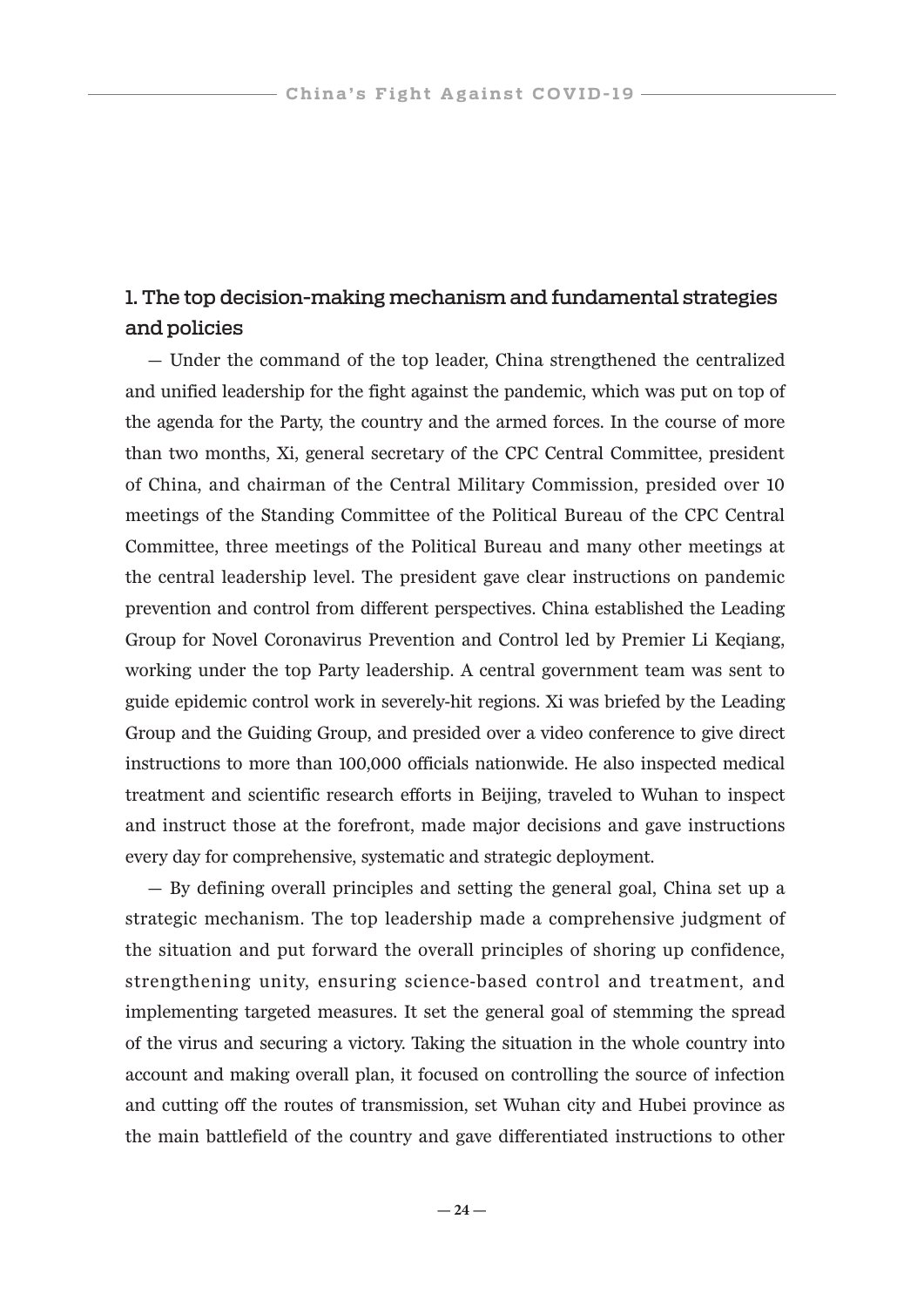areas to secure victory in the people's war. A strategic framework was set up to mobilize, deploy and strengthen prevention and control work in a comprehensive manner. At the same time, the leadership regarded the control of epidemic as a major test for the country's government system and governance capacity. By sorting out and overcoming shortcomings, the state's public health emergency management system would be improved.

— By tracking and analyzing the situation, the top leadership identified new challenges and gave targeted instructions at each critical point. At the beginning of the outbreak, it made a resolute decision to impose strict restrictions on the flow of people from Hubei province to halt the spread of the virus as much as possible. Preventing the virus from spreading within Wuhan and Hubei, and elsewhere, were the goal of the battle. It was pointed out that "Hubei will not win unless Wuhan prevails, and China will not prevail unless Hubei wins". Early detection, early reporting, early quarantine and early treatment were emphasized. And so were the concentration of the infected, the concentration of experts, the concentration of resources and concentration of treatment. All confirmed patients were required to be hospitalized, all suspected cases were required to be tested and all cases of close contact to be quarantined in a timely manner. Racing against the time was imperative. Medical treatment was the top priority, and efforts were focused on targeted therapies to save as many lives as possible. Painstaking efforts were required to prevent the virus from being transmitted to as many people as possible. Hospitalization and the cure rate were required to be raised and the infection and fatality rate reduced substantially. Hospitals and residential communities were considered the two battlefields  $-$  both were critical for the fight against the epidemic.

Coordinated efforts are required for both the prevention and control, and scientific research and material production. Scientific research was set as a major and urgent task and solutions were sought from science. As the control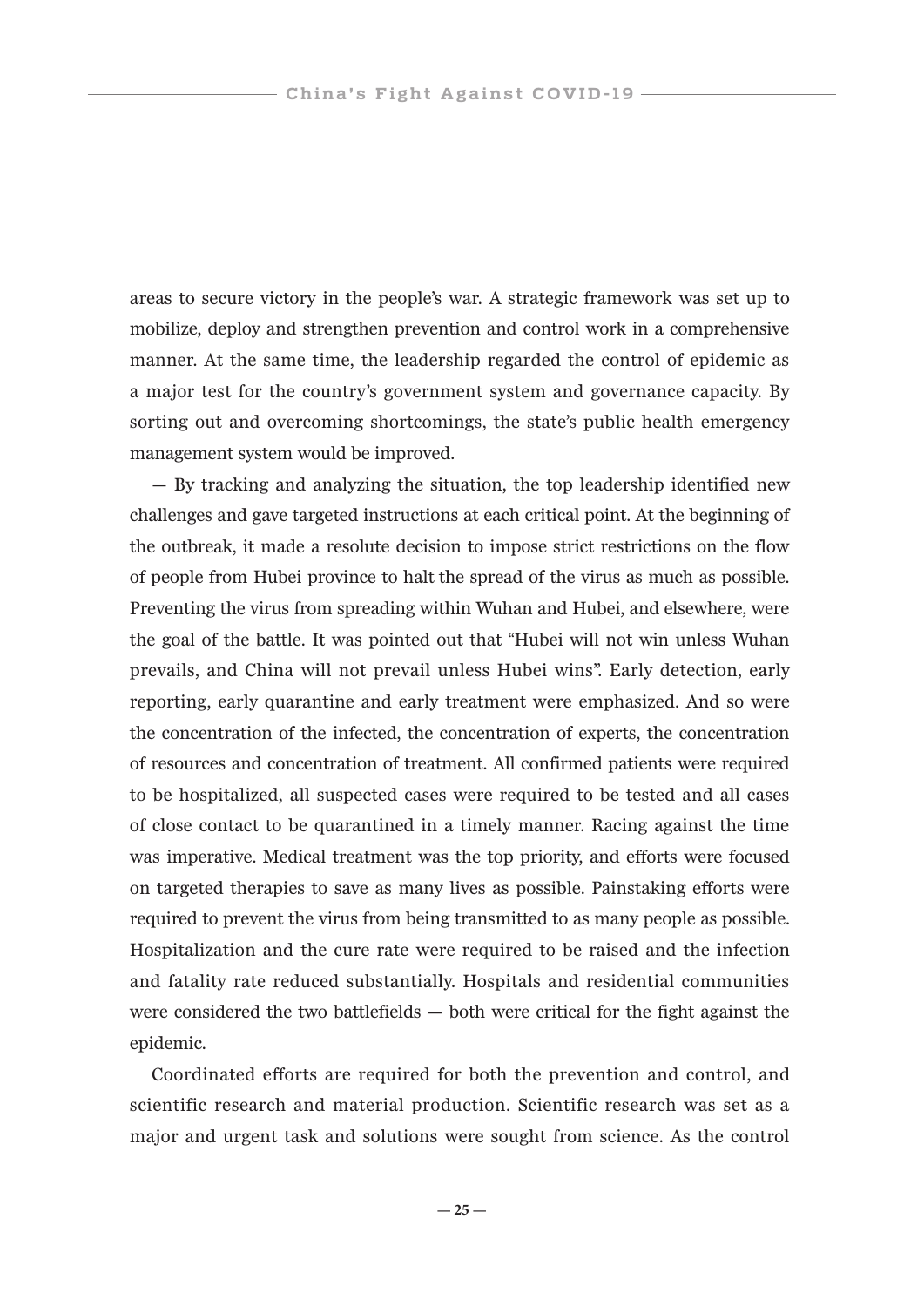and prevention situation changed, strong efforts are required to continue the painstaking efforts for the final triumph.

 Facing the rapid spread of the virus overseas, the focus should shift to guarding against imported cases and preventing a resurgence of another outbreak at home so that the hard-won positive trend will not be reverted.

#### 2. Efficient execution mechanisms and comprehensive countermeasures

— The joint prevention and control mechanism of the State Council fully implemented the instructions of the CPC Central Committee and General Secretary Xi. Having followed the instructions of the Leading Group of the CPC Central Committee for Novel Coronavirus Prevention and Control, it made coordinated efforts to resolve urgent problems and timely, overall and detailed arrangements were made. On the one hand, it administered 32 government departments and coordinated the complex relationship among epidemic control and prevention, economic development and people's lives. It pooled the country's resources to support the seriously-hit region, involving expenditure, infrastructure, medical human resources, scientists, protective equipment and materials, transportation, electricity and natural gas supply, disposal of medical waste and the supply of food and daily necessities in urban areas.

On the other hand, it coordinated prevention and control in other regions, initiated the first-level response to public health events, and strengthened support to provinces with a heavy flow of people. It postponed the new semester for schools, allowed flexible resumption of work, staggered work hours, and expanded production capacity. Concrete measures were adopted to "guard against imported cases from abroad and prevent the spread of virus at home" and resumption of work and production was encouraged with strict safeguards. At the same time, people were encouraged to provide suggestions on problems in control and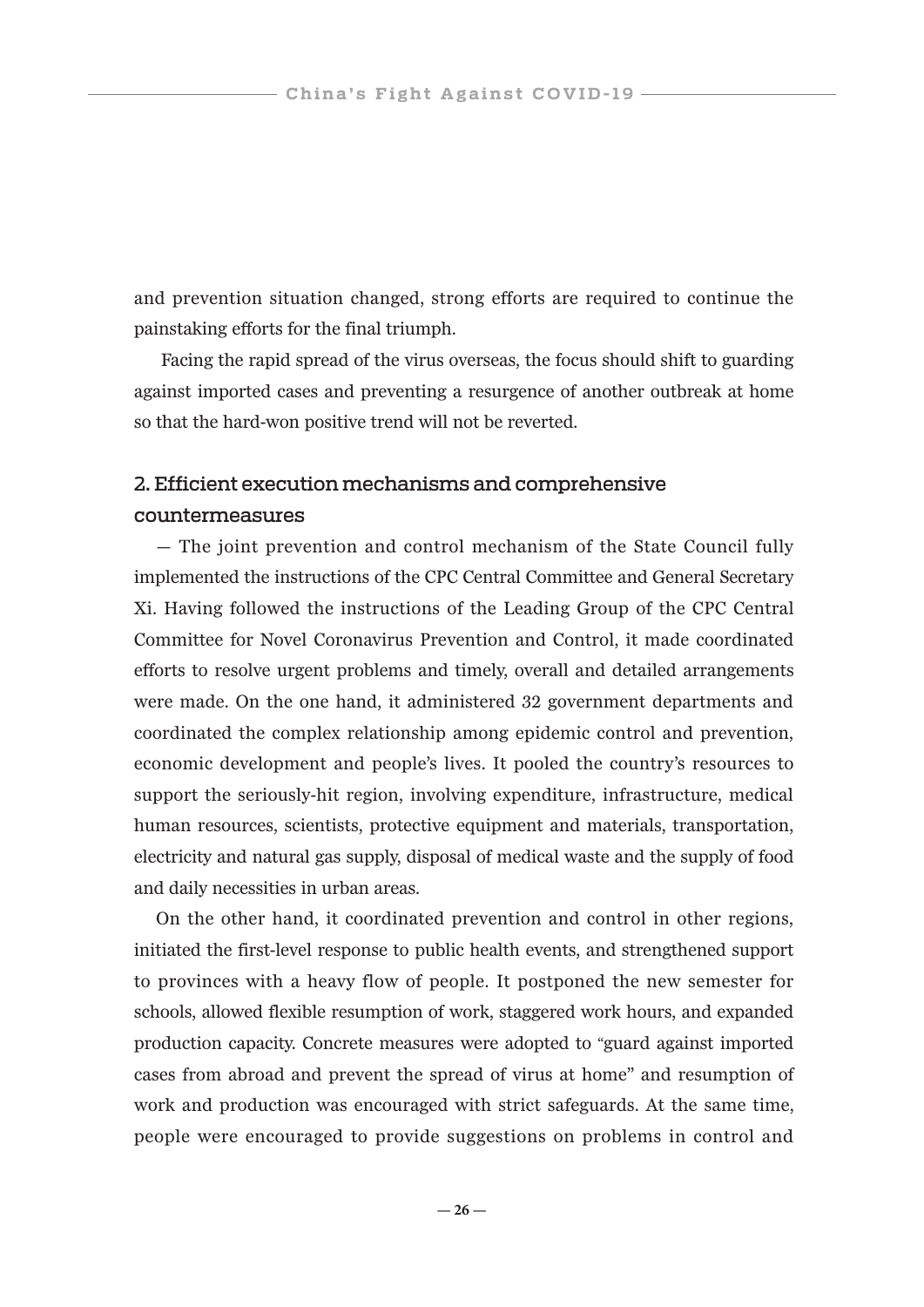prevention through the State Council's "Internet + Supervision" platform so that problems could be resolved in a timely manner. Any covering-up of epidemic information was investigated and punished.

— The central government guiding group supervised epidemic control work in Wuhan and Hubei province. The group is headed by Sun Chunlan, a member of the Political Bureau of the CPC Central Committee and vice-premier of the State Council. Consisting of 11 ministerial-level officials as well as academicians and experts, the group arrived in Wuhan on January 27. The group conducted investigations on the lack of information, foot-dragging in hospitalization of the infected and slack management which bogged down prevention and control in the initial stages. The group organized 35 themed studies on therapies for treatment, and made 23 factfinding trips to hospitals. Based on its investigations, the group put forward the concept of "control and prevention measures being shifted further to the immediate source of infections, coordinating the treatment of the infected with severe and mild conditions, and scientific and targeted treatment". The group proposed that efforts be made in the prevention of the virus from the very source, treatment of the infected and adequate supply of necessary materials. The group emphasized the importance of full-coverage screening, hospitalization of all the infected for treatment and a final round of screening. The group made the decision to establish a network of designated hospitals, makeshift hospitals and quarantine venues to ensure quarantine, hospitalization, transfer of the infected, material transport and logistics services. The group forwarded more than 20,000 pointers to the provincial and city level governments for further investigation and solutions. The group made appropriate allocation of medical resources to raise work efficiency and boosted the confidence and solidarity of those working at the frontline.

— Local governments set up their own leading groups headed by leading officials to ensure the full implementation of the central government's arrangements. They set and adjusted the level of emergency response in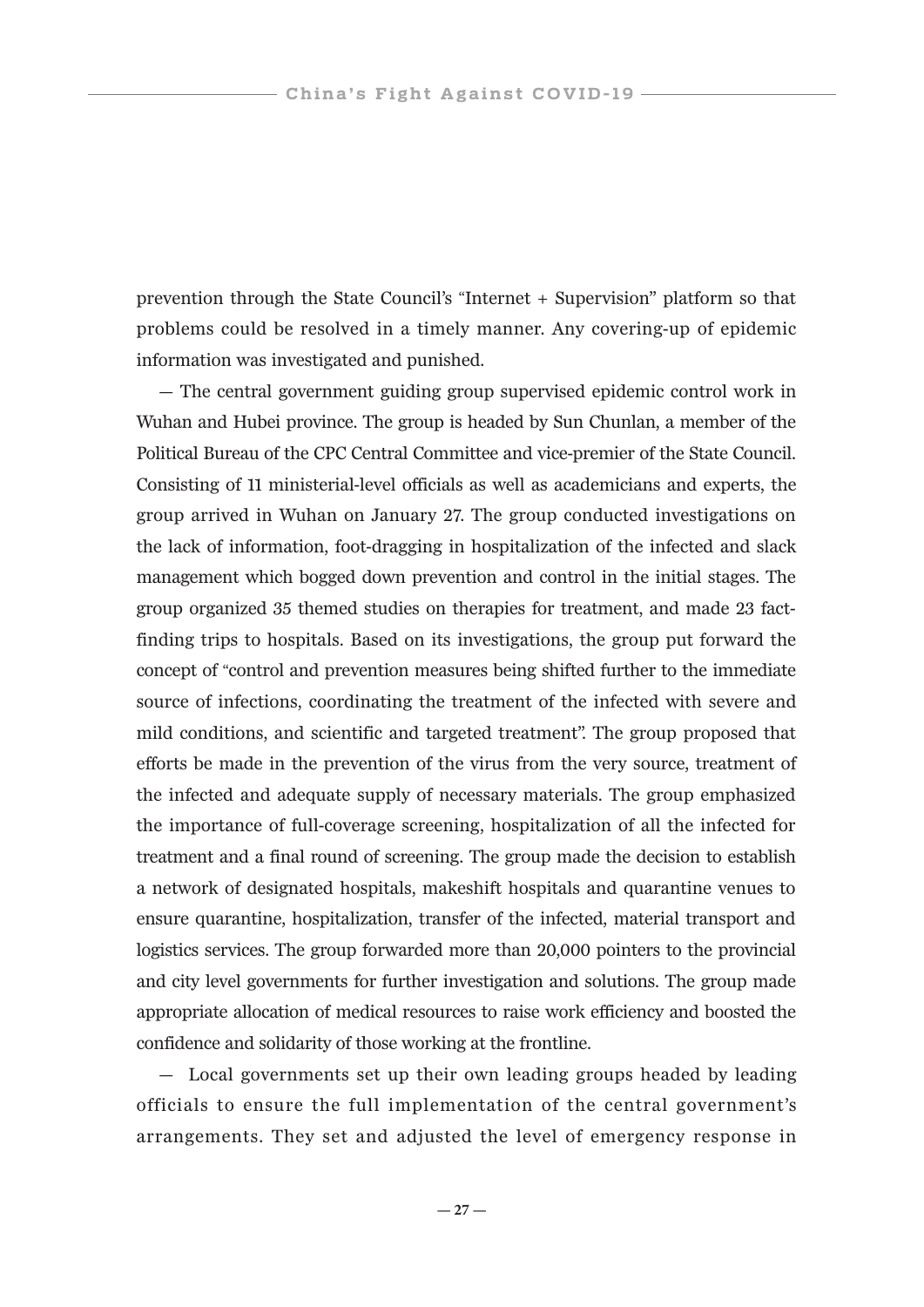accordance with local developments. They organized specific measures to have people from severely-hit regions quarantined at home or in designated venues. They collected the necessary information and statistics, and forwarded them to higher level authorities. Meanwhile, the provincial governors and city mayors were obliged to ensure the production and supply of daily necessities.

President Xi pointed that the facts have once again proved that mankind is a community with a shared future, and the international community should boost confidence and make joint efforts to win the fight against the pandemic. Since the COVID-19 outbreak, China has always upheld the concept of building a community with a shared future for mankind and released information about the virus in an open, transparent and responsible manner. From early January, China started to report information about the epidemic, and prevention and control measures to the World Health Organization, the United States and other countries as well as China's Hong Kong, Macao and Taiwan regions. China shared its experience without reservation with the World Health Organization and the international community, strengthened scientific research, and offered assistance to other countries. China has set up bilateral joint prevention and control mechanisms with other countries, pushed forward international cooperation, worked together with the international community, fulfilled its duty to safeguard global public health security and made contributions to preventing the spread of the virus worldwide by doing a good job in its own prevention and control of the virus at home. According to the joint research group of China and the World Health Organization, the WHO director-general, the WHO chief scientist, and many others, the unprecedented "most ambitious, agile and aggressive" measures taken by China in response to this public health event achieved a great deal in blocking the transmission of the virus among humans and provided useful experience for the scientific world and the international community.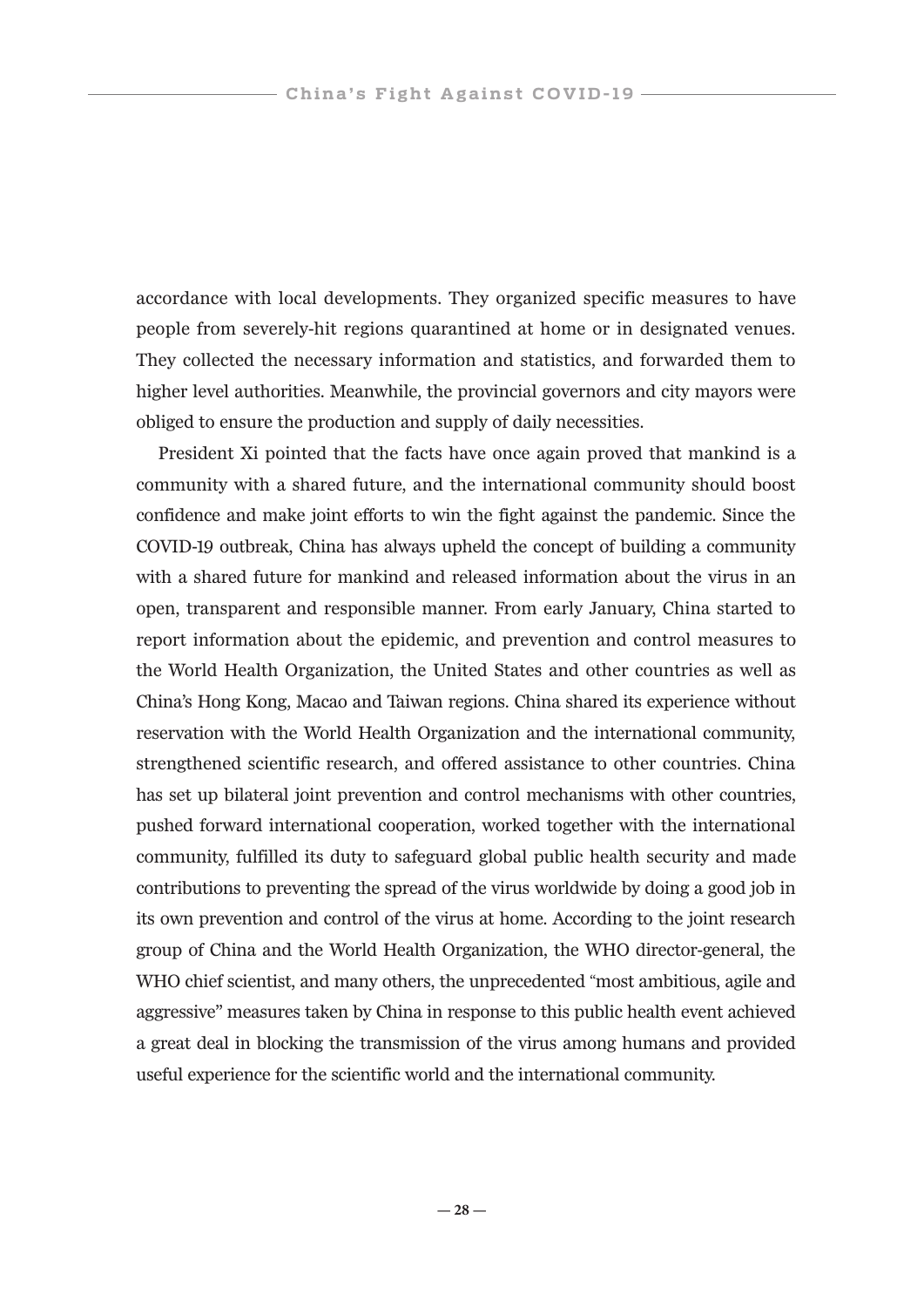## **Glossary**

#### **Information release mechanism**

Information, including daily updates of confirmed cases, suspected cases and response policies, has been revealed to the public in a timely, transparent and accurate manner through various means such as press conferences held by the State Council Information Office, the Joint Prevention and Control Mechanism of the State Council and local governments.

#### **Avoid stigmatization**

Viruses are a common challenge faced by the entire human race. The novel coronavirus was named SARS-CoV-2 and the relevant disease was named as COVID-19 according to international guidelines of avoiding association between viruses or infectious diseases with any geographic locations, cultures or groups of people.

#### **Community-based epidemic prevention and control**

Communities are on the front lines in prevention and control of the epidemic. Empowering communities to implement prevention and control measures is key to victory over COVID-19.

#### **Report of the WHO-China Joint Mission on COVID-19**

Twenty-five experts from eight countries and the World Health Organization started a nine-day mission in China on Feb 16. On Feb 29, the team released a report, which concluded China has rolled out "perhaps the most ambitious, agile and aggressive disease containment effort in history".

#### **Lockdown of a city**

Since there are not yet vaccines or targeted medications for the novel coronavirus, the lockdown of a region might be the most efficient way to prevent the virus from spreading.

#### **High-, medium- and low-risk areas**

Cities, counties and districts with no active cases or with no new infections in the past 14 days are categorized as low-risk regions; those with new infections in the past 14 days and fewer than 50 cumulative confirmed cases, or with over 50 cumulative confirmed cases but without a concentrated outbreak in the past 14 days are categorized as medium-risk regions; those with over 50 cumulative confirmed cases and a concentrated outbreak in the past 14 days are categorized as high-risk regions.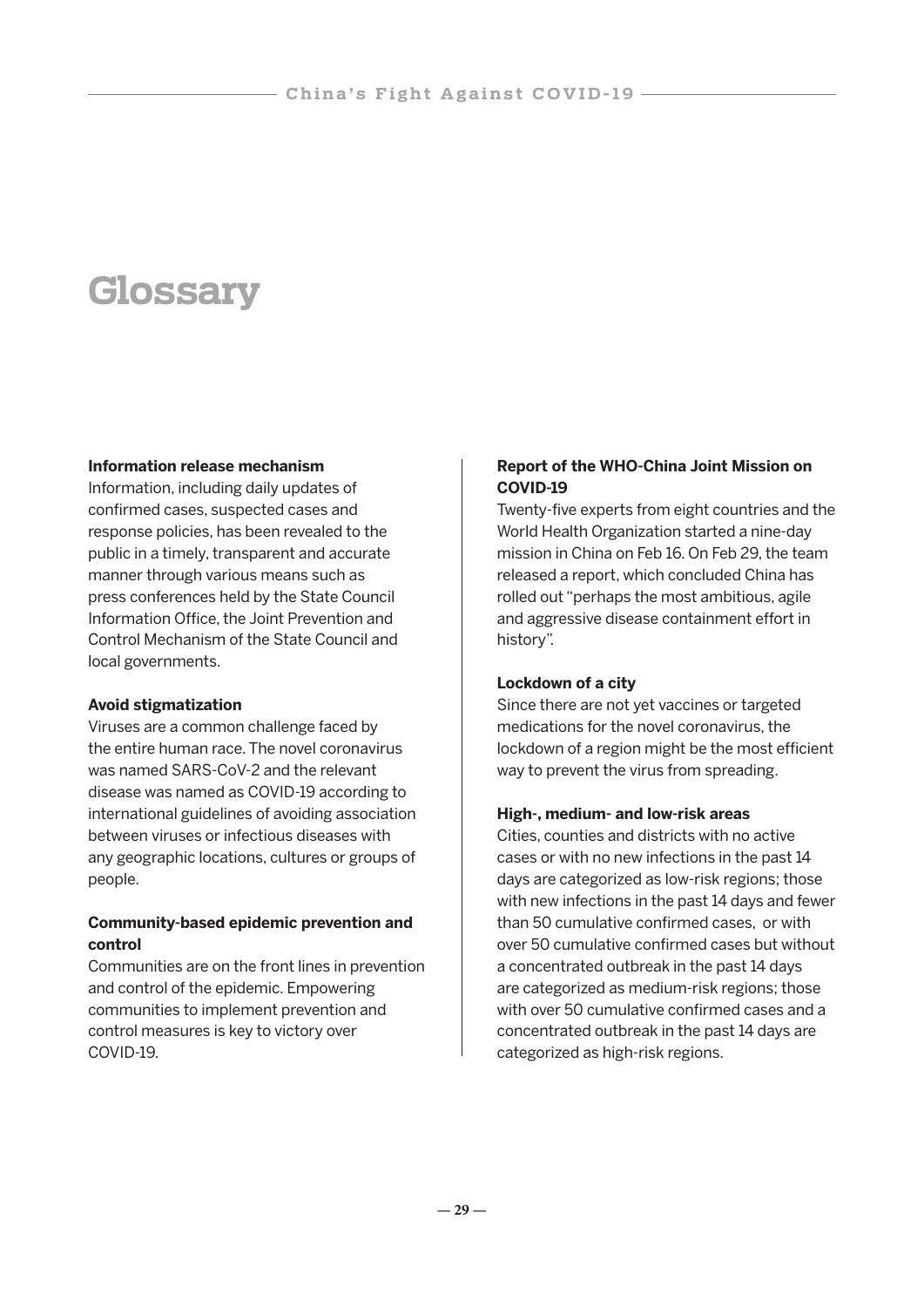#### **Self-quarantine**

Since the outbreak, Chinese people have carried out self-quarantine, cut non-essential travel and stayed at home as much as possible to prevent cross-infection. Close contacts of confirmed cases should observe strict centralized quarantine or home quarantine for at least 14 days to see if there is any infection.

#### **Social distancing**

In public places, people should keep about 2 meters away from each other to protect themselves from possible infection. People are encouraged to wear a mask in public and avoid crowds or meal gatherings.

#### **Health QR code**

Based on information people voluntarily offer, a mobile app could generate a health QR code with different colors: Green code means little chance of having been infected, while holders of yellow and red codes must be put under quarantine for a few days and report their health information daily before they are cleared for travel again. The health QR code system was first adopted in Hangzhou city of Zhejiang province, then expanded to other Chinese cities.

#### **Admitting all suspected and confirmed cases for treatment**

President Xi Jinping stressed that all-out efforts should be made to admit all suspected and confirmed cases for treatment, raise the hospital admission rate and the recovery rate, and lower the infection rate and the fatality rate.

#### **Massive screening of potential virus carriers**

With the principle of saving every life, community-based screening was carried out in key regions such as Wuhan to identify all confirmed infections, suspected cases and close contacts. Patients and people at high risk would be sent to proper medical institutions for timely treatment and to reduce the risk of further spread of the virus.

#### **Epidemiological investigation**

Epidemiological investigations are key to identifying chain of epidemic transmission, which is the basis of defining close contacts, adopting appropriate isolation measures and defining the sterilization scope.

#### **Declaration of health information**

Inbound passengers flying from high-risk regions to the Chinese mainland are required to submit their health information truthfully.

#### **Asymptomatic patients**

People who display no relevant symptoms such as fever, cough or sore throat, but test positive for the novel coronavirus. A very small number of asymptomatic cases develop into confirmed infections, but most recover on their own.

#### **Early detection, early reporting, early isolation and early diagnosis**

The four principles proven to be best practices in China's fight against the COVID-19.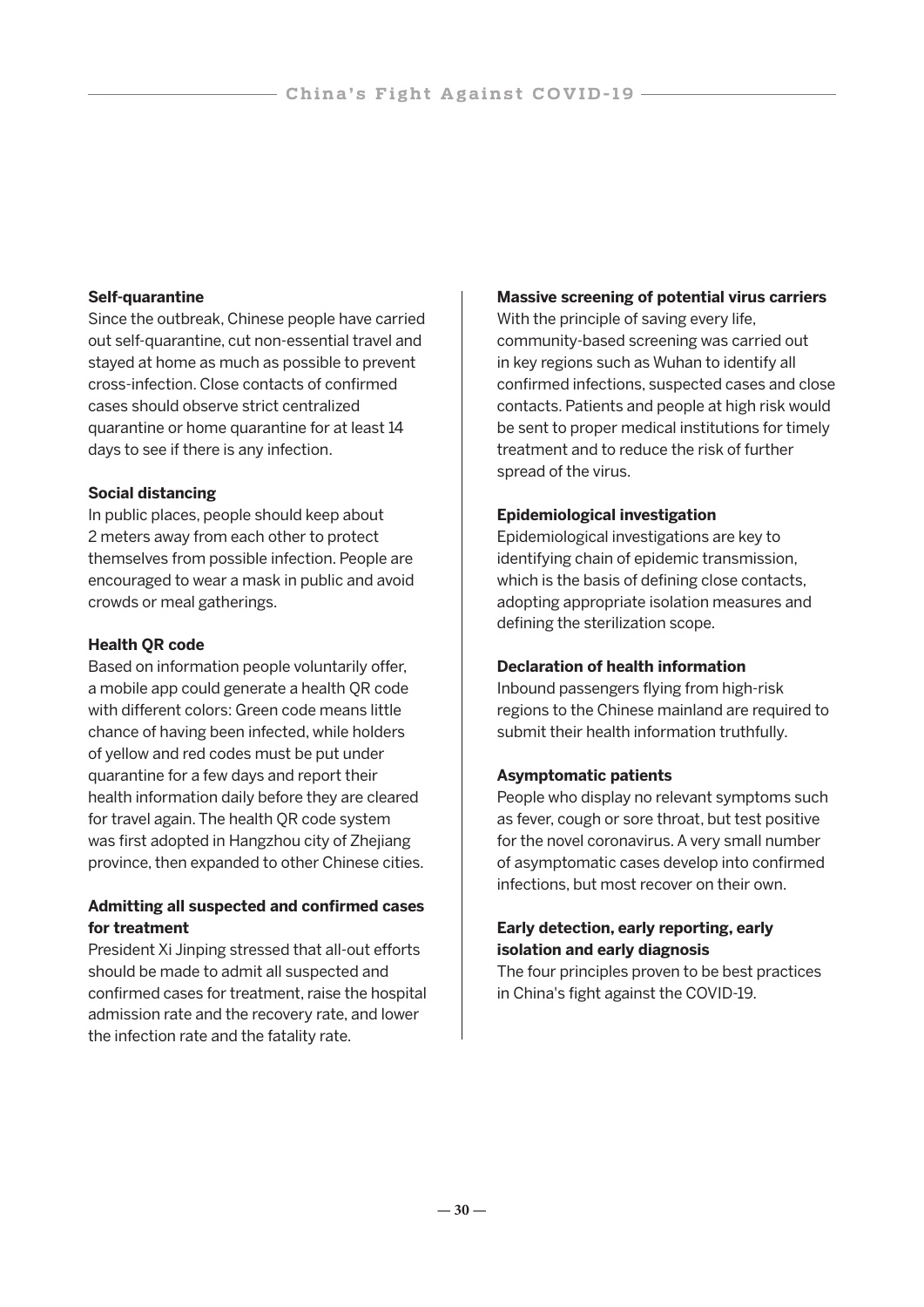#### **Emphasis is needed on both prevention and treatment**

Equal importance should be attached to prevention and treatment. The prevention and control system at the community level should also be enhanced.

#### **Combined use of traditional Chinese medicine (TCM) and western medicine**

Clinical treatment found the combined use of traditional Chinese medicine and western medicine can relieve fever, cough, fatigue and other symptoms, shorten hospitalization days and reduce the rate of deterioration.

#### **Fangcang shelter hospitals**

Also known as mobile cabin hospitals. Under the principle of leaving no one untreated, sports stadiums and convention centers were quickly converted to mobile cabin hospitals to treat patients with mild symptoms.

#### **Psychological counseling**

Care for the psychological wellbeing of COVID-19 patients, their families, families of fallen patients, vulnerable groups, health workers and those fighting the virus on the front line, including police officers and community workers.

#### **Online diagnosis and treatment**

About 200 public hospitals and 100 online hospitals provide online diagnosis and treatment guidance to mitigate pressure on hospitals which have a large number of inpatients.

#### **Ensure a coordinated national response**

Ensuring the whole country works together is key to stimulate enthusiasm and mobilize resources for fighting COVID-19. Under the leadership of the Communist Party of China, various regions and departments in China are able to efficiently carry out decisions made by the central government and synchronize policies and mobilize resources to form a united force to fight the epidemic.

#### **Pairing assistance**

A Chinese practice under which a specific province or major city provides assistance to a designated region in need of help. In the novel coronavirus outbreak, 19 provincial-level regions were paired with 16 cities in Hubei excluding Wuhan to offer dedicated point-to-point help to fight COVID-19. For Wuhan, resources were mobilized from across the country to help the city battle the epidemic.

#### **First-level public health emergency response**

Since the epidemic outbreak, all 31 provinciallevel regions on the Chinese mainland initiated a first-level response to the public health emergency, the highest in the four-level public health emergencies classification.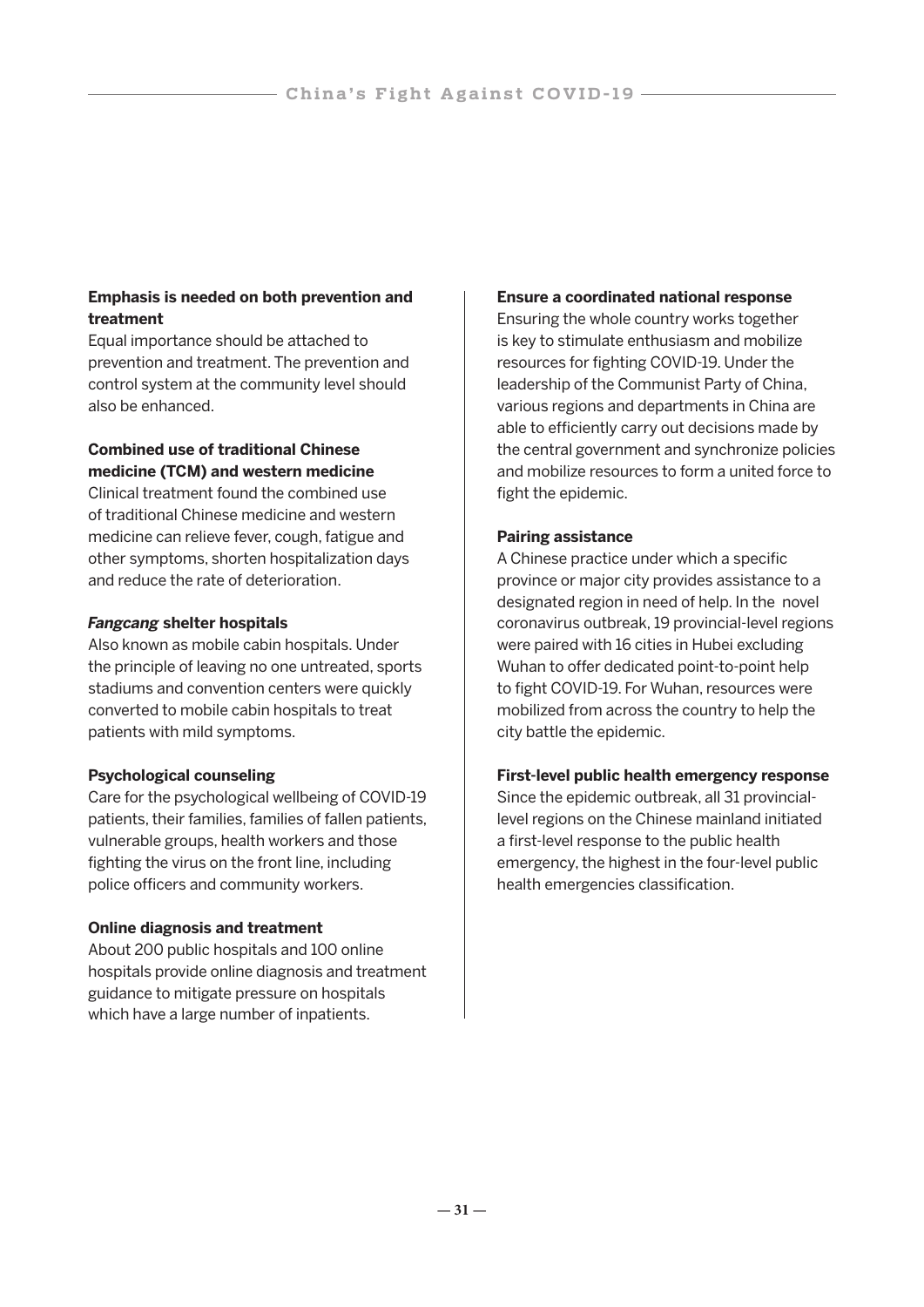## **Experts' view**

China has carried out effective prevention and control measures against COVID-19. In the early stage of the outbreak, we locked down Wuhan to control the epidemic, and mobilized the public to prevent and contain the spread of the virus, an arrangement that was later turned into a joint prevention and control mechanism. It can be summarized as "four early's" — early detection, early reporting, early isolation and early treatment, which proves successful. While treating patients, Chinese health workers also paid attention to summarizing their experiences such as the clinical features of the disease and the medicines found effective in treating it, which can help the rest of the world in its fight against the virus. And thanks to its arduous efforts, China has now largely brought the epidemic under control, which is a hard-won achievement.

**Zhong Nanshan,** an academician with the Chinese Academy of Engineering, and an expert in respiratory diseases

A joint prevention and control system involving different government departments was launched and first-level emergency response initiated at the provincial level to curb the spread of the virus. The novel coronavirus pneumonia has been controlled as a category-A infectious disease, and virus transmission routes more or less cut off. The decision to lock down Wuhan was wise, as it prevented the disease from spreading rapidly to other parts of the country. In an unprecedented move, the central authorities sent more than 40,000 medics from across the country to Wuhan and its parent province of Hubei to treat COVID-19 patients, which helped contain the outbreak. The joint prevention and control mechanism ensured the supply of medical equipment, materials, reagent test kits and medicines. Thus, China has set an example in collective prevention and control, and centralized treatment of patients.

**Li Lanjuan,** an academician with the Chinese Academy of Engineering, and an expert in infectious diseases

The first batch of makeshift hospitals, known as fangcang shelter hospitals, provided more than 4,000 beds in a couple of days, which later increased to over 10,000, admitting all those COVID-19 patients who could not be hospitalized initially. The shelter hospitals admitted only patients with mild symptoms, which, apart from quarantining the patients, also created room for regular hospitals to treat severely ill patients.

**Wang Chen,** an academician with the Chinese Academy of Engineering, an expert in respiratory diseases, and president of Chinese Academy of Medical Sciences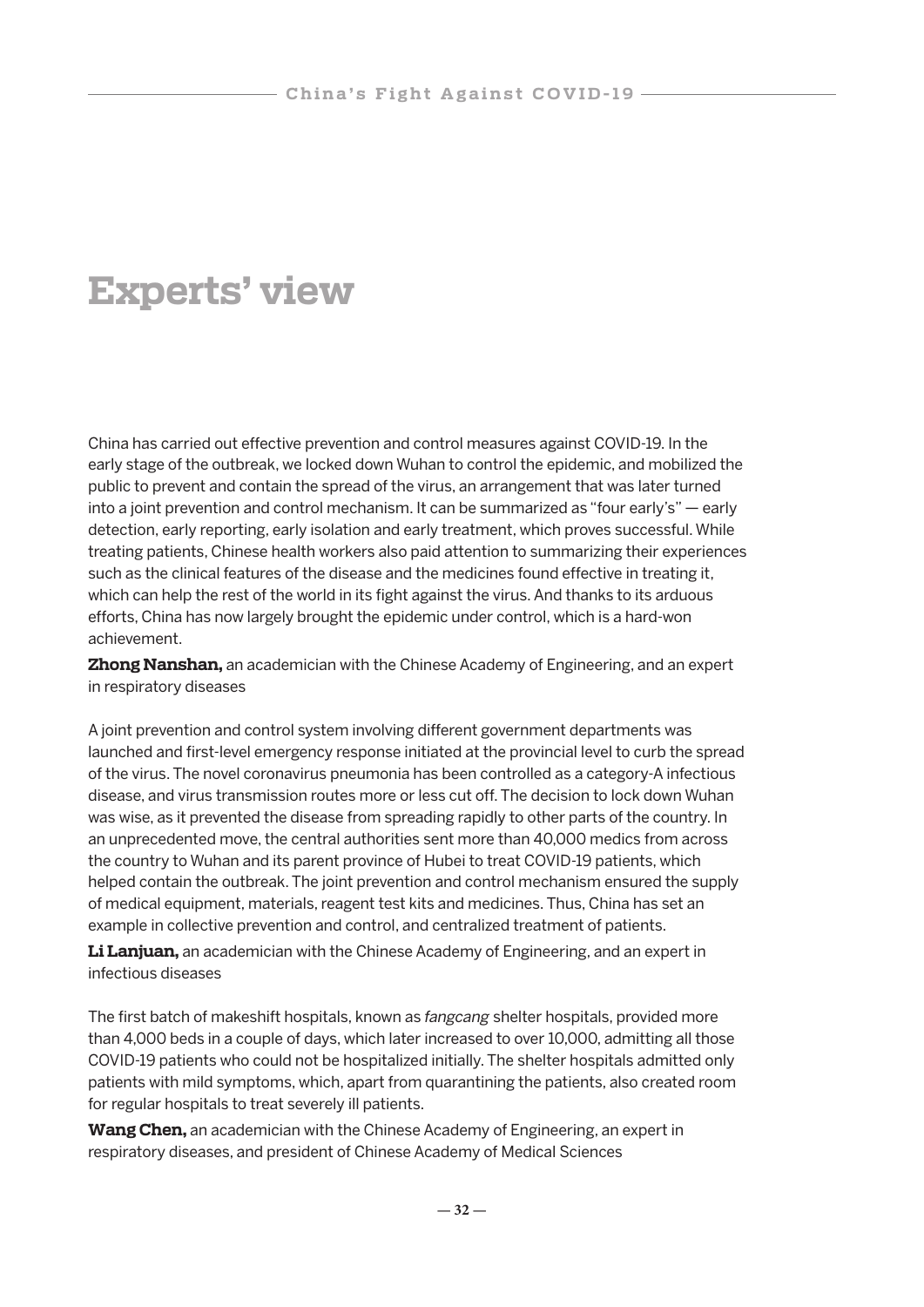The lockdown of Wuhan curbed the spread of COVID-19. The strict community control and home quarantine measures nationwide prevented the epidemic from spreading. The social governance mechanism, including public security, transport restrictions, and supply of daily necessities, has successfully responded to the health emergency.

**Dong Jiahong,** an academician with the Chinese Academy of Engineering, and the president of the Clinical Medicine School of Tsinghua University

China's growing strength in basic scientific research in recent years has contributed greatly to the prevention and control of COVID-19. The robust basic research capacity enabled China to rapidly identify the virus at the initial stage of the outbreak, start manufacturing testing kits, and share information about the virus and the testing kits with the rest of the world to help other countries prepare for the epidemic.

**Chen Jianguo,** vice-president of the Huazhong University of Science and Technology, and president of Tongji Medical College

Transparency of information is crucial. Transparency and openness are among the best tools to fight the epidemic. Every day, we held one news conference on the epidemic situation in Hubei province and one on the national joint prevention and control response. The regular news conferences may not have helped scotch all the rumors immediately, but we must continue the daily news briefings to counter rumors and speculations. We insist on holding the news conference regardless of the difficulties we meet with.

**Dong Guanpeng,** a member of the National Health Commission's expert panel investigating on COVID-19, and dean of the School of Government and Public Affairs at the Communication University of China

China established a quasi-wartime work mechanism led by the country's top leader after the epidemic broke out. The Standing Committee of the Political Bureau of the CPC Central Committee decided to establish a leading group for epidemic response. And a guiding working group was dispatched to Hubei province, the hardest-hit area in China, to guide epidemic control work, which played a key role in containing the virus.

**Hu Angang,** president of the Institute of Contemporary China Studies at Tsinghua University

Isolation and lockdown implemented through a vertical management system is pivotal to China's battle against COVID-19. It has become a public consensus that isolation is the most effective measure to prevent the spread of the virus before a vaccine is developed.

**Huang Yiping,** deputy dean of the National School of Development at Peking University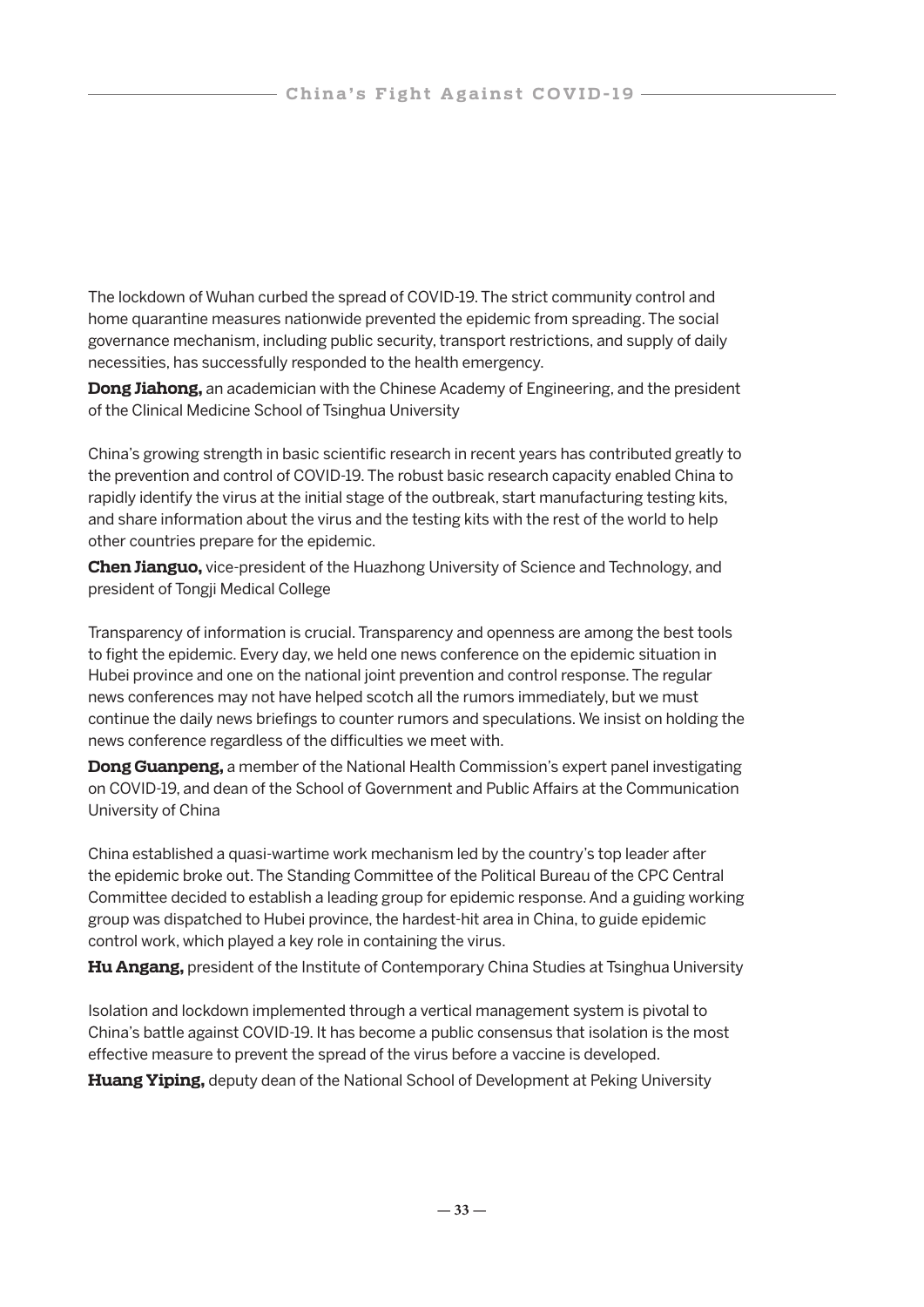It is critical to implement the policy to admit, treat and isolate every infected person, and test every suspected one. Thanks to the construction of a batch of fangcang shelter hospitals for patients with mild symptoms, and existing hospitals designated or re-purposed to treat the severely ill in a short time, the shortage of beds in Wuhan was addressed, and all the patients needing treatment were admitted to these hospitals, cutting the sources of infection.

**Tang Zhouping,** vice-president of the Tongji Hospital of Tongji Medical College (Guanggu) at Huazhong University of Science and Technology

Traditional Chinese medicine has played a big role in treating COVID-19 patients. The combination of TCM and Western medicine speeded up the recovery of patients, reduced the number of patients turning into severe cases, and shortened the time for the patients to be declared free of the virus after undergoing the nucleic acid test. The combined treatment proved to be both economical and effective.

**Wang Yang,** head of the national emergency medical team at the Second Xiangya Hospital of the Central South University

We offered special treatment to critically ill patients, such as tracheotomy, ECMO support, transfer of critically ill patients relying on ECMO and CRRT, which reduced the mortality rate of the patients. Targeted therapies were designed for asymptomatic patients, patients with mild or moderate symptoms, and a platform integrating information including doctor's advice, case history, and diagnosis and treatment of patients was set up. The medical team also conducted remote consultation with experts at the headquarters to promote tiered and targeted treatment.

**Wang Yansen,** head of the national emergency medical team at the China-Japan Friendship Hospital

Dissemination of scientific knowledge about COVID-19 has played a key role in the fight against the disease. Professional science popularization platforms, mainstream media outlets and commercial news organizations have done a lot in raising public awareness about the disease and ease public panic. Experts such as Zhong Nanshan, Li Lanjuan and Zhang Wenhong analyzed in detail the epidemic situation to dispel rumors and raise public awareness about how to prevent and control the virus. People have learned that they can protect themselves by maintaining good hygiene habits, such as wearing a face mask, frequently washing their hands, and airing their rooms.

**Wang Ting,** director of the China Research Institute for Science Popularization and vice-president of the China Science Writers Association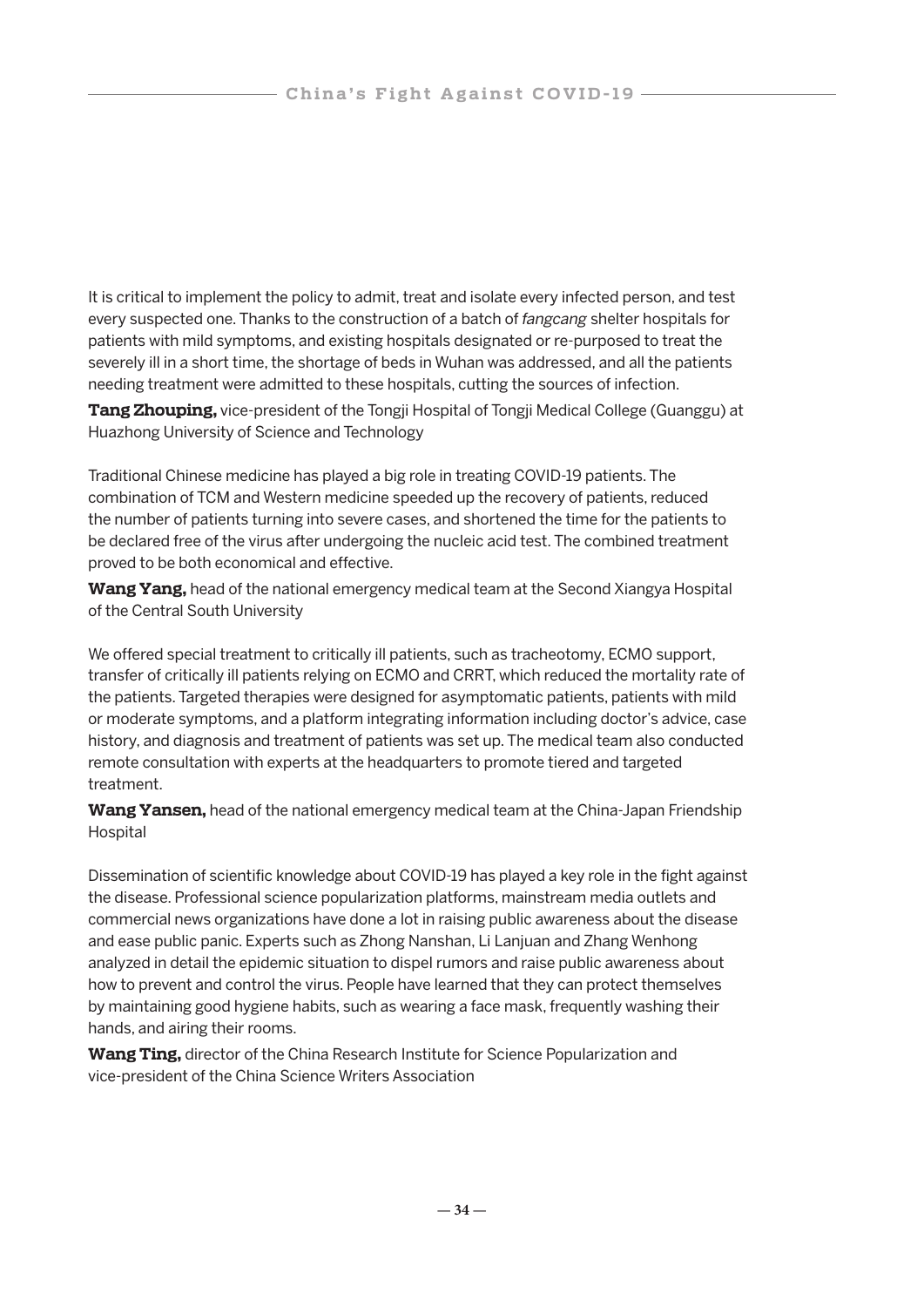Social organizations have played a positive role in combating the infectious disease. Leaders of social organizations, volunteers, and social workers have all supported the government in curbing the spread of the disease. And mainstream media outlets have released epidemicrelated information in a transparent and open manner, alleviating people's anxiety and boosting their confidence.

**Huang Haoming,** acting dean and professor at the China Global Philanthropy Institute

China has a strong social mobilization capacity. Under the strong leadership of the Communist Party of China, residents stayed at home to prevent the spread of the virus, and won acclaim from the international community.

**Lai Xianjin,** a professor with the Department of Public Management at the National Academy of Governance

The Chinese government quickly mobilized national resources and played the role of the "visible hand", including marshalling enterprises to manufacture products needed to contain the epidemic. The government organized and coordinated the production of enterprises, and distributed goods based on different public security risk levels, thus preventing hoarding and speculation of goods.

**Li Yiping,** a professor with the School of Economics at the Renmin University of China

China's efforts to improve community management in recent years have paid off, as communities were on the front line of the fight against the novel coronavirus. Some regions built on their past successes in community management and made innovations in their measures to fight the virus. Also, successful experiences, such as a green health code and community interaction, have been promoted across the country,

**Liu Jinlong,** a professor of agriculture and rural area development at Renmin University of China

According to the findings of our study, it is vital to stop the spread of a virus within one month. If China had not imposed the lockdown on Wuhan and some other cities, the number of infections might have been 10 times bigger. Considering the lack of effective treatment method for COVID-19, therefore, cutting off the source of infection by locking down Wuhan and some other cities as soon as possible was the right measure.

**Zhou Weisheng,** a professor with the College of Policy Science at Ritsumeikan University in Japan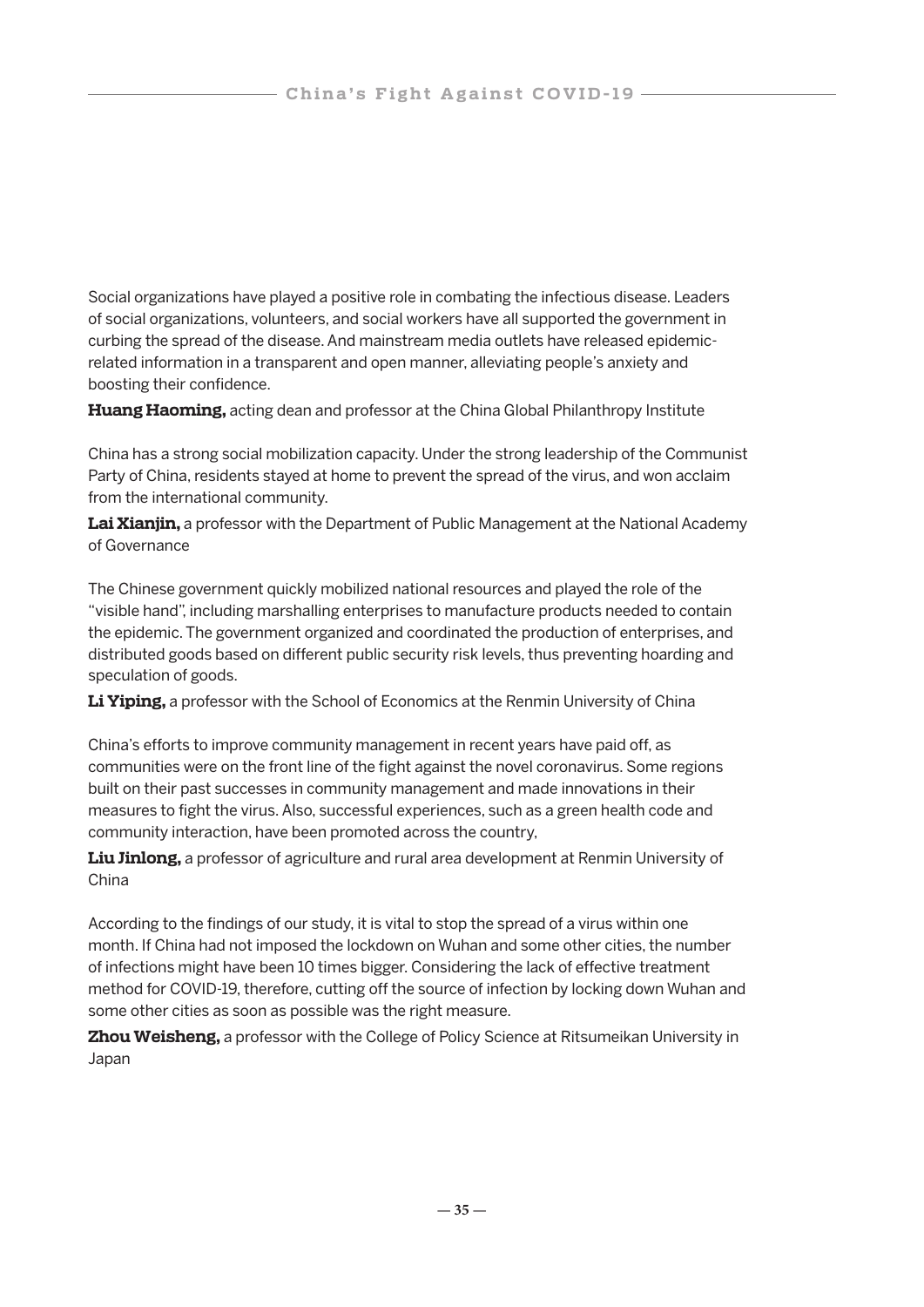China boasts a strong manufacturing industry, which allows it to make timely adjustments and mobilize various sectors to produce urgently needed medical equipment, particularly face masks and shields, sanitizers, ventilators, and personal protective equipment. China has the most complete industrial structure in the world, which has played a key role in the emergency response.

**Wang Lei,** an associate professor with the School of Government and director of the research center for BRICS cooperation at the Beijing Normal University

China's early identification and effective lockdown of its epicenter stands out as the most effective part of China's response.

**Swaran Singh,** a professor at Jawaharlal Nehru University, New Delhi, and adjunct senior fellow at the Charhar Institute, Beijing

China's ability to address the severity of the coronavirus epidemic was enhanced by the sharing of key data and information to ensure the appropriate decisions were made.

**Denis Simon,** executive vice-chancellor of Duke Kunshan University

Three important steps have been taken: to continue monitoring the situation extensively; use big data, artificial intelligence and information technology, including QR codes, to determine where infections may be occurring; and provide simple and clear instructions to the public as to how they should act until the crisis is under control.

**Asit K. Biswas,** an academician and visiting professor at University of Glasgow in the UK

I believe at the core of this success was every household's commitment to stay at home, to isolate and to practice personal hygiene habits with greater self-awareness.

**Mario Cavolo,** an Italian-American freelance writer and commentator

The Chinese government disseminated public awareness and people stood up to the task to be socially responsible to save themselves and halt the spread of COVID-19.

**Yasir Masood,** an international relations analyst working as director of media at the CPEC-Centre of Excellence, Islamabad

The large turnout of volunteers helping the nation combat the virus is an example of Chinese willingness to make sacrifices for the country.

**Hisham Abu Bakr Metwally,** first economist researcher at the Egyptian Ministry of Foreign Trade and Industry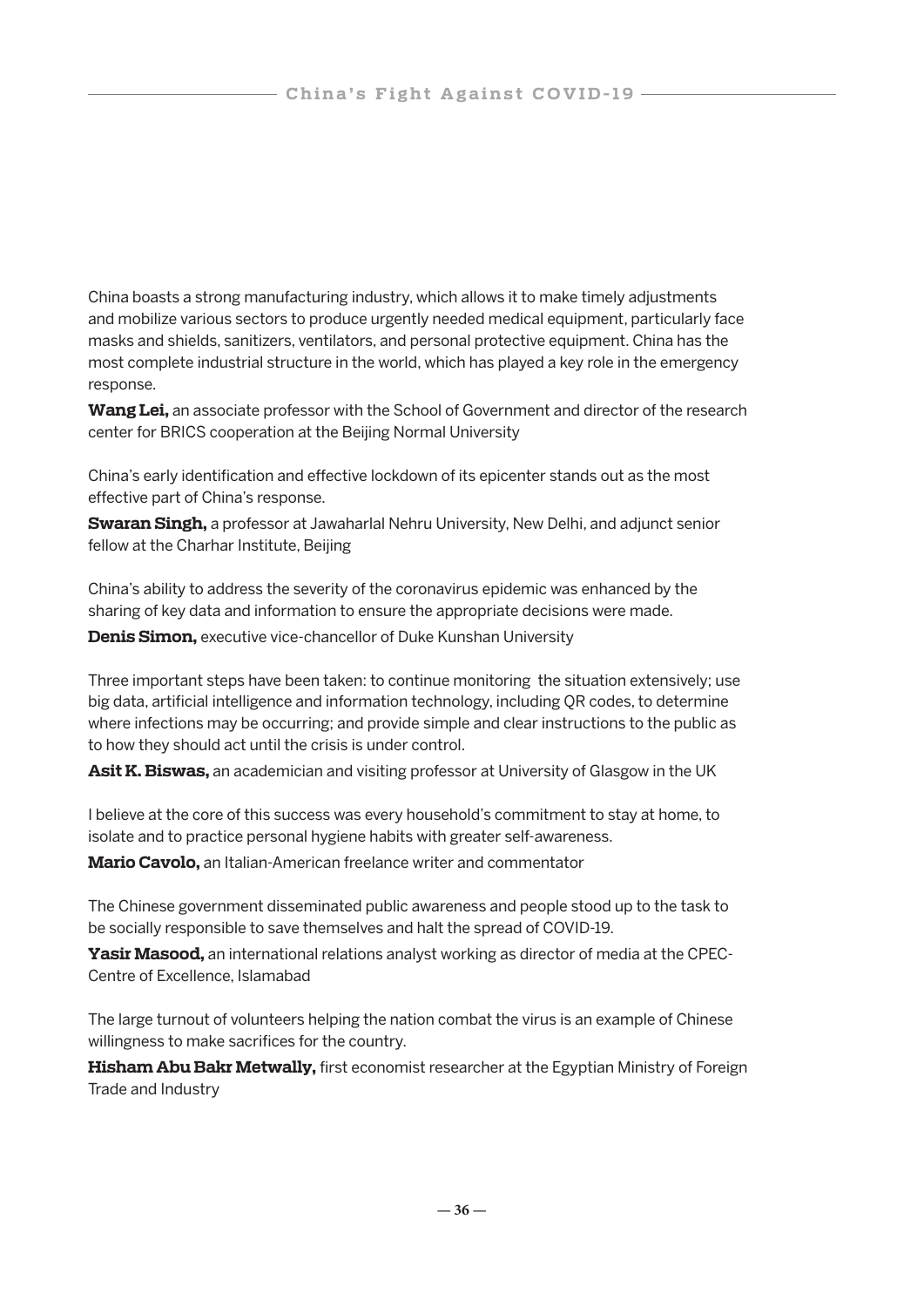The use of artificial intelligence and data science has proven to be effective in China and the Republic of Korea.

**Oriol Caudevilla,** a fellow at the East Asia Research and Studies Center of Universitat Autònoma de Barcelona

Africa and China know solidarity and international cooperation are the most powerful weapons to overcome COVID-19.

**Gert Grobler,** former ambassador of South Africa to Japan, currently a senior research fellow at the Institute of African Studies at Zhejiang Normal University

The first strategy the global community could learn from China, both at national and local levels, was setting up a unified principle and leadership by establishing the guiding principle as, "placing people's life, security and health above anything else".

**Hiria Ottino,** president of the Council on Pacific Affairs

Promoting self-quarantine in all cities and regions through awareness campaigns and community coordination. This helped people, even in remote areas, to avoid infection by the disease.

**Geeta Kochhar,** visiting scholar at Fudan Development Institute, and an assistant professor at Jawaharlal Nehru University, New Delhi

The most decisive aspect of China's epidemic response was the decision to elevate it to a coordinated national-level policy. This ensured directives like quarantine were uniformly executed and followed, and other aspects of the policy were integrated to minimize panic and economic damage.

**Thomas DuBois,** professor of humanities at Beijing Normal University and invited researcher of Fudan Development Institute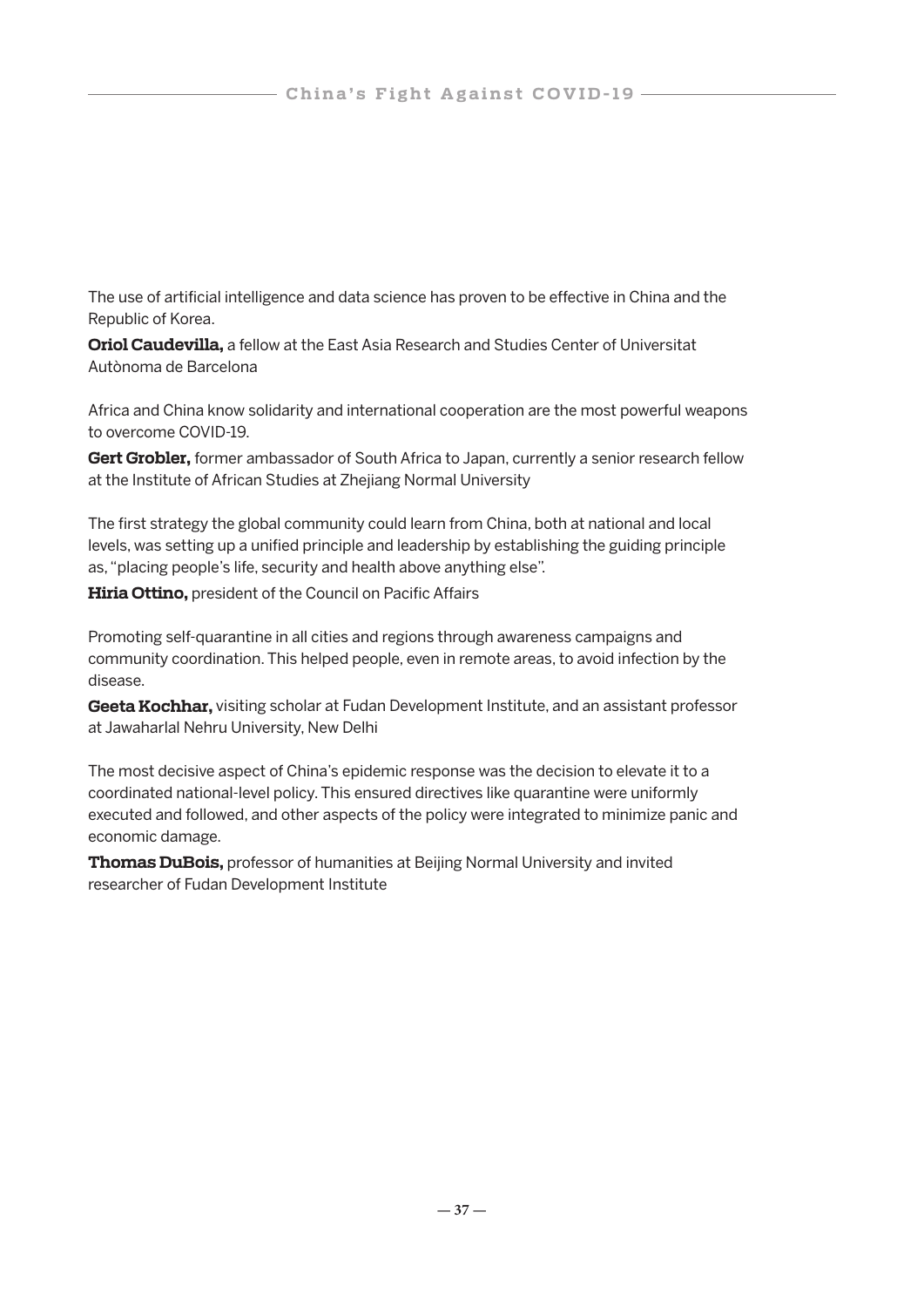## **Acknowledgements**

**We would like to express our deep sense of gratitude to the following experts (in alphabetical order) for their support and contributions during the writing of this report.**

SPECIAL THANKS TO:

**Dong Jiahong,** an academician with the Chinese Academy of Engineering, and the president of the Clinical Medicine School of Tsinghua University

**Huang Luqi,** an academician of the Chinese Academy of Engineering, and president of the Chinese Academy of Traditional Chinese Medicine

**Li Lanjuan,** an academician with the Chinese Academy of Engineering, and an expert in infectious diseases

**Tong Xiaolin,** an academician with the Chinese Academy of Sciences, and chief researcher of the Chinese Academy of Traditional Chinese Medicine

**Wang Chen,** an academician with the Chinese Academy of Engineering, an expert in respiratory diseases, and president of Chinese Academy of Medical Sciences

**Zhong Nanshan,** an academician with the Chinese Academy of Engineering, and an expert in respiratory diseases

#### CONTRIBUTORS:

**Asit K. Biswas,** an academician and visiting professor at University of Glasgow in the UK

**Cecilia Tortajada,** a senior research fellow at the Lee Kuan Yew School of Public Policy, National University of Singapore

**Chen Erzhen,** head of Shanghai's third medical rescue team to Wuhan and vice-president of Ruijin Hospital, Shanghai Jiaotong University School of Medicine

**Chen Jianguo,** vice-president of the Huazhong University of Science and Technology and president of the Tongji Medical College at the HUST

**Chen Wenxin,** deputy director of the Institute of American Studies at the China Institutes of Contemporary International Relations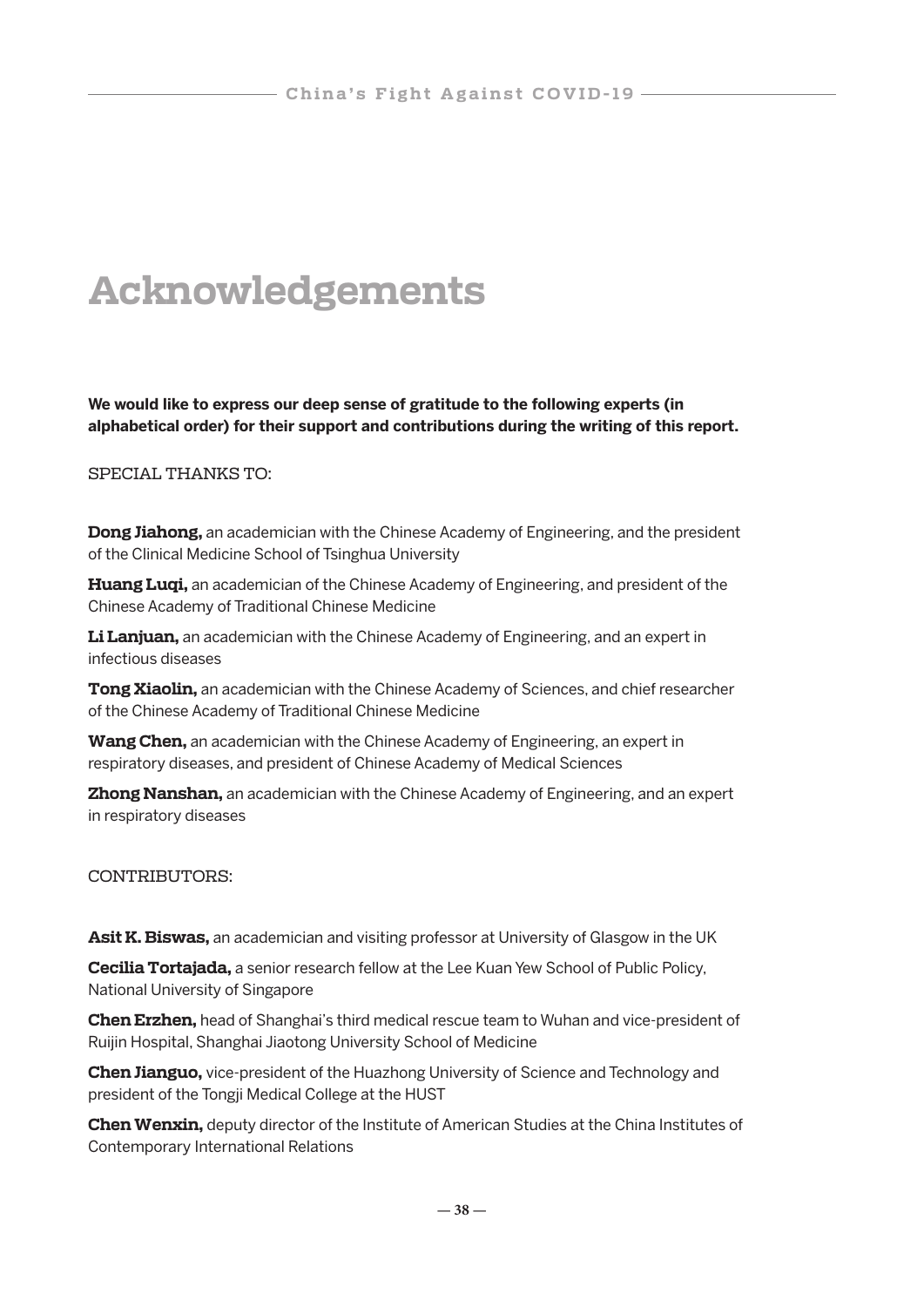**Chen Xiangyang,** director of the World Politics Research Institute at the China Institutes of Contemporary International Relations

**Cheng Huijian,** director of the Center for Disease Control and Prevention of Jiangxi province

**Chi Hui,** director of the Institute of Medical Information, Chinese Academy of Medical **Sciences** 

**Denis Simon,** executive vice-chancellor of Duke Kunshan University

**Dong Guanpeng,** a member of the National Health Commission's expert panel investigating on COVID-19, dean of the School of Government and Public Affairs at the Communication University of China

**Gao Shanwen,** chief economist at the Essence Securities

Geeta Kochhar, a visiting Scholar of Fudan Development Institute Assistant Professor of Jawaharlal Nehru University, New Delhi, India

**Gert Grobler,** former ambassador of South Africa to Japan, currently a senior research fellow at the Institute of African Studies at Zhejiang Normal University

**Han Yonghui,** doctoral supervisor and a Pearl River scholar with the Guangdong Institute for International Strategies at the Guangdong University of Foreign Studies

**Harvey Dzodin,** a senior fellow at the Center for China and Globalization

**Hiria Ottino,** president of the Council on Pacific Affairs

**Hisham Abu Bakr Metwally,** first economist researcher at the Egyptian Ministry of Foreign Trade and Industry

**Hu Angang,** president of the Institute of Contemporary China Studies at the Tsinghua **University** 

**Hu Biliang,** director and professor of the Belt and Road School at the Beijing Normal University

**Huang Haoming,** acting dean and professor at the China Global Philanthropy Institute

**Huang Qunhui,** director of the Institute of Economics, Chinese Academy of Social Sciences

**Huang Yiping,** deputy dean of the National School of Development at the Peking University

**Huang Yueqin,** a professor with the School of Journalism and Communication at the Central China Normal University

**Humphrey P.B. Moshi,** a professor in economics and the director of the Centre for Chinese Studies at the University of Dar es Salaam

**Jing Linbo,** director of the Chinese Evaluation Center for Humanities and Social Sciences, Chinese Academy of Social Sciences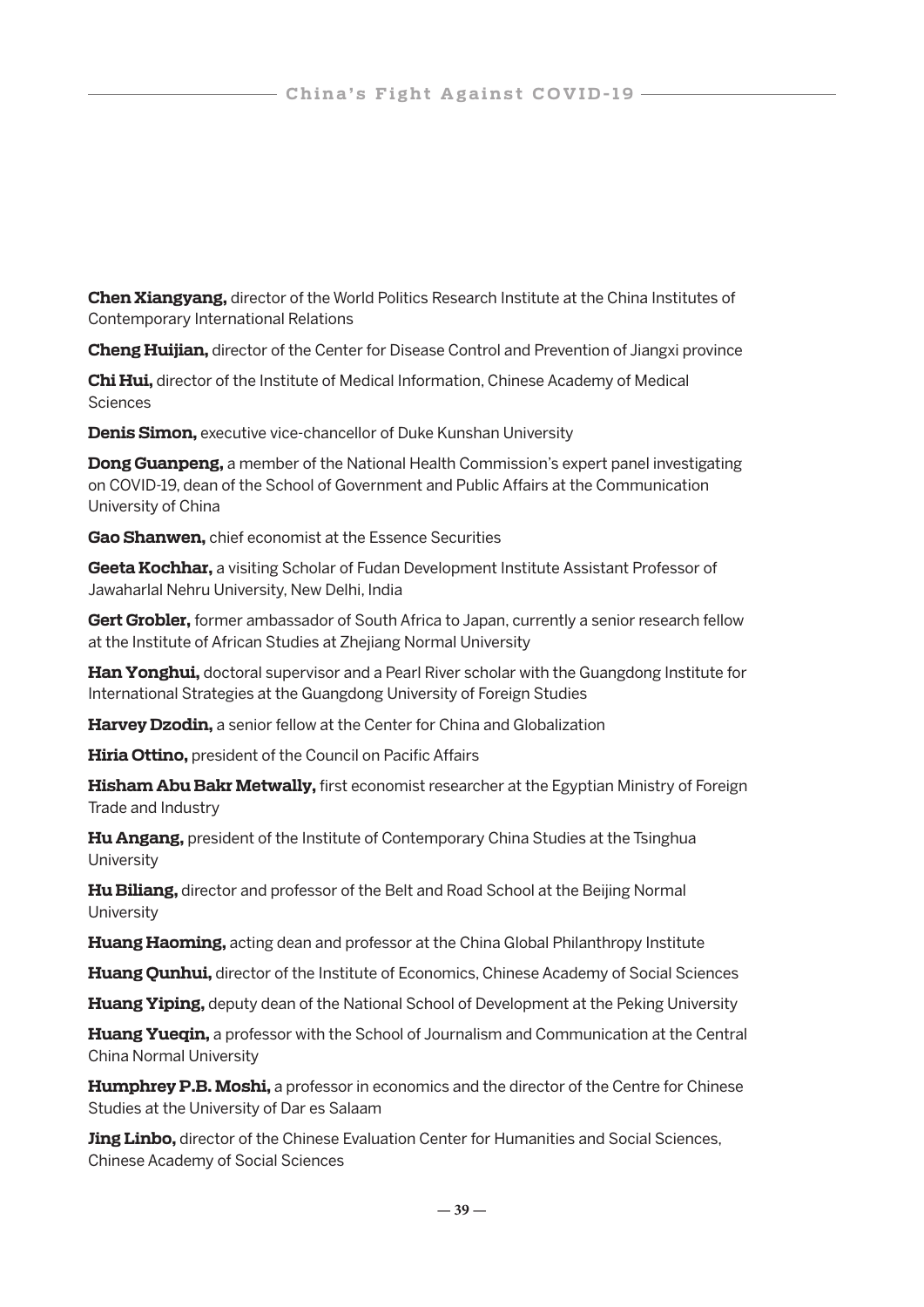**Juan Diego Zamudio,** professor of Economics at National University of San Marcos

**Lai Xianjin,** a professor with the Department of Public Management at the National Academy of Governance

**Li Candong,** president of the Fujian University of Traditional Chinese Medicine

**Li Yiping,** a professor with the School of Economics at the Renmin University of China

**Liu Dongchao,** a professor with the Department of Literature and History at the National Academy of Governance

**Liu Jinlong,** a professor of the Agriculture and Rural Area Development at the Renmin University of China

**Liu Xiaoguang,** an associate professor with the National Academy of Development and Strategy at the Renmin University of China

**Liu Yuanli,** dean of School of Public Health at Peking Union Medical College

**Liu Ying,** an associate researcher with the Institutes of Science and Development, Chinese Academy of Sciences

**Liu Zhibiao,** president of the Yangtze Institute of Industrial Economy of the Nanjing **University** 

**Mario Cavolo,** Italian-American freelance writer and commentator

**Mao Yonghui,** director of the Nephrology Department of the Beijing Hospital

**Oriol Caudevilla,** a fellow at the East Asia Research and Studies Center of Universitat Autònoma de Barcelona

**Swaran Singh,** professor at Jawaharlal Nehru University (New Delhi) and adjunct senior fellow the Charhar Institute (Beijing)

**Shi Haoying,** founder and CEO of the SinoUnited Health

**Sui Jigang,** a researcher with the Institutes of Science and Development, Chinese Academy of Sciences

**Sun Zhuangzhi,** director of the Institute of Russian, East European and Central Asian Studies, Chinese Academy of Social Sciences

**Tang Zhouping,** vice-president of the Tongji Hospital of Tongji Medical College (Guanggu) at Huazhong University of Science and Technology

**Thomas DuBois,** professor of Humanities, Beijing Normal University, Invited Researcher of Fudan Development Institute

**Tim Summers,** a senior consulting fellow on the Asia programme at Chatham House